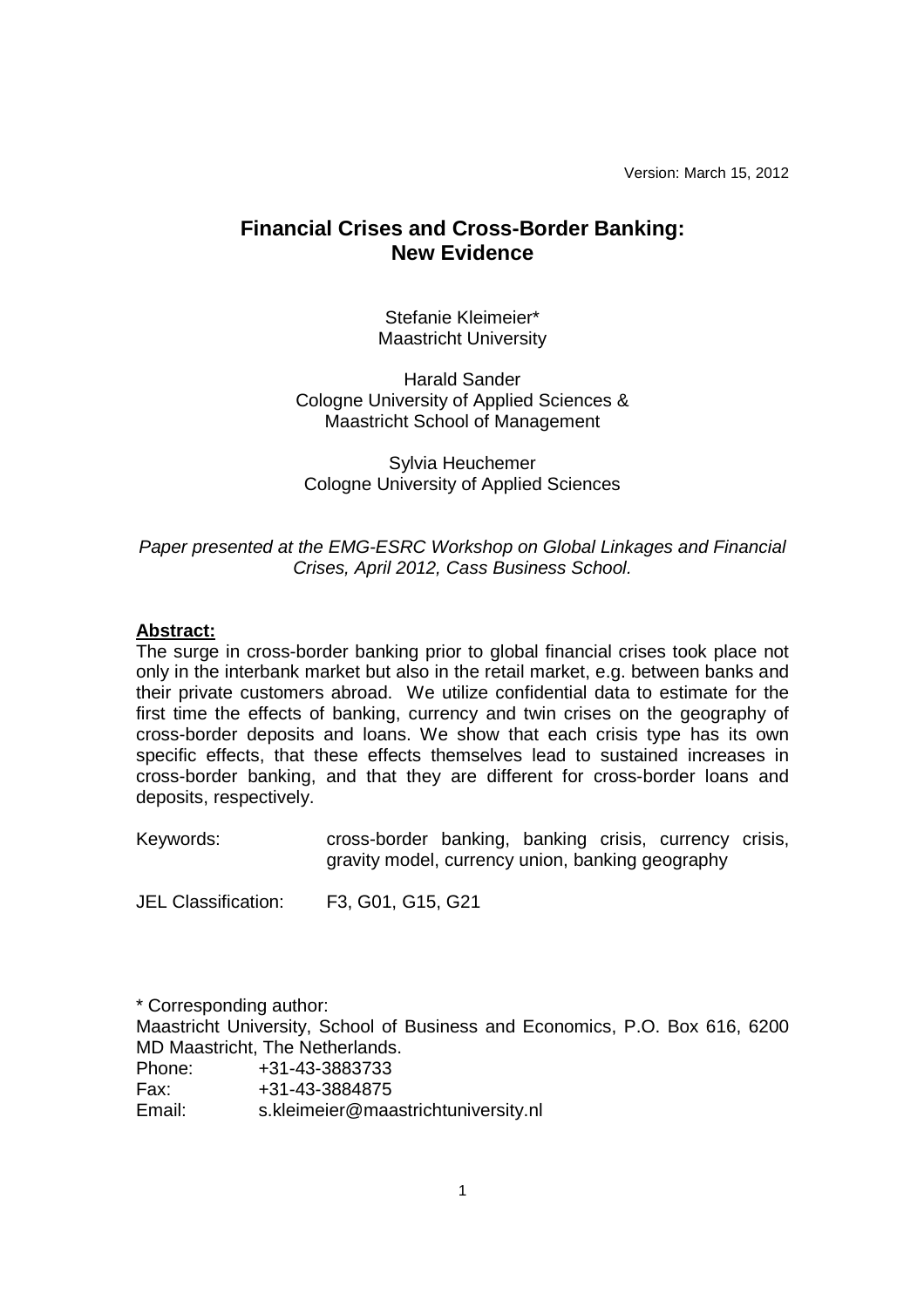### **1. Introduction**

Cross-border banking has been increasing rapidly in the past decade not only in the interbank market but also in the retail market, especially between banks and their non-bank customers abroad. According to the Bank of International Settlements (BIS 2011: 46), "direct cross-border ("offshore") lending to nonbanks and the cross-border component channeled by resident banks – become more important. That is, during booms these two international components tend to grow faster than the credit granted by banks located in the country." In a similar vein, Chin (2011) argues that cross-border banking has played an important role in the build-up of the 2007/08 financial crisis, with European banks acting as an important financial intermediary for the US, rivaling even the intermediation size of the domestic financial sector. In the Eurozone, crossborder banking has also been a driving factor behind the credit booms and housing bubbles in countries such as Spain and Ireland (BIS 2011). The recent literature is increasingly recognizing that it is important to analyze cross-border banking at a gross and not a net (flow) level for understanding the 2007/08 crisis (Borio and Disyatat 2011, Shin 2011) because both cross-border lending and depositing have increased dramatically in the past 15 years, each driven by different factors and with different impacts on the financial sector and the global economy.

 The term "cross-border banking" is used for both banks as well as banking customers "going abroad". While most studies on cross-border banking focus either on banks that "go abroad" or on interbank relations, we focus here on the largely neglected customer side and their willingness to deposit or borrow abroad before, during and after financial crises episodes.

 To address this customer view of financial crises, this paper utilizes bilateral country-level data on cross-border banking outside the interbank market, which have been made available on a confidential basis by the BIS. The large size of the database allows us to estimate the impact of almost 200 financial crises, differentiated as banking, currency or twin crisis, on the geography of cross-

2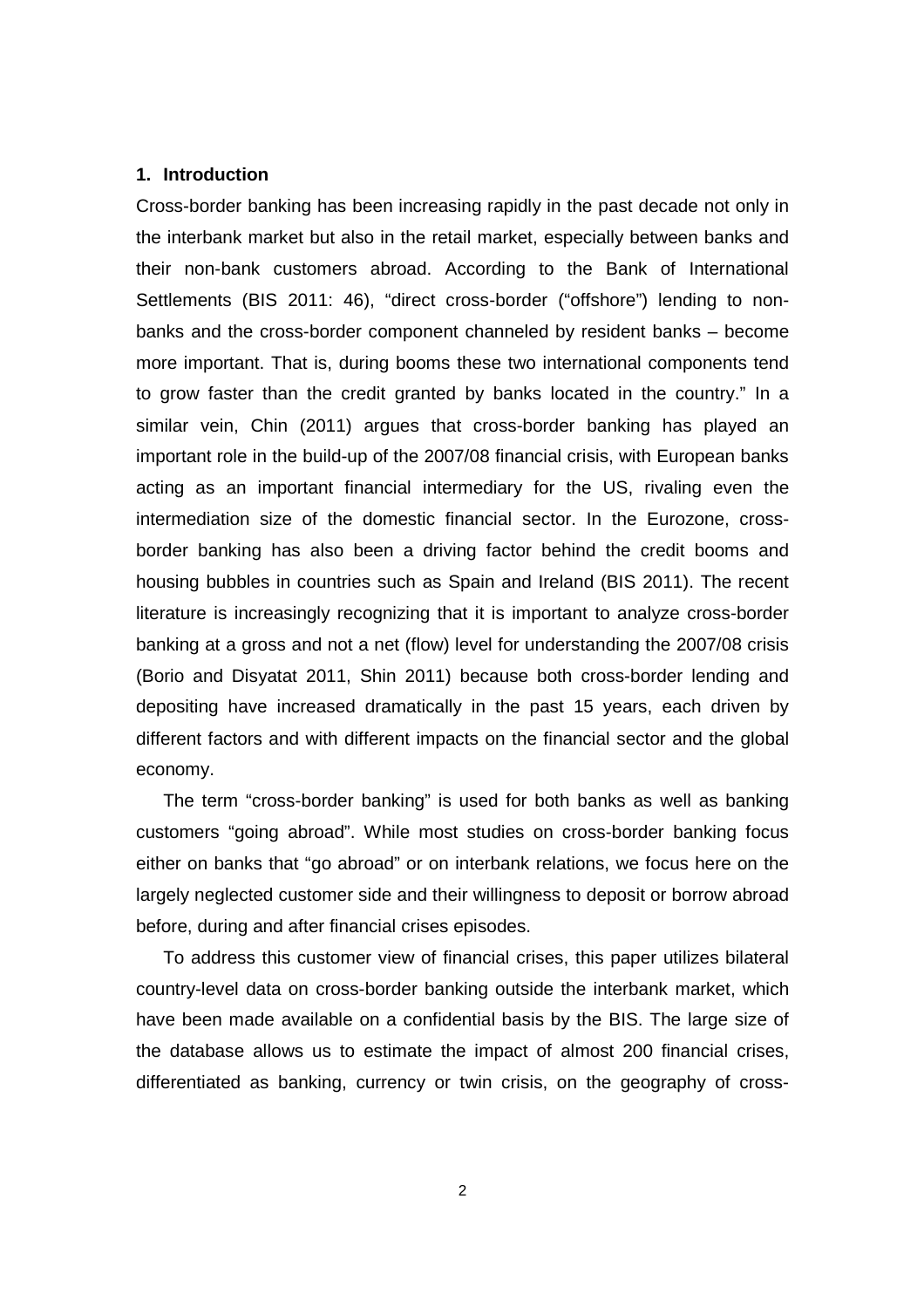border banking. The unique bilateral nature of our data enables us to investigate how non-bank customers respond to a crisis in their respective home countries.

 Our study contributes to the understanding of the crisis effects on international banking in three ways: First, we complement the traditional bank point of view with the new customer point of view. While crisis-affected banks have been found to reduce domestic as well as cross-border lending, we show that crises also have the effect of increasing cross-border banking, when driven from the side of the customers, living in countries affected by crises and searching for safe havens and reliable lenders abroad. By focusing on crises in customer countries, we can indirectly shed light on the international activities of banks in countries that themselves are not experiencing a crisis. Therefore, we can demonstrate that while crises reduce financial globalization for the affected banks they can simultaneously increase globalization for unaffected banks who respond to customer demand, thus changing the geography of global retail banking.

 Second, we are the first to document the effects of crises not only on crossborder lending but also on cross-border depositing. Deposits provide the cleanest evidence for the customer point of view as they are largely customer-driven and banks have little incentive to reject deposits. In contrast, cross-border loans are strongly affected by both, demand and supply, e.g. during crises customers might increasingly demand cross-border loans but foreign banks can be reluctant to lend due to substantial information asymmetries. Our results indicate that crossborder deposits and loans do indeed require a differentiated analysis and that they respond differently to financial crises. Customers try to raise loans abroad early on as domestic banks ration credit already before the onset of a crisis. In contrast, customers move deposits abroad only after the crisis is well underway – possibly as they initially still believe in the protection provided by the domestic deposit insurance scheme.

 Third, we show that it is important to differentiate carefully between the effects of banking, currency and twin crises on cross-border banking. Using the Laeven and Valencia (2008, 2010) financial crisis database we show that due to their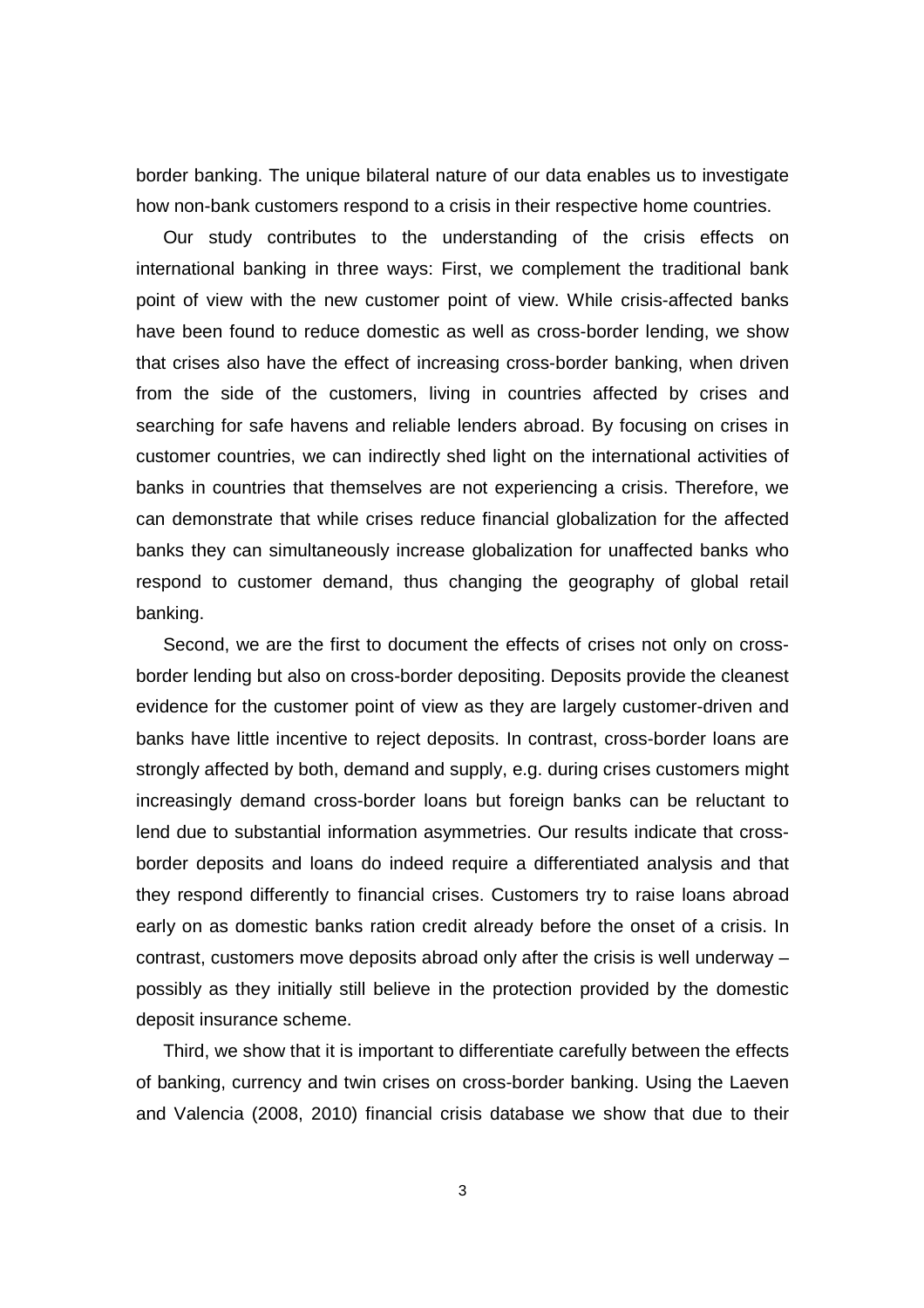severity, twin crises typically lead to more cross-border banking in both loan and deposit markets than a banking or currency crisis alone. However, the effects of twin crises also dissipate more quickly over time possibly due to strong policy responses and bank restructurings.

 Finally, using the recent history of banking crises and contrasting it with the current 2007/08 crisis we deliver some important insights. Whereas Reinhart and Rogoff (2009) have contested the pre-crisis view widely held by the financial markets that "This Time Is Different", we provide the first evidence – at least in terms of the post-crisis impact on the geography of global retail banking – that this time has indeed been different.

 The plan of the paper is as follows: Section 2 puts our study in the context of cross-border banking and develops hypotheses. Section 3 introduces the methodology, section 4 describes our data sets and section 5 presents the results of our empirical analyses including extensive robustness checks. Section 6 concludes.

### **2. Cross-border banking and financial crises**

-

Financial crises with an impact on cross-border lending and depositing can occur in the bank country, in the customer country or in both at the same time. The literature has covered the impact of these different occurrences of financial crises with different emphasis, while we intend to treat them here with equal weight.

 Most attention has been given in the literature to banks that directly experience a crisis in their home country. The available evidence documents that these banks reduce not only their domestic lending<sup>1</sup> (Ivashina and Scharfstein 2010) but also their cross-border lending (Cetorelli and Goldberg 2010, Herrmann and Mihaljek 2010, Milesi-Ferretti and Tille 2010, Takats 2010) as well as their local lending by foreign offices (Peek and Rosengren 1997, Milesi-Ferretti and Tille 2010, Popov and Udell 2010, Cetorelli and Goldberg 2010 and

 $1$  Schnabl (2012) investigates banks in a non-crisis country that are indirectly affected by a foreign crisis. He finds that banks in Peru – a country that was not affected by the 1998 crisis – reduced domestic corporate lending when they themselves borrowed internationally. Similar conclusions are drawn by Puri et al. (2011) regarding the domestic retail lending of German banks exposed to the 2007/08 crisis.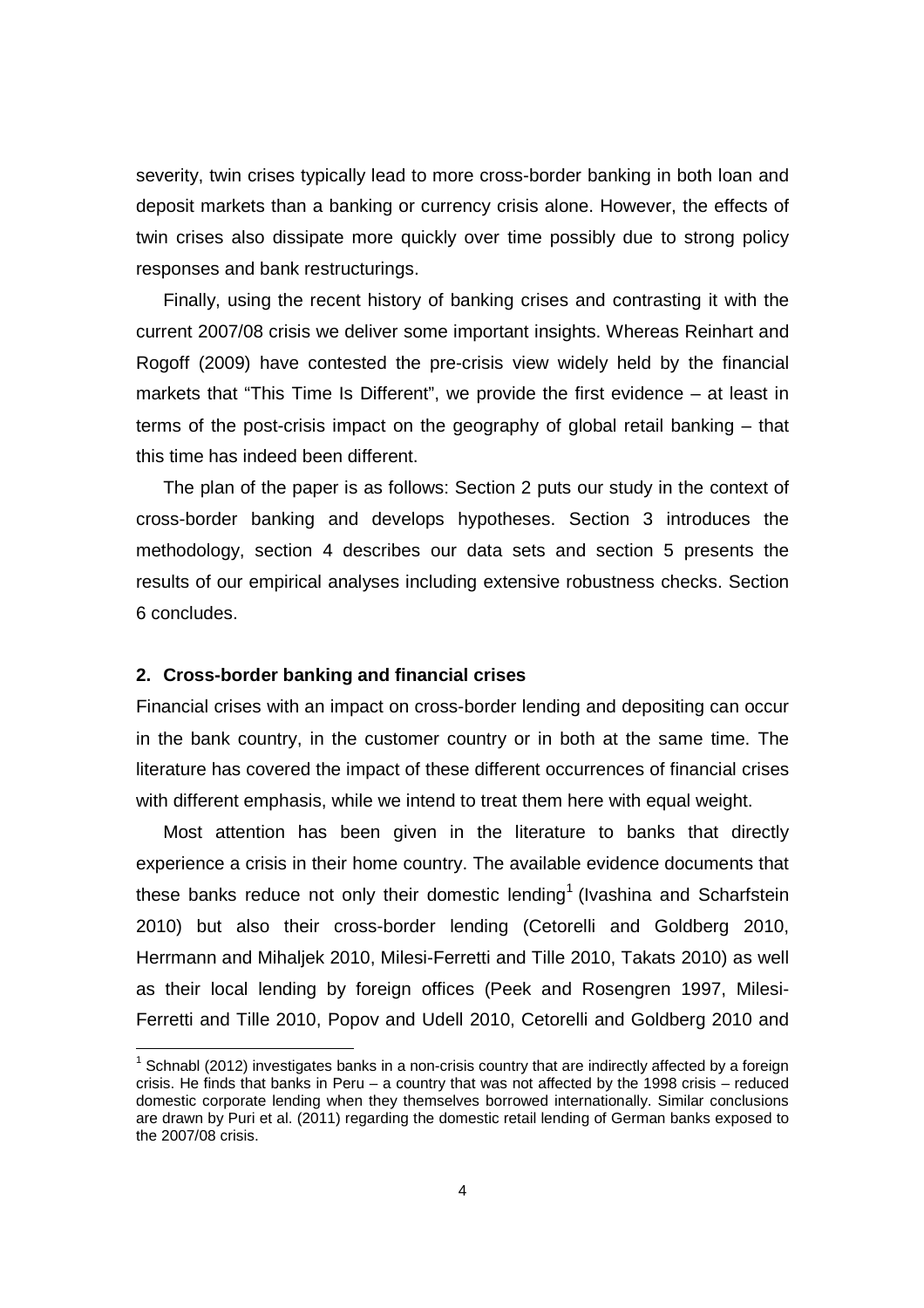2012). However, the reduction in cross-border lending is limited for banks that are geographically closer to the borrower and that have a local office or strong ties to local banks (De Haas et al. 2010). Regarding the overall effect of reduced domestic and foreign lending on banks' loan portfolios, Giannetti and Laeven (2011) document a "flight home effect", i.e., an increase in the home bias of banks' loan portfolios, in the corporate syndicated loan market during the 2007/08 crisis. Thus, there seems to be a consensus in this literature that financial crisis limit international banking.

From a customer point of view one might, however, reach a different conclusion as crises in the home country can lead to domestic credit rationing and induce borrowers to look for funding in stable countries abroad. However, crossing borders may be difficult as information asymmetries become a problem. $2$  One the one hand we therefore expect cross-border borrowing to increase as domestic banks start rationing credit during a banking crisis. On the other hand, this increase might be dampened by the foreign bank's concerns about lending across borders due to substantial information asymmetries in the retail sector. Furthermore, the peculiarities of the national legal system make it more difficult for foreign banks to efficiently and effectively handle default and collateral recovery and valorization. The observed effects of banking crises on cross-border lending will thus depend on the interaction of borrower demand and lender supply and tell us therefore which effect dominates. Banking Crisis will lead to more loans when credit rationing at home is more severe than informational imperfection. However, once cross-border lending increases it is likely that the effect is permanent after banks and customers have invested in overcoming informational imperfections.

In contrast to loans, the evidence for deposits provided in the literature is much more limited. While some studies investigate the determinants of cross-

-

 $<sup>2</sup>$  Alternatively, borrowers might look to foreign banks operating in their country. These banks can</sup> rely on home country funding sources and might thus be less likely to ration credit. As such, foreign banks can have a stabilizing effect by substituting domestic banks in the lending market. Overall empirical evidence only weakly supports this possibility (Arena et al. 2006). However, Dages et al. (2000) show that during the financial crises in the 1990s in Argentina and Mexico foreign banks showed substantial loan growth and thereby contributed to greater stability of domestic credit. They however attribute this loan growth a bank's health rather than its nationality.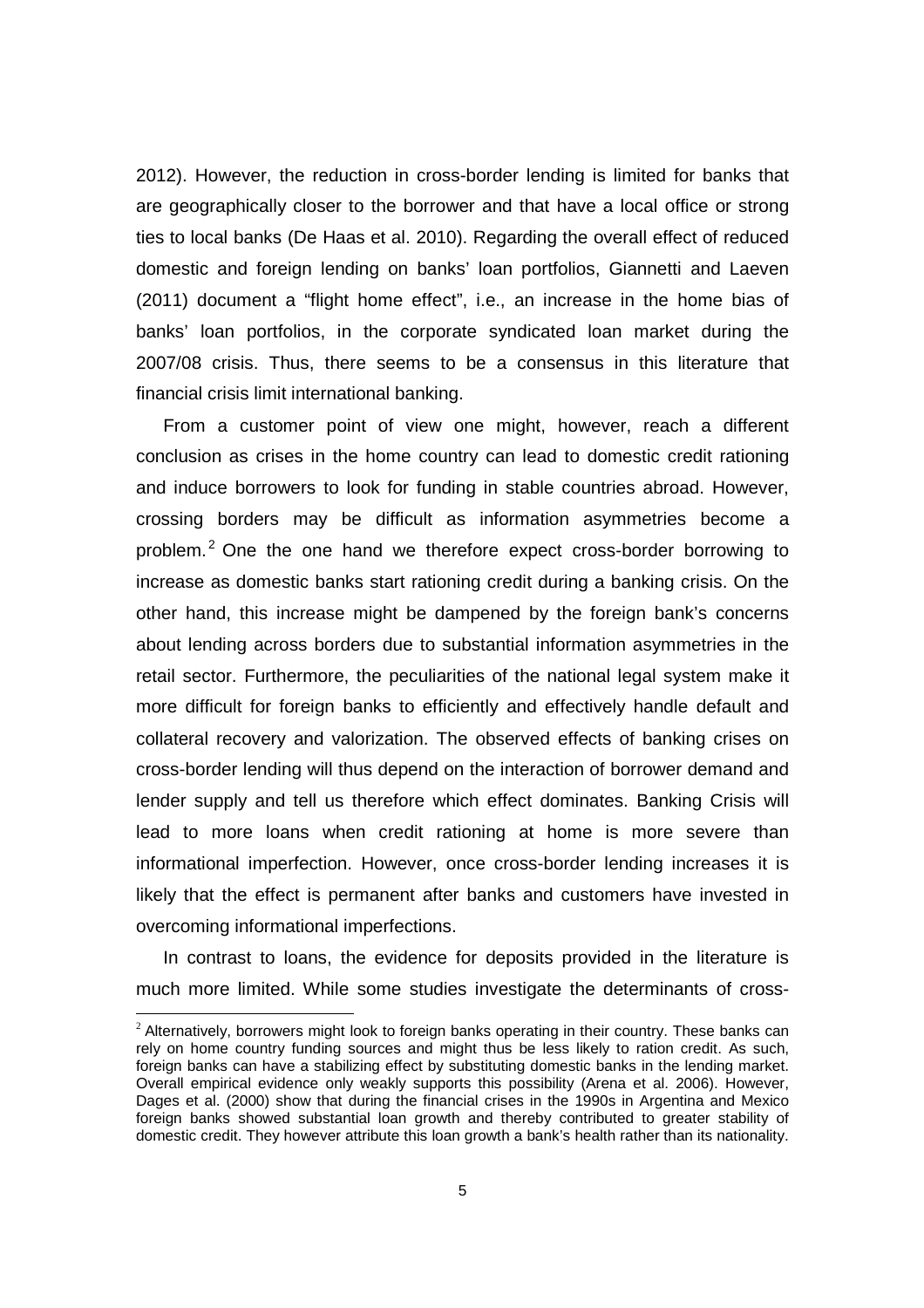border deposits (Grilli 1989, Alworth and Andresen 1992, Fornari and Levy 2000, Huizinga and Nicodème 2004) or consider banks' overall cross-border liabilities (Blank and Buch 2007 and 2010, Buch 2005, Huizinga and Nicodème 2006), none of these studies considers the impact of financial crises. However, Ding et al. (1999:12) find evidence for a "flight to quality (safety) by depositors" during the Asian crisis of 1997/08 when depositors in Indonesia, Korea, Malaysia, the Philippines and Thailand turned to safer, foreign banks operating in these countries.

By analyzing depositor behavior during crises, we obtain a clearer picture of the effects that crises have on cross-border banking as deposits are not hampered by information asymmetry problems. Our study relates to the literature on the disciplining role of depositors (Berger 1991). Depositors can exercise direct market discipline by withdrawing deposits or by requiring higher rates of return from riskier banks. Discipline incentives are strongest in the absence of deposit insurance or for uninsured depositors who risk losing their deposits above the deposit-insurance ceiling. Empirical evidence for direct market discipline is weak except for periods of crisis when depositors are able to "vote with their feet" (Rochet 2004:60). Park and Peristiani (1998) document that during the US savings and loan crisis riskier thrifts paid higher deposit rates but attracted less insured as well as uninsured deposits. Peria and Schmuckler (2001) find similar effects during the banking crises in Argentina, Chile, and Mexico in the 1980s and 1990s. While Demirgüç-Kunt and Huizinga (2004) document that deposit insurance schemes can – depending on their specific features – either increase or decrease market discipline, the fact that both insured as well as uninsured depositors discipline banks in times of crises indicates that depositors do not perceive the deposit insurance scheme as fully credible.

We take the direct market discipline argument one step further by considering where depositors reinvest their funds. We agree with Peria and Schmuckler (2001:1031) who argue that crises periods provide a unique time window for studying market discipline: Depositors are likely to increase market discipline as

6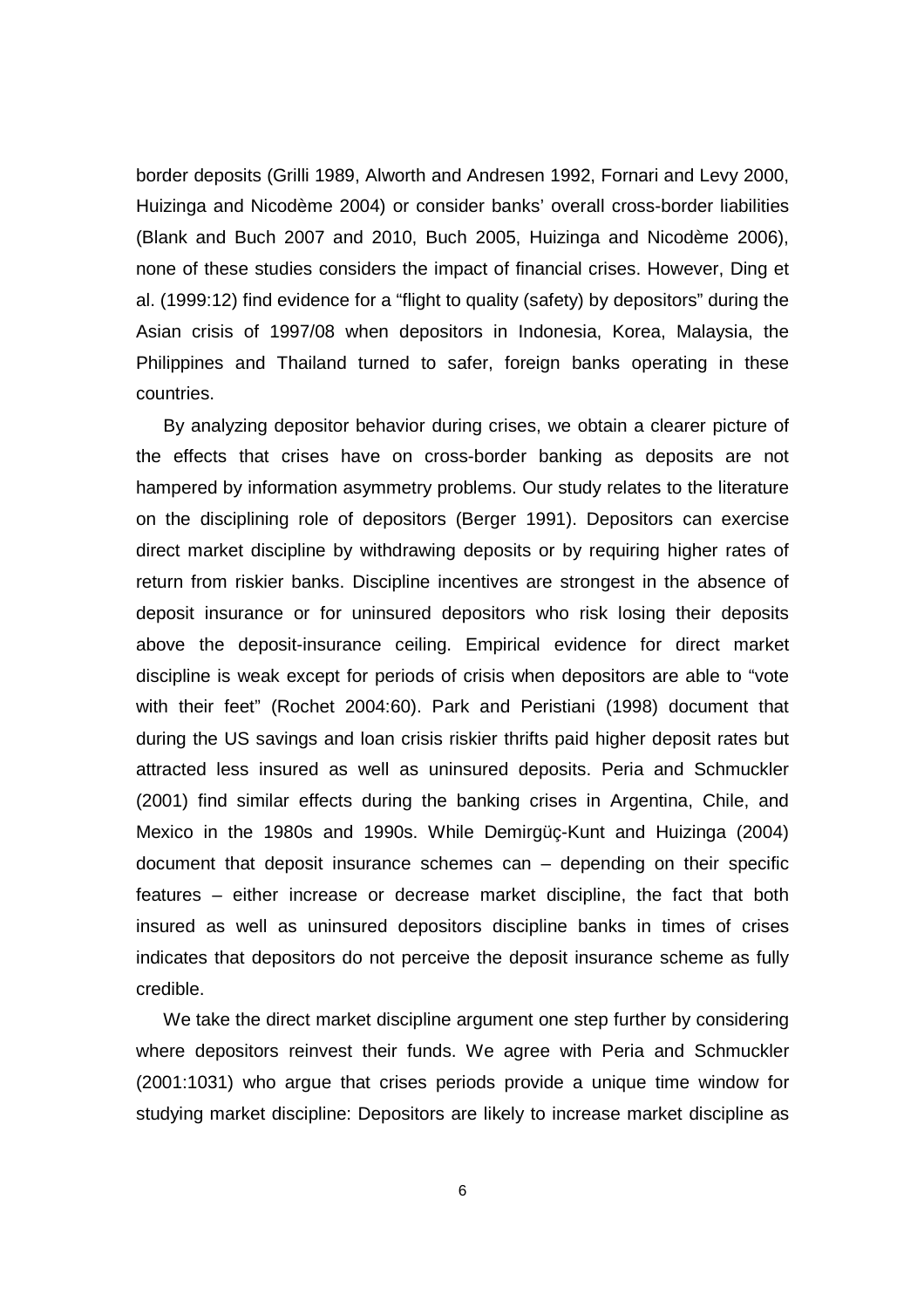"traumatic episodes may act as wake-up calls for depositors." Following such wake-up calls, we expect that depositors not only withdraw deposits from their domestic banks but also move them out of the domestic banking market, e.g. deposit them abroad. More specifically, we expect a positive effect of banking crises on cross-border depositing in the starting year of the crisis and shortly after. To what extent banking crises have an effect on cross-border banking before and after the crisis depends on how well banking crises are anticipated, how quickly the deposit insurance scheme loses credibility and how fast trust is restored.

The impact of currency crises on cross-border lending and depositing again depends on demand and supply factors, but also on the currency denomination of loans and deposits, respectively, as well as on exchange rate (and crisis) expectations under different currency regimes. As such, the reaction of customers is largely an empirical issue, but we have three hypotheses here: First we expect that effects might be swifter in cross-border depositing than crossborder lending as depositors may engage in capital flight. Second, the long-run effects depend on whether and how fast trust in the economy is restored. Third, we expect some habit persistence especially with respect to cross-border loans.

Twin crises are banking crises coupled with currency crises occurring during or shortly before and after the banking crisis. Given the severity of such crises we expect stronger effects on cross-border banking than for pure banking crises. Regarding the long-run effects we also expect habit persistence. However, as such crises are often very severe and requiring a strong restructuring of the home economy and banking sector, there could also be a tendency to "return home" after a successful crisis resolution.

 In sum, by exploring a unique dataset on global cross-border retail banking, we are able to complement the traditional bank point of view with our new customer's point and expect to find different effects for different bank products and for different types of crises.

7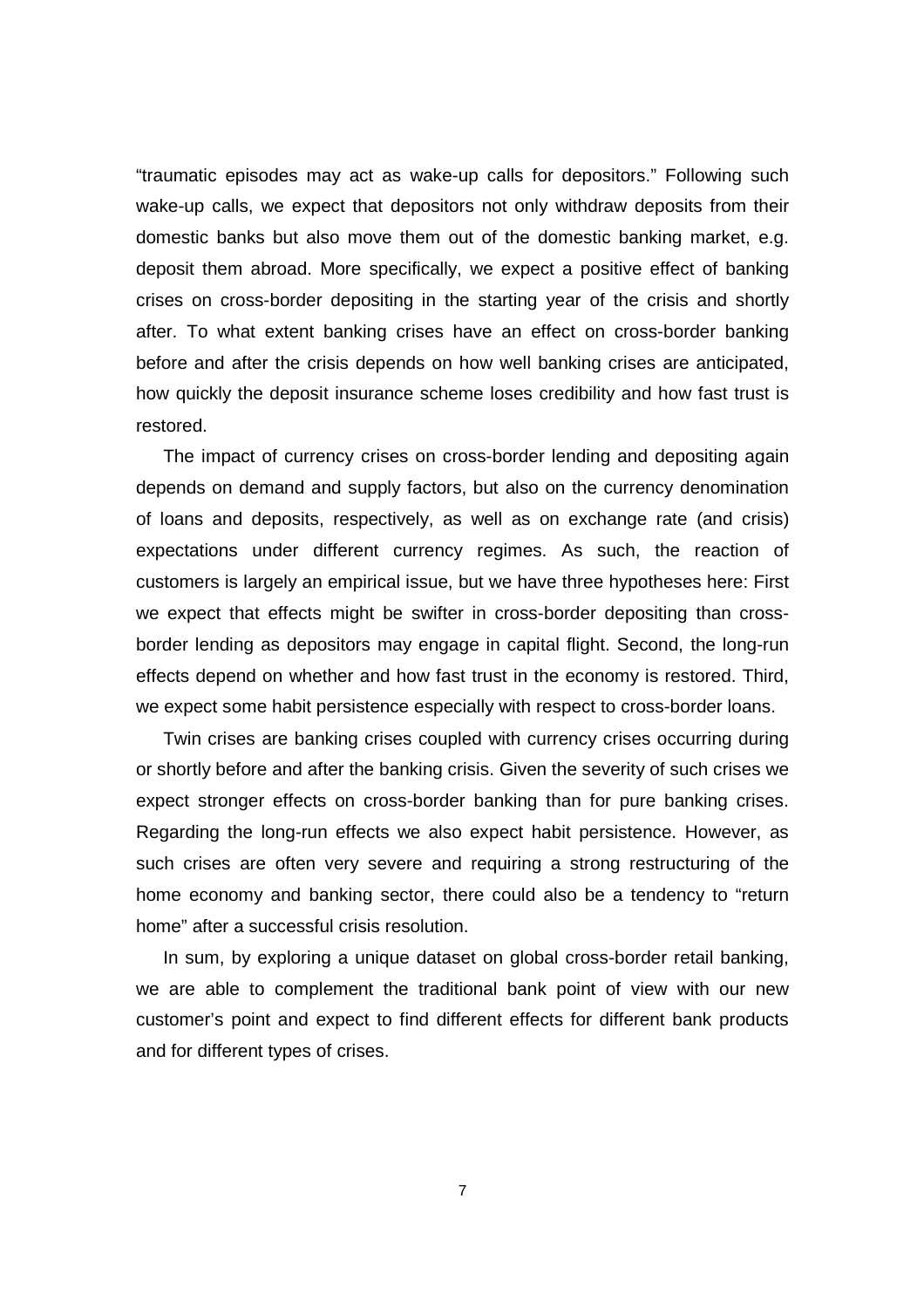### **3. Methodology: Applying the Gravity Approach to Cross-Border Banking**

The gravity approach has been applied to international trade with great success and has recently been extended to the realm of international finance. It is argued that despite the weightlessness of financial products, "a 'gravity model' performs at least as well in explaining asset trade as goods trade" (Portes and Rey 2005: 270). As such, it can be shown that the Newton-inspired gravity variables economic size (as indicator for masses) and distance can explain cross-border finance and banking (e.g., Portes and Rey 2005, Buch 2005, Aviat and Coeurdacier 2007, Buch and Lipponer 2007). Consequently, it appears that size and distance also matter in financial markets. The negative impact of distance on trade in assets can be attributed to informational and transactional frictions in cross-border asset trade, or as Portes and Rey (2005:270) have stated, "[g]eographical distance is a barrier to interaction among economic agents and, more broadly, to cultural exchange".<sup>3</sup> Obstfeld and Rogoff (2001), however, model the equity home bias as a consequence of the home bias in trade. Lane and Milesi-Ferretti (2004) extend the Obstfeld-Rogoff model to N countries and additionally incorporate transactional frictions in asset markets, thus allowing both factors to play a role on equity home bias. Whereas Martin and Rey (2004) provide a theoretical foundation for a gravity model for cross-border financial flows, Aviat and Coeurdacier (2007) reformulate this model for asset holdings and also show how bilateral trade increases bilateral asset holdings. Whereas these approaches focus on international asset markets, a recently emerging literature directly seeks to analyze the determinants of cross-border banking in a gravity model setting. Buch's (2005) analysis of banks' foreign asset holdings deserves to be mentioned, as are Buch and Lipponer's (2006, 2007) analyses of German banks and their internationalization strategies via foreign direct investment (FDI) and cross-border provision of banking services. These studies document the persistent role of distance in global banking. Heuchemer et al. (2009) are the first to analyze cross-border retail lending in a gravity framework

-

 $3$  Recent works also investigate in more detail the role of political and cultural differences for trade in both, goods and assets. See, e.g., Flörkemeier (2002), Guiso et al. (2005), Heuchemer and Sander (2007), Ekinci et al. (2007), Papaioannou (2009) and Heuchemer et al. (2009).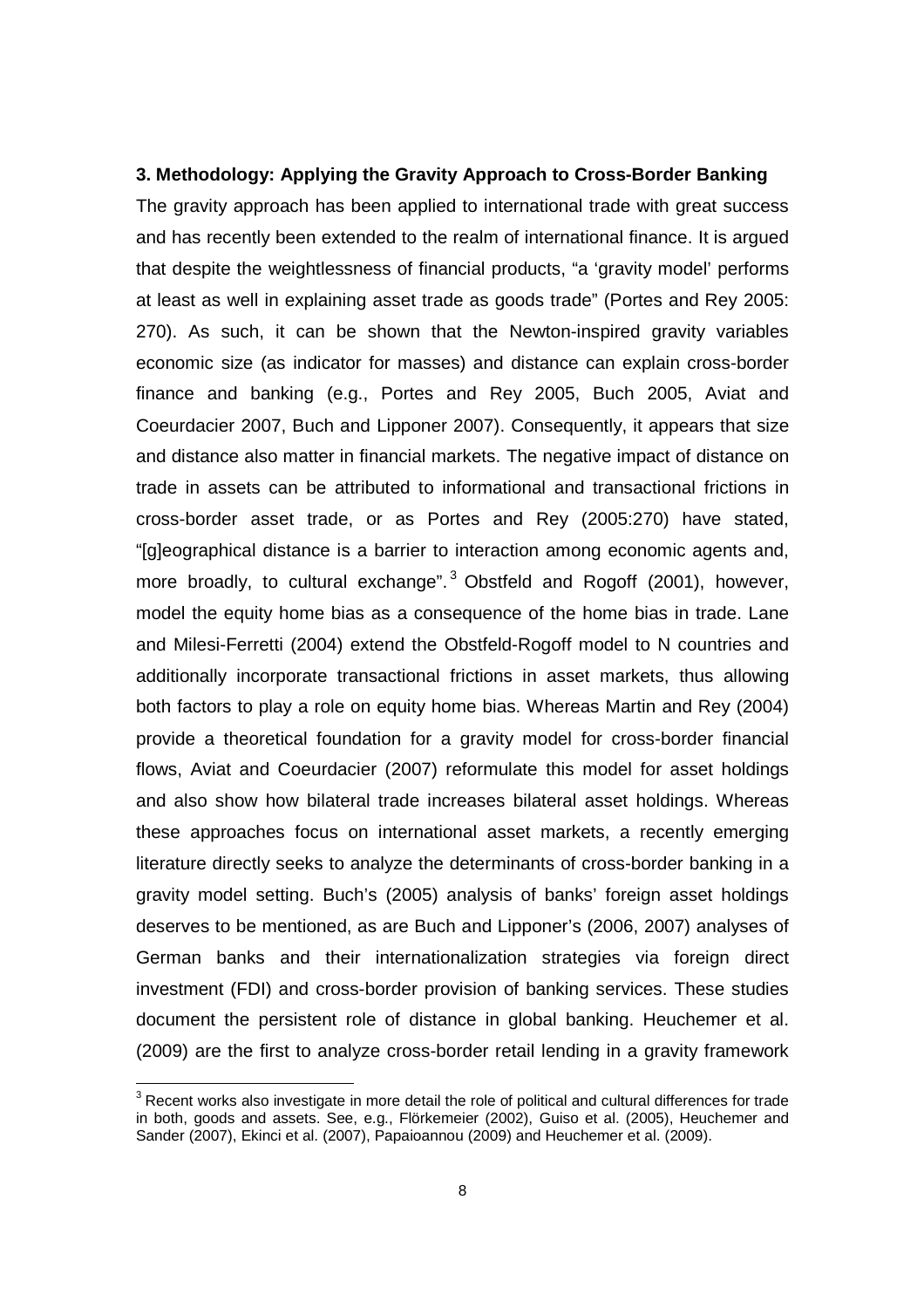for the Eurozone. They also confirm the limiting role of physical distance, which they partly attribute to the role of regulatory and cultural differences.

Unlike these works, we are here not predominantly interested in the determinants of the economic geography but in the impact of financial crises on this geography. To do so, we apply the following empirical gravity model to our panel dataset of cross-border banking:

(1) 
$$
ln A_{ijt} = \alpha_0 + \beta_1 ln S I Z E_{ijt} + \sum_{k=2}^{K} \beta_k X_{ij} + \sum_{l=K+1}^{L} \beta_l Y_{ijt} + \sum_{\tau=t-n}^{t+m} \chi_{i\tau} F C_{i\tau} + u_{ijt}
$$

A<sub>ijt</sub> are exchange rate-adjusted stocks of cross-border loans or cross-border deposits between customers in country i and banks in country j, respectively. SIZE is the product of the GDPs of any given pair of countries as a proxy for the size of the financial markets.  $X_{ij}$  are time-invariant controls and proxies for trade cost and  $Y_{\text{ijt}}$  are time-varying controls and proxies for trade cost. As we are particularly interested in the impact of financial crises of the global banking geography, we introduce financial crisis dummies that differentiate between banking, currency and twin crises in the customer country ( $FC_{i\tau}$ ) and investigate effects for several years before and after the start of the crises.

Since we are not interested in the determinants of the banking geography as such, we employ time-invariant country-pair effects to control for all transactional frictions instead of using the typically employed proxies for these frictions, such as distance, common border, colonial history, language, legal heritage, etc. However, we do control for the major time-varying drivers of this geography to avoid omitted variable errors. In particular and in line with the reviewed literature, we control for merchandise trade, trade-cost reducing free-trade areas and currency regimes, especially fixed exchange rate regimes and currency unions.<sup>4</sup> We also control for interest rate differentials as they can heavily influence crossborder banking especially when interest rates are used to defend currencies prior or during a currency crisis. Consequently, the error term  $u_{ijt}$  is defined as follows:

$$
(2) u_{ijt} = \lambda_{ij} + v_t + \epsilon_{ijt}
$$

<u>.</u>

 $4$  As such, we follow the pioneering work by Rose (2000), who investigates the role of currency and trade arrangements in promoting trade.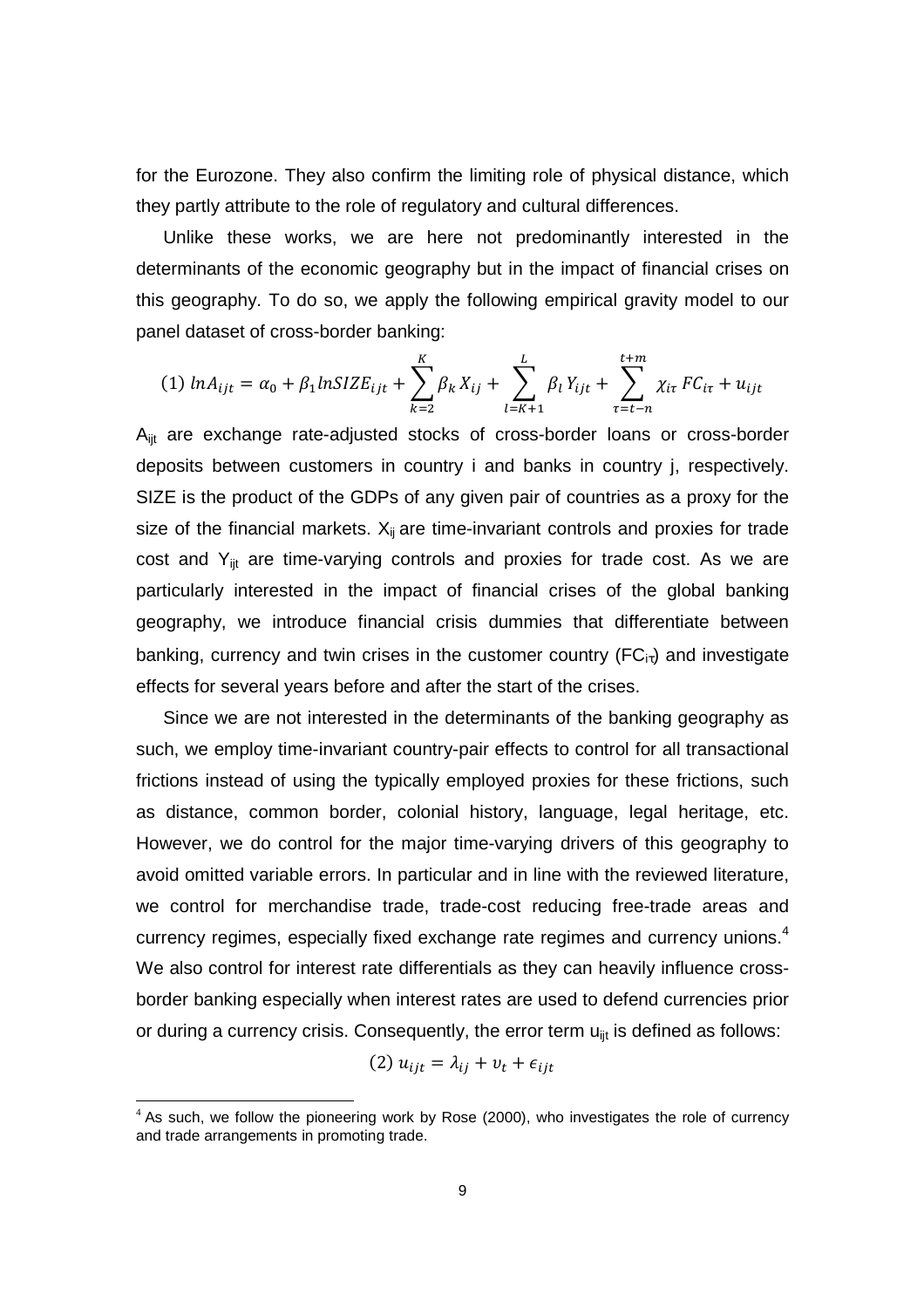with  $v_t$  covering unobserved time effects, such as global business cycles as well as important other regulatory and behavioral changes inside and outside the regional arrangement.  $\lambda_{ii}$  accounts for all other time-invariant bilateral idiosyncratic effects. Both of these unobserved effects may be considered either fixed or random. Moreover, as argued by Anderson and van Wincoop (2003), simple gravity approaches ignore what they call 'multilateral resistance', or a relative price term. A simple solution to this issue is to use country dummies or, more precisely and as stressed by Baldwin and Taglioni (2006), country-pair dummies. This essentially requires the inclusion of country-pair dummies  $\lambda_{ii}$ which thus implicitly take care of bilateral transactional frictions in asset markets without a need to model them explicitly. Therefore, we favor a fixed effects model on theoretical grounds and as substantiated by Hausman test, but we also estimate random effects models as robustness checks.

## **4. Data**

We define cross-border banking as the practice in which a bank in one country makes a loan to or receives a deposit from a customer who resides in another country. Importantly, our definition is based on the residence and not the nationality of the bank or customer.<sup>5</sup> As such and in analogy to international trade, we are interested in the geography of cross-border banking. The BIS Locational Banking Statistics are uniquely suited to analyze such cross-border banking transactions as they are – similar to balance-of-payments data – based on the principle of residence. The Locational Banking Statistics furthermore benefit from their long time horizon, broad country coverage, and dis-aggregation into assets (i.e. loans) and liabilities (i.e. deposits) vis-à-vis different customer groups. However, the Locational Banking Statistics are either disaggregated by reporting

 5 A cross-border loan (deposit) is made when a customer who lives in country A borrows (deposits) money at an office of a bank that is located in country B. As long as the bank's office is located in country B, such a loan (deposit) is cross-border, independent of whether the headquarter of the bank is located in country A or B. Therefore, we are truly considering those cases where the customer crosses a national border. In contrast, a domestic loan (deposit) is made when citizens of country A and B who live in country B borrow (deposit) money at an office of a bank that is located in country B.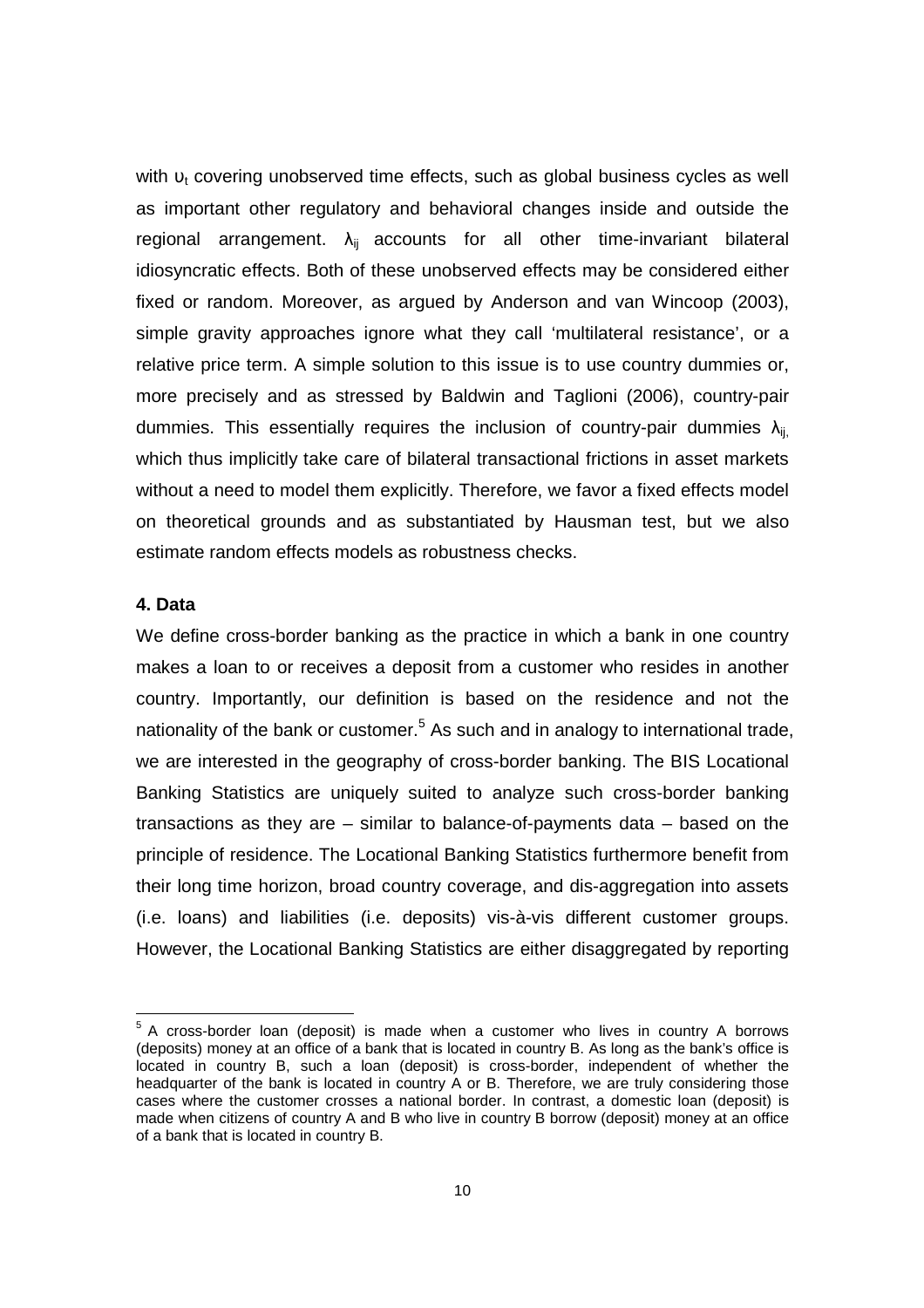(bank) country or by vis-à-vis (e.g. customer) country<sup>6</sup> but bilateral data which are disaggregated by both reporting and vis-à-vis country at the same time are not publicly available.<sup>7</sup> Our paper therefore utilizes a customized and confidential data set made available by the BIS which allows exactly for this bilateral disaggregation. The sample covers a large geographic range, which extends to 23 individual bank countries and 165 individual customer countries, as listed in Table A1 in the appendix. Our data are furthermore disaggregated by (1) bank assets (loans) and liabilities (deposits), (2) customer type such that only transactions between banks and non-bank customers are covered and (3) time, i.e. quarterly volumes of outstanding stocks and exchange rate adjusted changes from the fourth quarter of 1995 to the third quarter of 2008. By using these data, we are able to measure cross-border banking precisely, i.e., in a manner consistent with the principles underlying national accounts and balance of payment statistics.<sup>8</sup>

 In order to eliminate exchange rate valuation effects we calculate annual exchange rate-adjusted stocks. Here, we take the initial nominal stock – typically for the fourth quarter of 1995 – and successively add the BIS's quarterly exchange rate adjusted changes (flows).<sup>9</sup> Panel A of Figure 1 provides a first

-

 $6$  Tables 2 to 4 report data disaggregated by bank country whereas Tables 6 to 8 report data by customer country. All tables are available at http://www.bis.org/statistics/bankstats.htm.

<sup>7</sup> Bilateral data are publicly available from the BIS's Consolidated Banking Statistics and cover foreign claims between individual bank and customer countries (see Tables 9B and 9E). However, the Consolidated Banking Statistics are not appropriate for our analysis. Most importantly, consolidated statistics are based on the principle of nationality and not of residence. Thus, foreign claims include cross-border loans as well as loans made by a bank's foreign branches and subsidiaries. The Consolidated Banking Statistics cover only claims but liabilities including deposits are not reported. A disaggregation of the bilateral consolidated statistics is not possible, e.g. cross-border loans and deposits vis-à-vis non-bank customers cannot be identified from the publicly available Consolidated Banking Statistics. 8

Confidential, bilateral BIS datasets have already been used to investigate the determinants of bilateral cross-border assets and liabilities in general (Buch, 2005), to investigate taxes as potential determinants of bilateral cross-border liabilities (Huizinga and Nicodème, 2004) or to illustrate the dynamics of bilateral cross-border loan flows during a crisis (Herrmann and Mihaljek, 2010). In contrast to these studies, ours is the first that focuses explicitly on retail, e.g. non-bank customers and on deposits as part of the banks' overall liabilities. With 23 bank and 165 customer countries, our data also have a broader geographic coverage. Buch (2005) covers 5 bank and 50 customer countries, Hermann and Mihaljek (2010) consider 17 bank and 28 customer countries and Huizinga and Nicodème (2004) cover 19 bank and 26 customer countries.

 $9$  The BIS reports all stocks and flows in US \$ independent of the currency in which the original cross-border loan and deposit transactions are denominated. To calculate exchange rate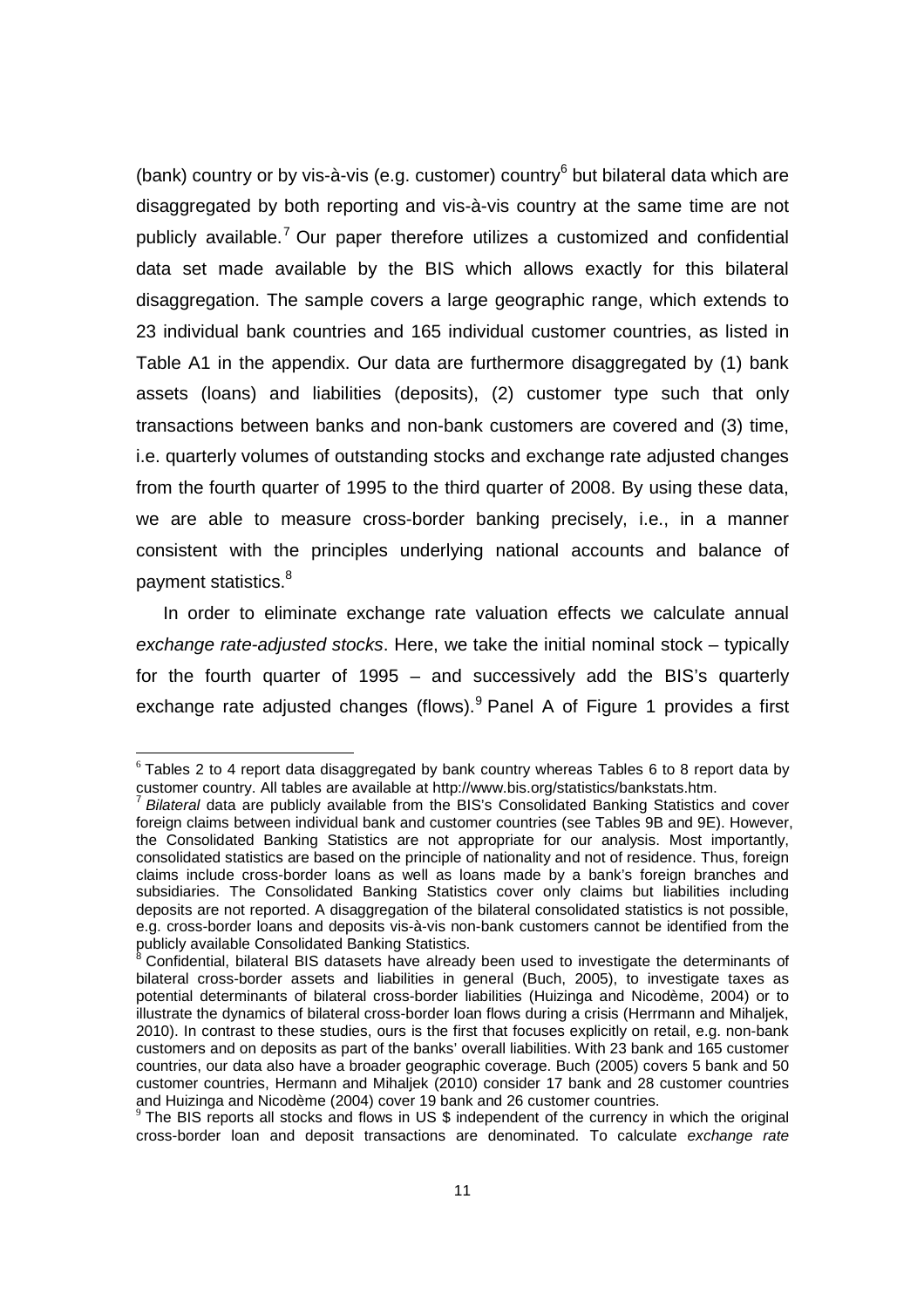impression of the development of global cross-border banking over time. The outstanding nominal amounts of both deposits and loans show spectacular growth from less than \$ 1.8 trillion in 1995 to \$ 7.8 and \$ 7.0 trillion in 2008, respectively. However, up to 17% of this value can be attributed to exchange rate valuation effects. The exchange rate-adjusted volumes shown in Panel B thus exhibit an overall lower growth to \$ 6.73 and \$ 6.4 trillion in 2008 for cross-border deposits and loans, respectively.

## [Insert Figure 1 about here]

To test for the impact of financial crises on these cross-border banking stocks, we use Laeven and Valencia's (2008, 2010) identification of banking and currency crises. They define a systemic banking crisis as a situation where a substantial number of borrowers default or experience repayment difficulties, leading to a sharp increase in non-performing loans for lenders and to an exhaustion of capital for the banking system as a whole. A currency crisis is defined as "a nominal depreciation of the currency of at least 30 percent that is also at least a 10 percent increase in the rate of depreciation compared to the year before" (Laeven and Valencia, 2008:6). Finally, Laeven and Valencia (2008) define a twin crisis as a banking crisis starting in a given year that coincides with a currency crisis starting in the same, the prior or the following year. Among the 165 countries in our sample, 97 experience banking crises and 80 experience currency crises. Several countries even experience multiple-banking (8 countries) and currency (17 countries) crises and there are 30 twin crises. Panel A of Table A2 lists the starting year of the banking crises and the year of the currency crises in detail.<sup>10</sup>

adjusted changes (e.g. changes in stocks that are free of exchange rate valuation effects), the BIS "first convert[s] positions at both the previous reporting date  $(T<sub>0</sub>)$  and the current reporting date  $(T_1)$  into original currency amounts by applying the respective US dollar exchange rates. Consistent with international practice, the changes in original currency terms are then reconverted into US dollar amounts using period average exchange rates, ie the average of the exchange rate during the quarter between  $To$  and  $T_1$ ." (BIS, 2003:7).

 $10$  Because our crisis proxies will include leads, we report in Panel A of Table A2 the occurrence of crises already from 1990 onwards.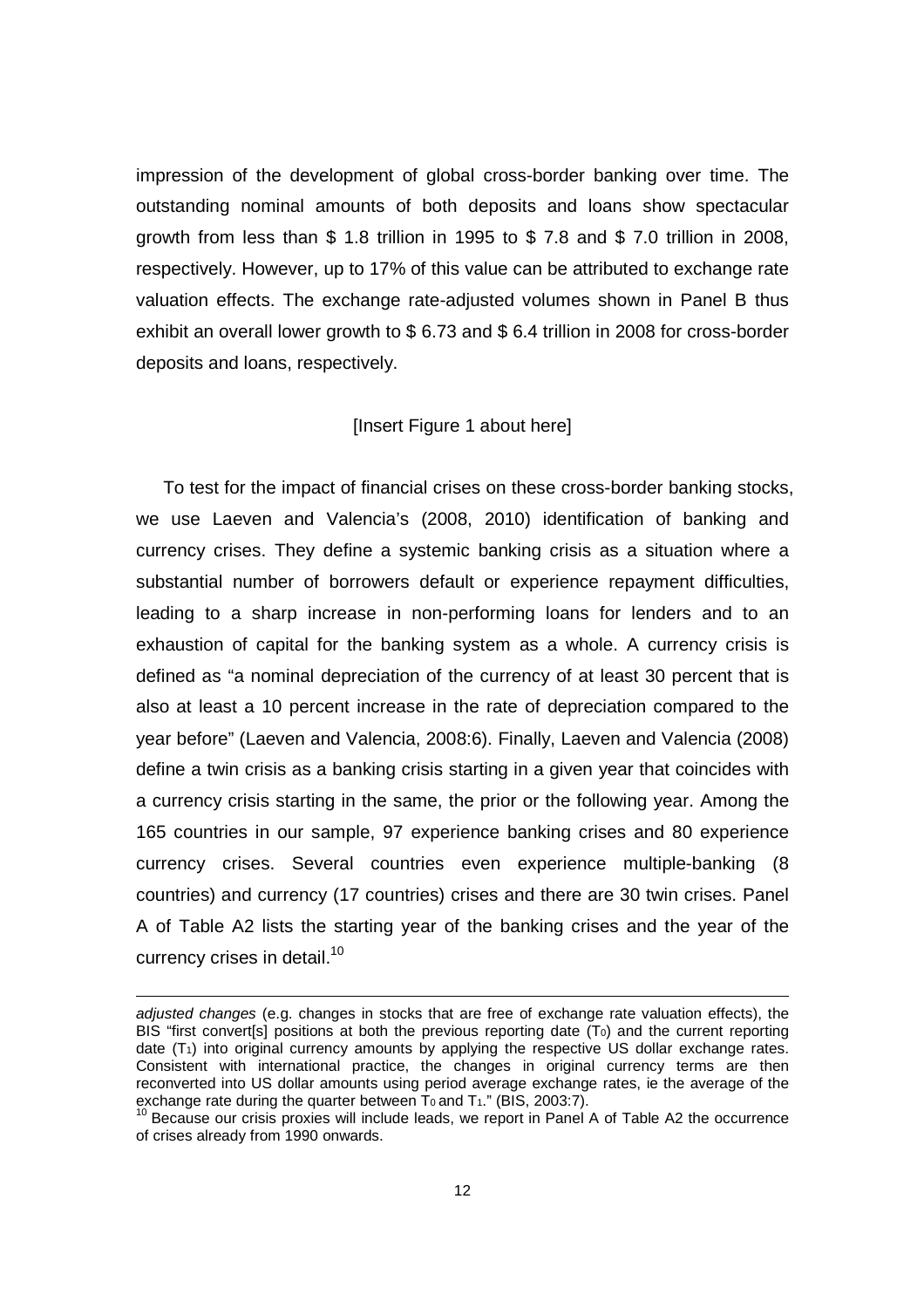As the frequency of twin crises is high in our sample, we differentiate the separate occurrence of a banking crisis or a currency crisis from the joint occurrence of both crises and calculate three different crisis proxies. First, we measure a banking crisis as a situation where a country experiences only a banking crisis but not a twin crisis. Second, we measure a *currency crisis* as a situation where a country experiences only a currency crisis but not a twin crisis. Third, we measure a twin crisis. While year t is defined as the starting year of the crisis for banking and currency crises, for a twin crisis year t is the year in which the later of the two crises starts, e.g. the year in which a crisis truly becomes a twin crisis.

Laeven and Valencia (2010) also note that not all banking crises are equally systemic. In particular, 11 countries in our sample experience borderline systemic banking crises. As their impact on cross-border banking might be weaker, we separate them from systemic banking crises and redefine our three crisis proxies based on the truly systemic banking crises only.

Since we estimate the crisis effect on the geography of cross-border banking in a gravity model setting we require also the classical gravity variable SIZE as proxied by the product of the GDPs of the involved countries. Regarding our measure of exchange rate regimes we rely on Reinhart and Rogoff (2004), who develop a natural classification algorithm, which delivers a specific categorization of the exchange rate arrangement and allows an identification of the de facto situation, the timing of changes in the exchange rate arrangement and the periods with multiple exchange rate regimes. Based on Ilzetzki et al.'s (2008) updated classification of countries' exchange rate arrangements around the world, we include de facto pegs and de facto bands setting a range of +/- 2.25% in our fixed exchange rate proxy. We explicitly exclude crawling, moving and preannounced pegs and bands and multiple regimes where the de facto peg or band is not the primary regime, and we create a dummy for currency unions and exchange rate arrangements with no separate legal tender (see Panels B and C of Table A2 for details of the country- and time-coverage of our proxies). It should be noted that unlike many other studies we do not simply code whether or not a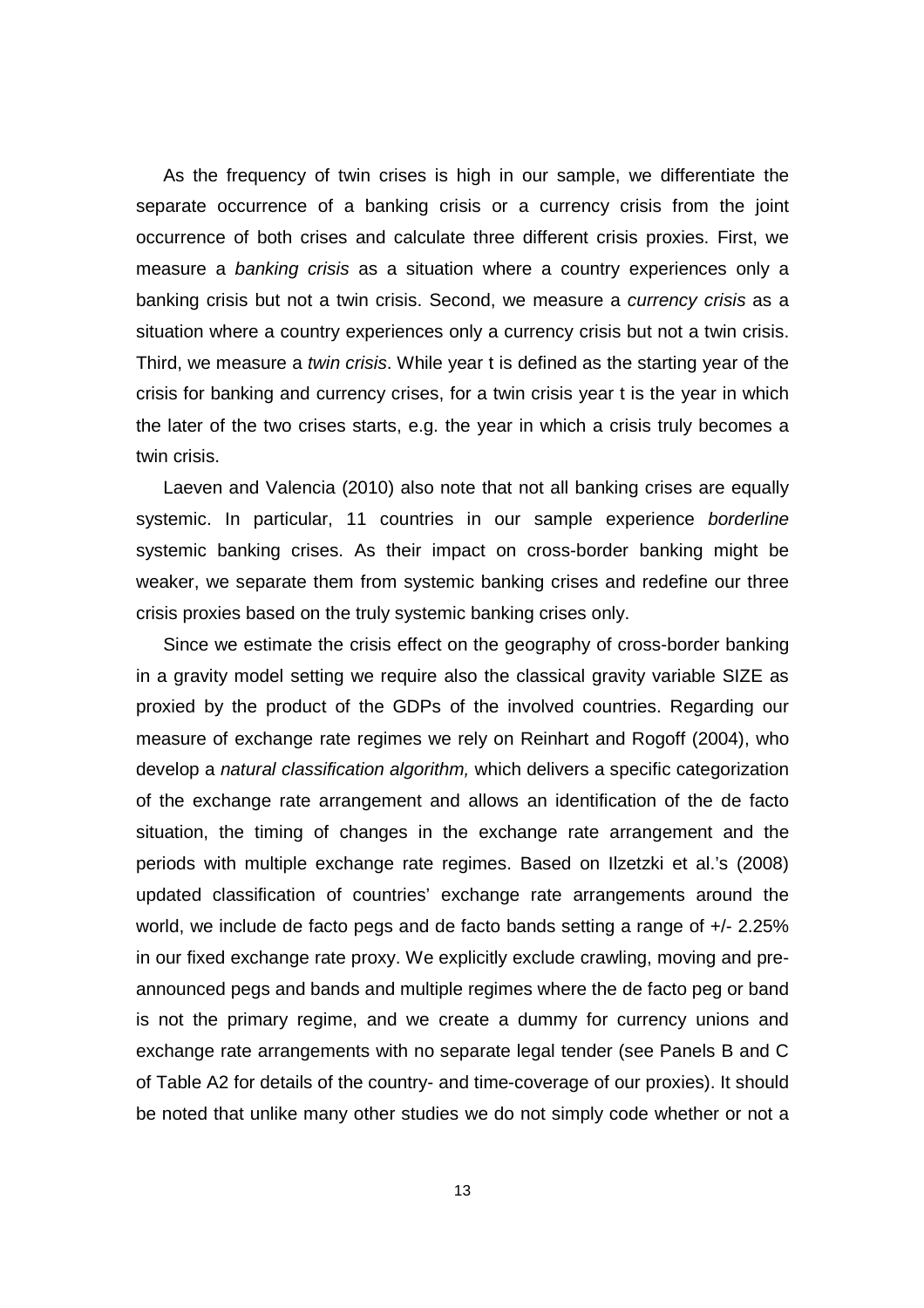country is submitting to a specific exchange rate regime or is member of a currency union. Rather this proxy is coded for any country-pair and is in many cases time-variant over the sample period and as such constitutes an important driver of cross-border banking. In a similar vein we treat the measurement of "joint" membership in a regional trading agreement. We also control for bilateral trade as the sum of exports and imports between the country pair and for interest rate differences between bank and customer country as measured by loan and deposit rate differences, respectively. The latter is particularly important prior to currency crises when countries defend their currencies by means of interest rate increases. More information on the exact data sources, definitions and descriptive statistics for these and all other variables used in the final model as well as in the robustness checks can be found in Tables A2 to A4 in the appendix.

### **5. Results**

#### 5.1. The baseline model

Our modeling strategy starts with a baseline gravity model without financial crisis dummies before we introduce the crisis dummies in a second step to investigate the impact of banking and currency crises on cross-border banking. We thus first estimate a fixed effects model with particular emphasis on the role of exchange rate regimes and free trade agreements. In the spirit of Aviat and Coeurdacier (2007), we also control for bilateral trade. The remaining bilateral financial transaction frictions are controlled for by the country-pair effects. Panel A in Table 1 reports our baseline gravity estimates for cross-border deposits, Panel B reports the results for cross-border loans. Regression (1) controls for bilateral trade and regression (2) controls for the joint membership in the same free trade arrangement (FTA), while regression (3) controls for both. Regression (3) is our preferred baseline model for both deposits and loans and the following discussion is based on these estimates.

[Insert Table 1 about here]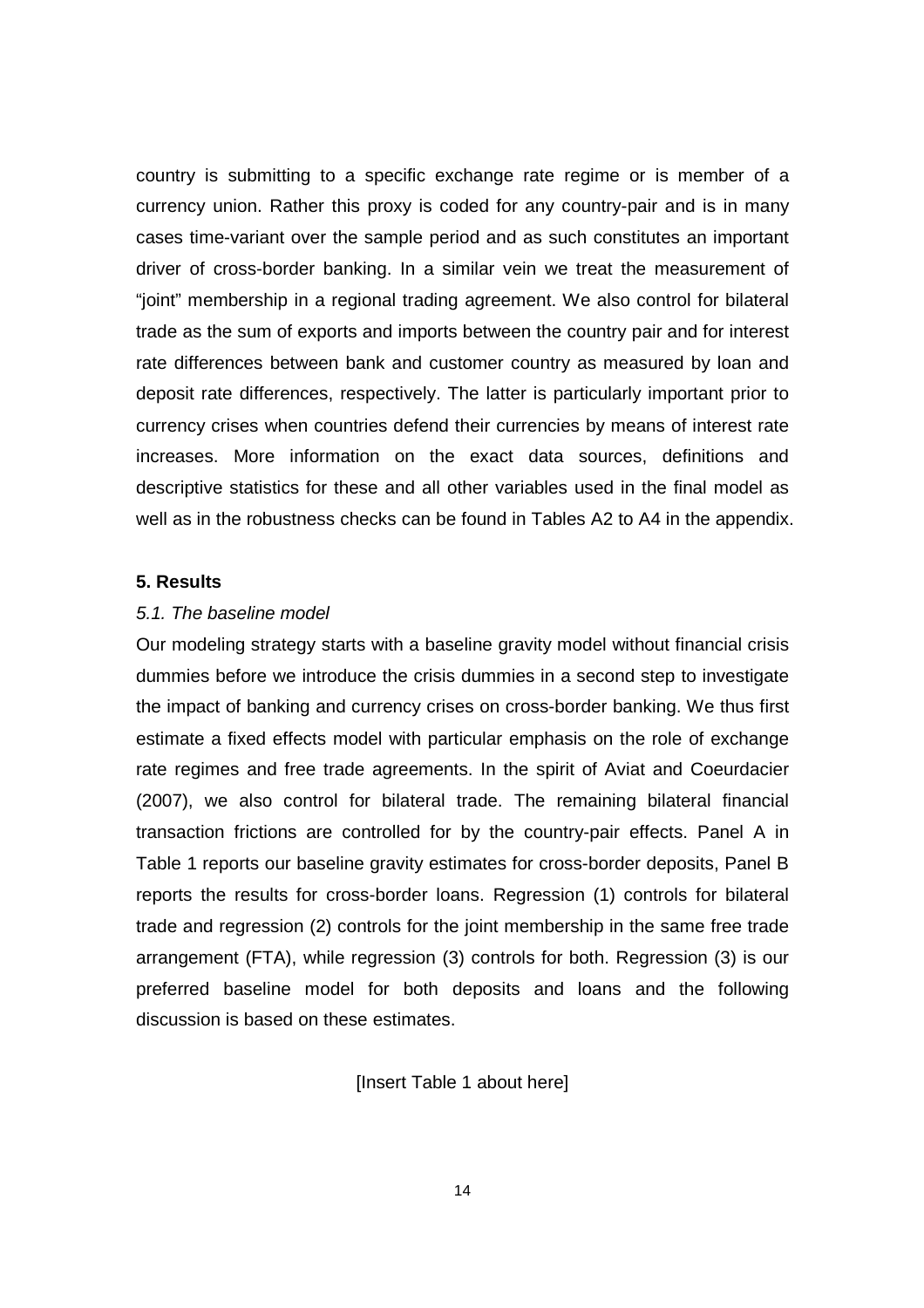For both cross-border depositing and lending, we find that the joint size of the involved country pairs is a significant driver. As usual, when using country-pair fixed and time fixed effects, the estimated elasticity is far below unity. Nevertheless, it is noticeable that economic size is relatively more important for loans than for deposits. Another common feature is that interest rate differences are not significant drivers of cross-border banking. Moreover, we find that a fixed exchange rate arrangement between the bank and the customer country does not have any impact on cross-border banking. In contrast, currency unions matter for cross-border deposits: Having the same currency raises cross-border deposit stocks by (100\*(exp(0.25)-1)=28.4%. When controlling for bilateral trade and membership in the same FTA, the point estimate for loans is slightly lower, but is not statistically significant at conventional levels. Moreover, actual bilateral trade matters more for loans than for deposits and membership in the same FTA has a strong effect on cross-border lending<sup>11</sup>, increasing it by almost 50%, while the impact of FTA membership is insignificant in the case of deposits. In sum, we show that loans are not significantly promoted by a common currency effect. Instead, the transmission channel is mediated through trade and a common currency effect on trade, as advocated by Rose (2000). In contrast, cross-border deposits, which are less plagued by informational imperfection problems than loans, can be significantly boosted by a common currency. Our results thus show that cross-border depositing and lending follow different patterns. This suggests that a differentiation between loans and deposits is important when investigating cross-border banking and that such an investigation based on net asset positions can be misleading.

-

<sup>&</sup>lt;sup>11</sup> When restricting our sample period to 1995 to 2005 and thereby excluding the 2007/08 crisis, we find that FTA is no longer significant. In line with the literature we believe that this is primarily due to the surge of cross-border loans to Central and Eastern European Countries which are EU but not EMU members (see e.g. Brown and de Haas 2012).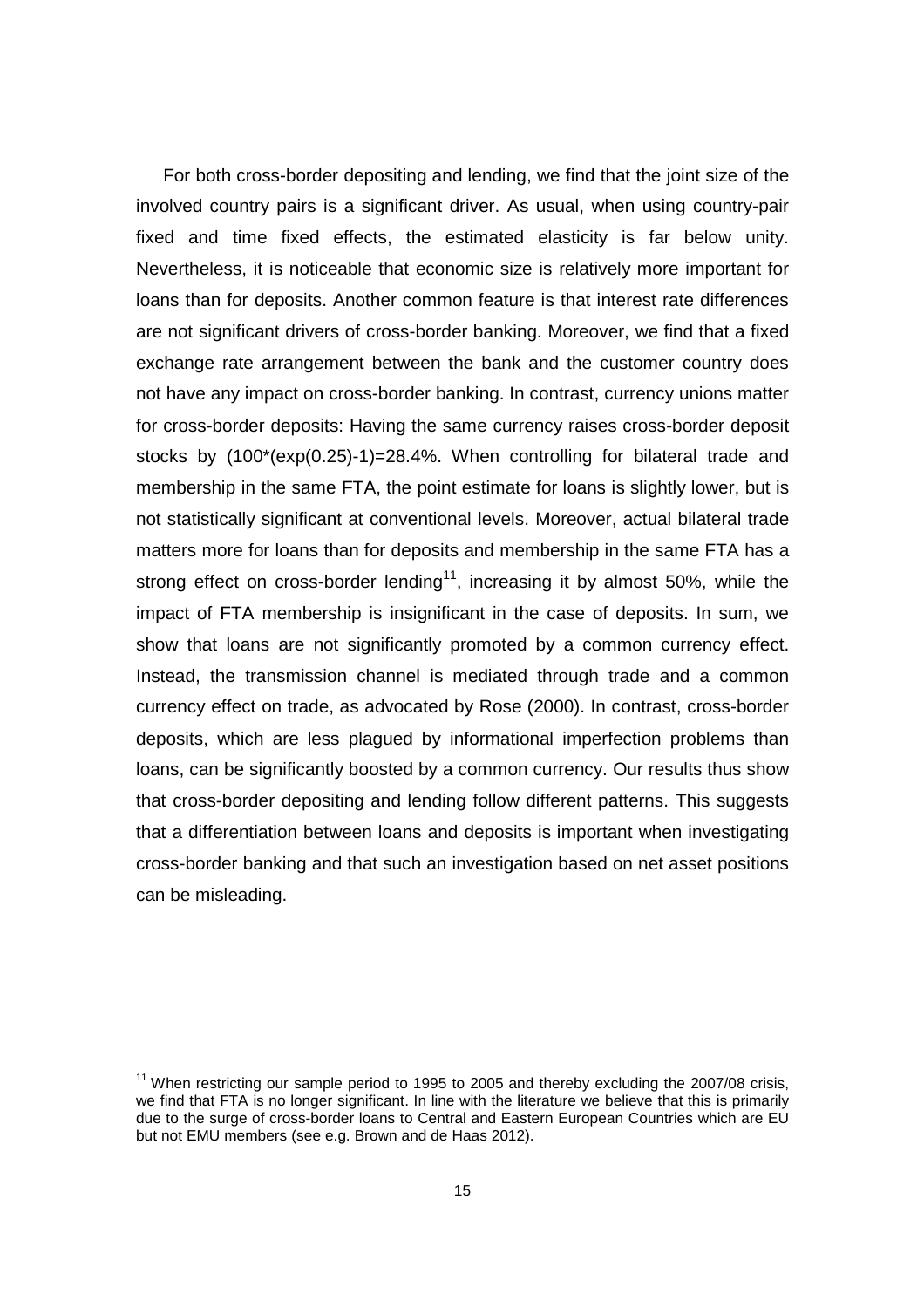# 5.2. The Short-Term Impact of Financial Crises on Cross-Border Deposits and Loans

We continue with separate deposit and loan gravity models, as given in regression (3) of Table 1, Panel A and B, respectively, and we now focus on the role of banking crises, currency crises and twin crises. We first investigate the impact of these crises in the years t-1, t and t+1 on current cross-border banking in year t. The results are shown in Table 2.

### [Insert Table 2 about here]

 We start with the discussion of cross-border deposits, as shown in Panel A. Regression (1) reveals that depositors in a customer country that undergoes a banking crisis significantly increase their cross-border deposit holdings already one year before the start of the crisis and keep these funds abroad during the next two years, indicating that a major flight out of a crisis country takes place. The effect is sizable as cross-border deposits are  $100^*(exp(0.15)-1)=16.2\%$ , 12.7% and 18.5% higher in each of the three years, respectively. However, when excluding the 2007/08 crisis and restricting the sample to 1995-2005, regression (2) shows that this effect is largely driven by the 2007/08 crisis – due to the special circumstances that allows depositors to anticipate the crisis in many countries. The 2007/08 crisis reaches 20 mainly European countries in 2008, except for the US and UK, which are already affected in 2007. Therefore, the increase in cross-border deposits one year prior to the crisis can primarily be associated with the year 2007 when the US and UK are already in crisis and depositors are concerned about a crisis spillover into their own country. In anticipation, they withdraw deposits from their domestic banks and deposit them abroad. We find a similar effect in  $2008^{12}$  as our banking crisis coefficients for t and  $t+1$  remain positive and significant in regression  $(1)$ .<sup>13</sup> We therefore conclude

-

 $12$  The dummy for t=0 reflects the year 2008 for all customer countries in crisis except for the US and UK, where t+1 reflects 2008.

 $13$  We are underestimating any crisis effects for 2008 because our data end already in the  $3<sup>rd</sup>$ quarter. Global deposit markets as a whole are only affected by the crisis in late 2008, following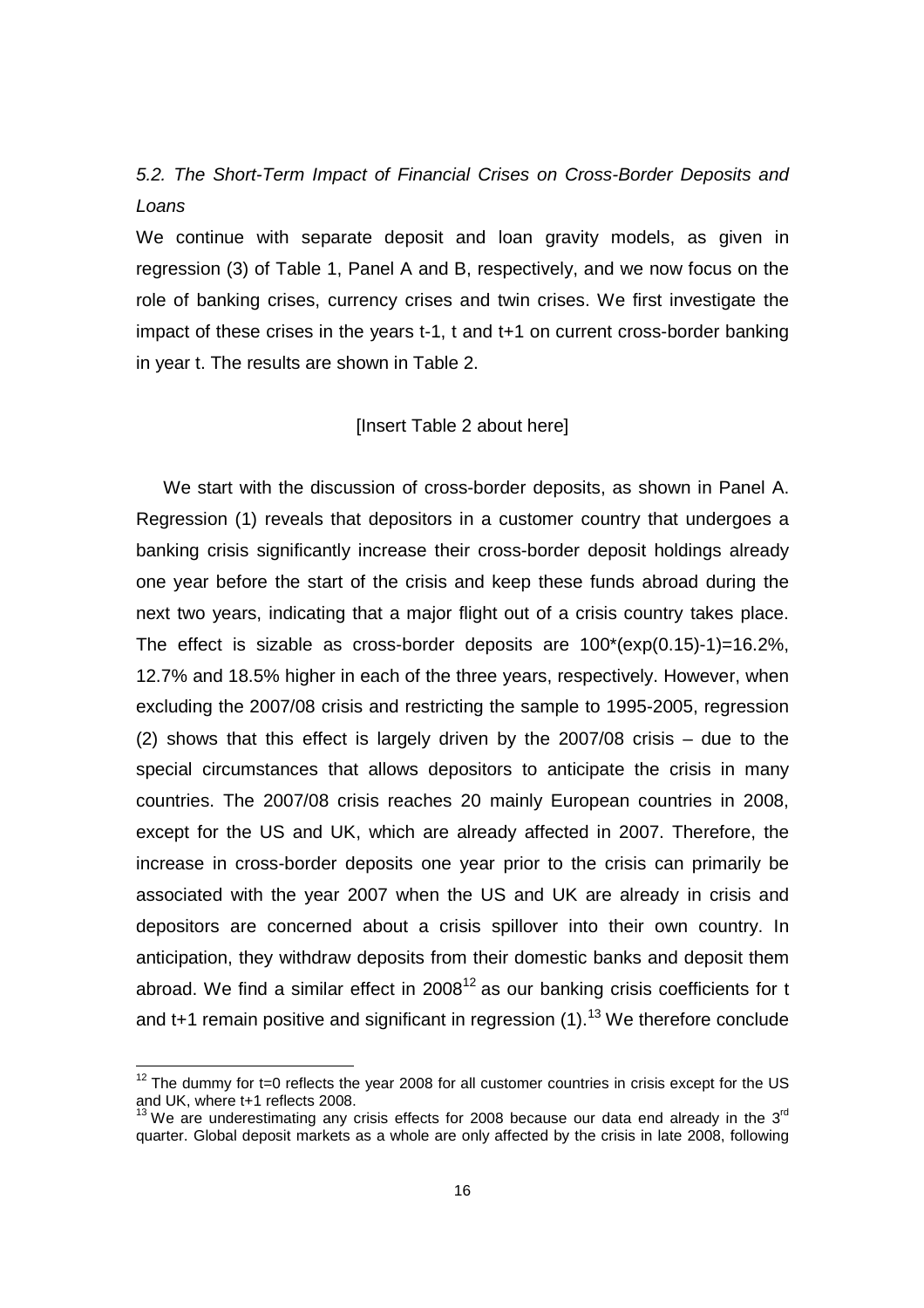that depositors discipline banks already shortly after the start of the banking crisis and – at least during the 2007/08 crisis – are able to do so in advance. The differences between regression (1) and (2) also support the view that in the aftermath this time is indeed different: During other banking crises, cautious depositors look for safer havens abroad only after a crisis becomes obvious. The effect documented in regression (2) is significant, though not sizeable (10.5%), at least by comparison, and it points to information asymmetries between banks and their customers regarding banking crises. This delay in the crisis impact could also indicate that depositors initially have faith in their domestic deposit insurance protection but this faith slowly deteriorates as the crisis becomes systemic.

 Turning to regression (3), currency crises in customer countries are shown to have a quantitatively similarly sized impact. The reaction of the depositors comes already in the year of the currency crisis and lifts cross-border deposits up by some 10.5%. This effect is extended into the post-crisis year because deposits are not reverting to earlier levels, instead remaining at a level 11.6% higher than a no-currency-crisis scenario. As such, currency crises lead to capital flight and affect deposits earlier than banking crises.

 Because banking crises and currency crises are often related or overlapping, we also investigate twin crises. The twin crisis variable in regression (4) shows a pattern similar to the currency crisis. This is not unexpected because most twin crises in the sample are composed of a pre-2006 banking crisis in the year before the currency crisis starts. However, as expected twin crises have a quantitatively larger impact: Cross-border deposits rise by 18.5% in the year before the twin crisis starts and remain at that level in the following year. Regressions (5) and (6) include banking, currency and twin crises jointly and confirm the results of regressions (1) to (4).

l

the failure of Lehman Brothers in September 2008 as well as the nationalization of AIG, Fannie Mae and Freddy Mac. Cross-border deposits fell from \$ 8.2 trillion to \$7.7 trillion between the  $2^{nc}$ and  $3<sup>rd</sup>$  quarters of 2008, reaching a low of \$ 6.4 trillion in 2010. These numbers are based on table 3b of the BIS Locational Banking Statistics. They reflect exchange rate-adjusted stocks with the  $4<sup>th</sup>$  quarter of 2006 taken as a base quarter.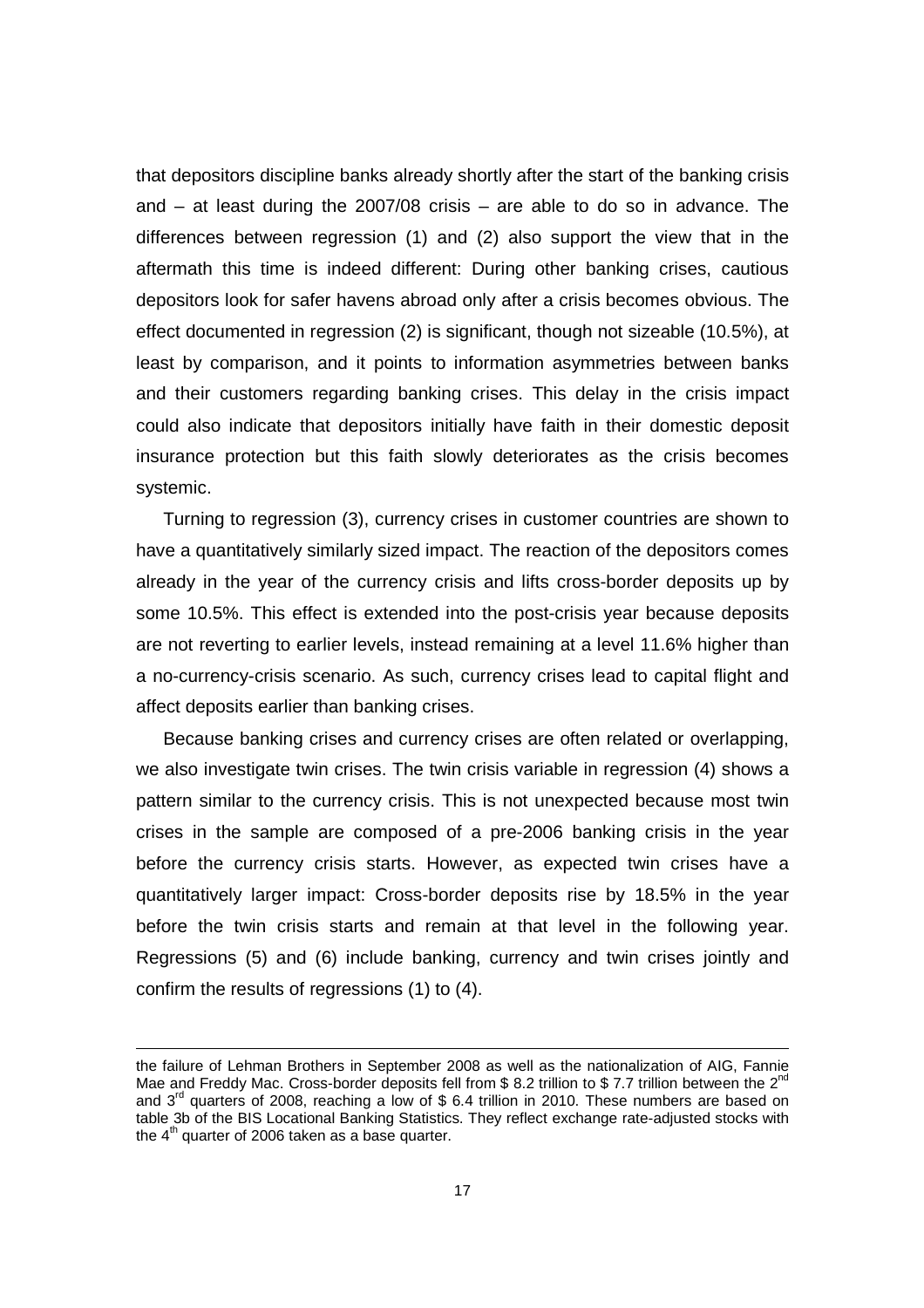With respect to cross-border loans (Panel B of Table 2), the situation is very different. Overall, we find an increase in cross-border loans during times of crises indicating that customer demand outweighs information asymmetry concerns of banks. In particular, customers whose banking system is undergoing a crisis feel credit constraints early on (regression 1). Credit from abroad increases already one year before the crisis by 52.2%. During the crisis, lending is 36.3% higher than normal, and even in the post-crisis year, it remains elevated by 19.7%. These effects however disappear when the 2007/08 crisis is excluded – see regression (2) – indicating again that this time the aftermath might be different. Currency crises in customer countries drive up the demand for cross-border loans (regression 3) by a sizable 40.5% but only in the year after the currency crisis. After a currency crisis, loans are more expensive as measured in domestic currency. However, currency crises are typically followed by export-oriented structural adjustment programs. This could encourage export companies whose revenues are in foreign currency to borrow abroad i.e. when credit constraints in the home country. Twin crises provide a particularly strong push towards crossborder loans. In the year t-1 – typically the year when the banking crisis starts – cross-border loans increase by 52.2%. Cross-border loans remain high in year t – typically the year when the currency crisis erupts and turns the banking crisis into a twin crisis  $-$  as well in year  $t+1$ .

# 5.3. The Longer-Term Impact of Financial Crises on Cross-Border Deposits and Loans

How durable are the described effects? To answer this question, we extend the time horizon of the post-crisis years. As the longer-term effects of the 2007/08 crisis are not covered by our sample period, we base our extension on the fullsample regression (5) of Table 2. Regression (1) of Table 3 presents our findings for cross-border deposits. Effects of banking crises are short lived and crossborder deposits are back at pre-crisis level within three years after the start of the crisis – indicating that trust is eventually restored in the medium term. Currency crises appear to have almost permanent effects – at least over the four year time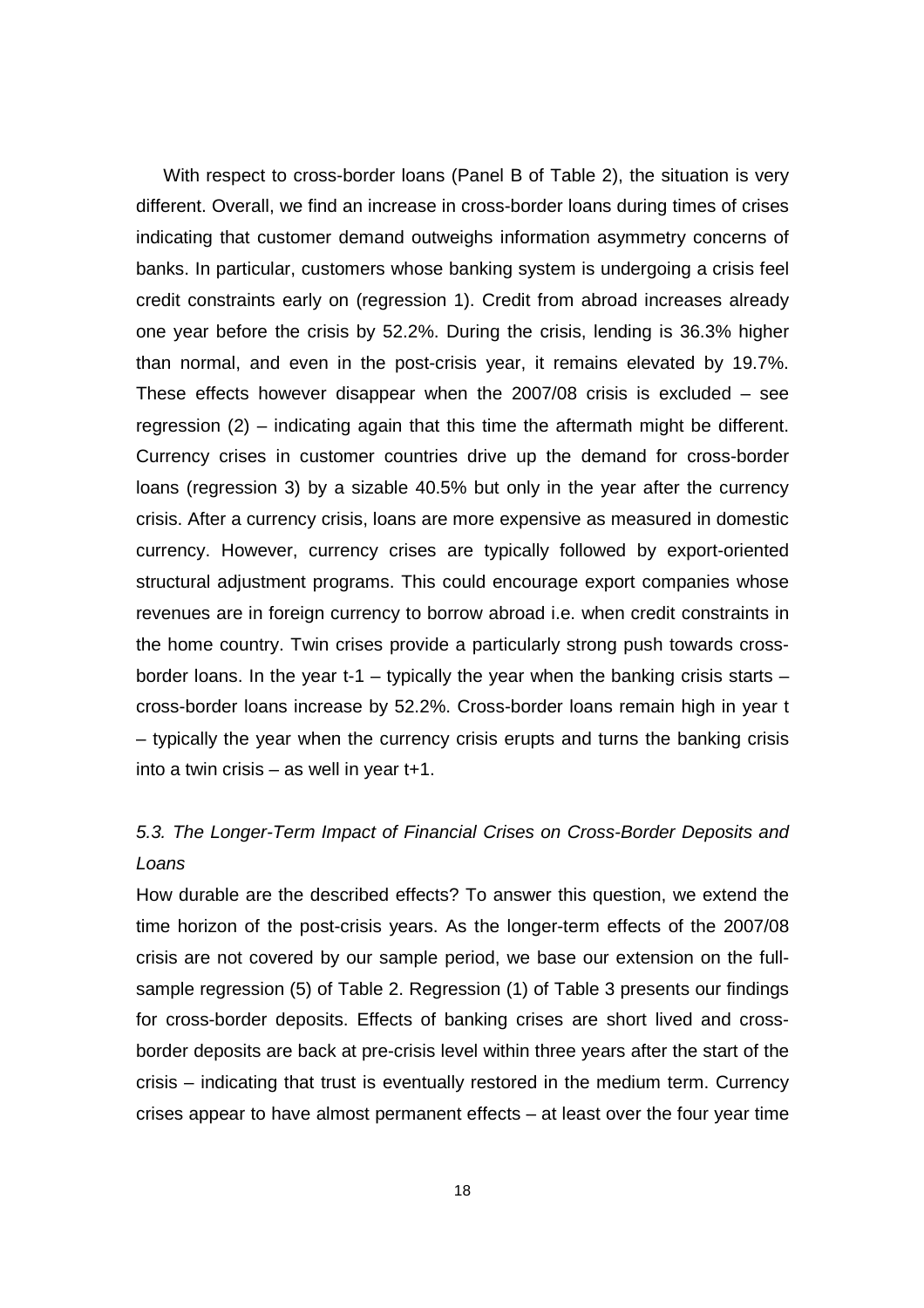horizon – possibly indicating a severe deterioration of depositors' trust in their home currency. The picture of twin crises is different. Probably because of their severity (most of the countries with a twin crisis are Asian countries in and after the 1997 Asian crisis) and the drastic economic and regulatory resolution later, the effect is not lasting.

 Cross-border loans in regression (2) show parallels to deposits regarding currency and twin crises. However, banking crises have a longer term effect. While – as shown in Table  $2$  – the short-term effects in t-1 to t+1 are mainly driven by the 2007/08 crisis, the longer term effects in t+2 to t+4 can be attributed to banking crises starting in 2004 or earlier. This again indicates that this time is different: While borrowers in the 2007/08 felt credit constraint early, domestic credit constraints only manifested themselves later on in other crises

[Insert Table 3 about here]

### 5.4. Robustness Checks

.

<u>.</u>

We perform a number of robustness checks. We start with an assessment of the robustness of our estimation method, both in terms of control variables and in terms of methodology. Table 4 reports robustness checks for our 1995-2008 sample period containing all crises as presented in regression (5) of Table 2. Table 5 reports robustness checks for regression (6) of Table 2 which excludes the 2007/08 crisis. In both tables, regression (1), printed in bold letters, is the reference estimate taken from Table 2. Regression (2) uses money market interest rate differentials instead of deposit rate or loan rate differentials, respectively. As expected, these differentials are also found to be statistically insignificant. The core coefficients of our model are robust to this change.<sup>14</sup> In regression (3), we control for the joint globalization degree of both the bank and the customer country as measured by the KOF globalization index. It is noticeable that 'joint openness' measured this way has a significant and positive

 $14$  The size coefficient increases, but size is not a central variable for us in this paper, and this effect is partly the result of the different number of observations across regressions.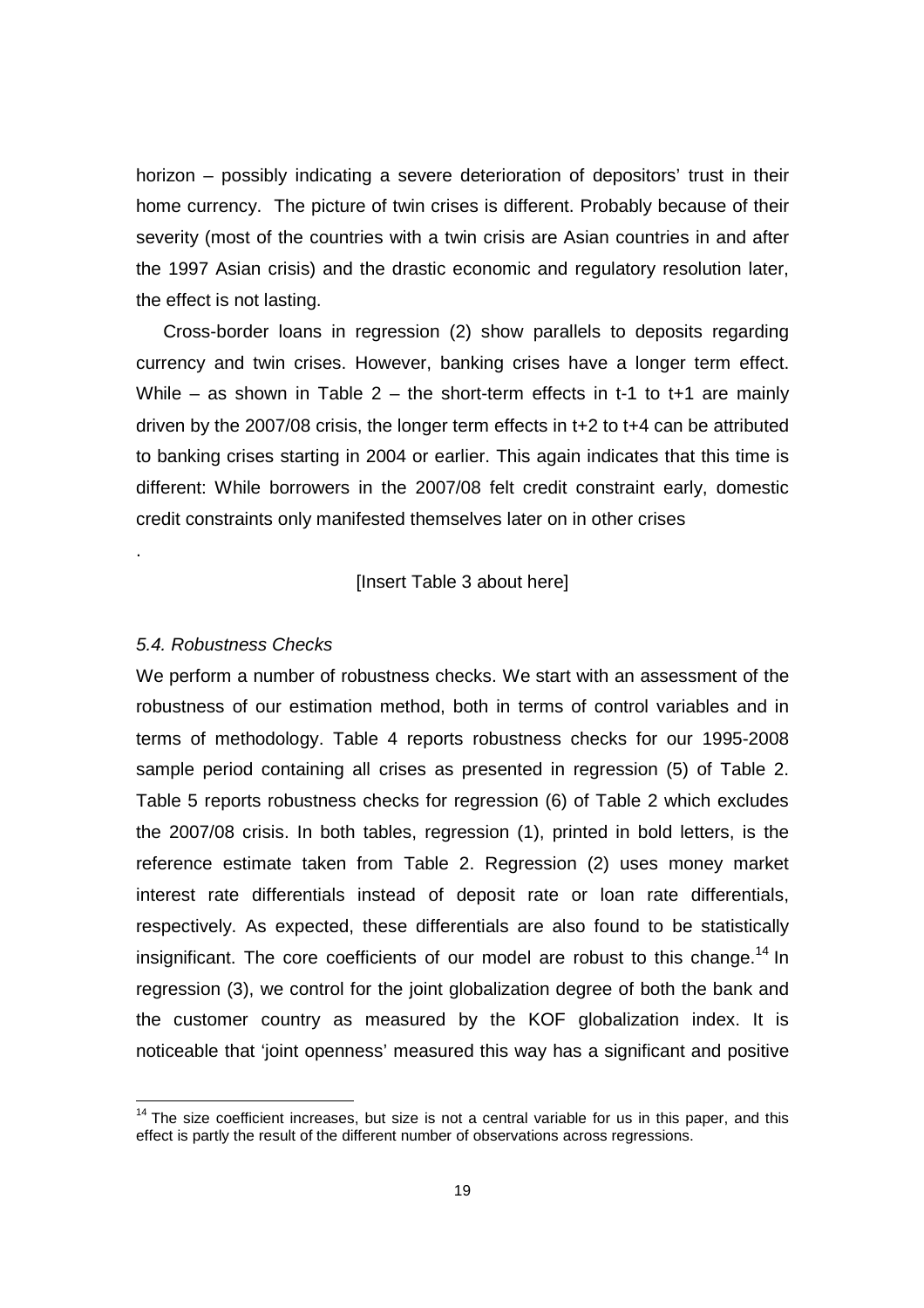effect on cross-border lending but not on cross-border depositing. Because we lose a number of observations when using the index and because controlling for globalization does not change our core results, we opt to exclude the globalization control from our main model.

 Next, we test the robustness with respect to the estimation procedure. Regression (4) provides a random effects estimation of our preferred models, and regressions (5) and (6) provide fixed and random effects estimations without time controls. The latter two are included for convenience, and as expected, they take on bigger and statistically significant role in business cycle-affected variables such as interest rates and economic size. More interesting is regression (4), which not only confirms the robustness of our results but also provides an estimate for the trading cost proxies, distance and common border. It shows that distance matters in global banking. The coefficient is in line with those reported in the literature and slightly more important for deposits than for loans. Likewise, borders are more important for deposits than they are for loans. Again, these results are reassuring because they show the robustness of our results as well as their closeness to other estimates found in the literature.

## [Insert Tables 4 and 5 about here]

 As a final robustness check, we exclude borderline systemic banking crises from our crisis definition and re-estimate Tables 2 and 3. The results are reported in Tables A5 and A6 in the appendix and show that the crisis effects are robust but not clearly stronger when borderline crises are excluded.

### **6. Conclusions**

In this study, we document how financial crises affect cross-border banking by means of analyzing cross-border lending and depositing separately and with a special view from the customer side. Both are novel in the literature. We find that cross-border deposits and loans respond differently to different types of financial

20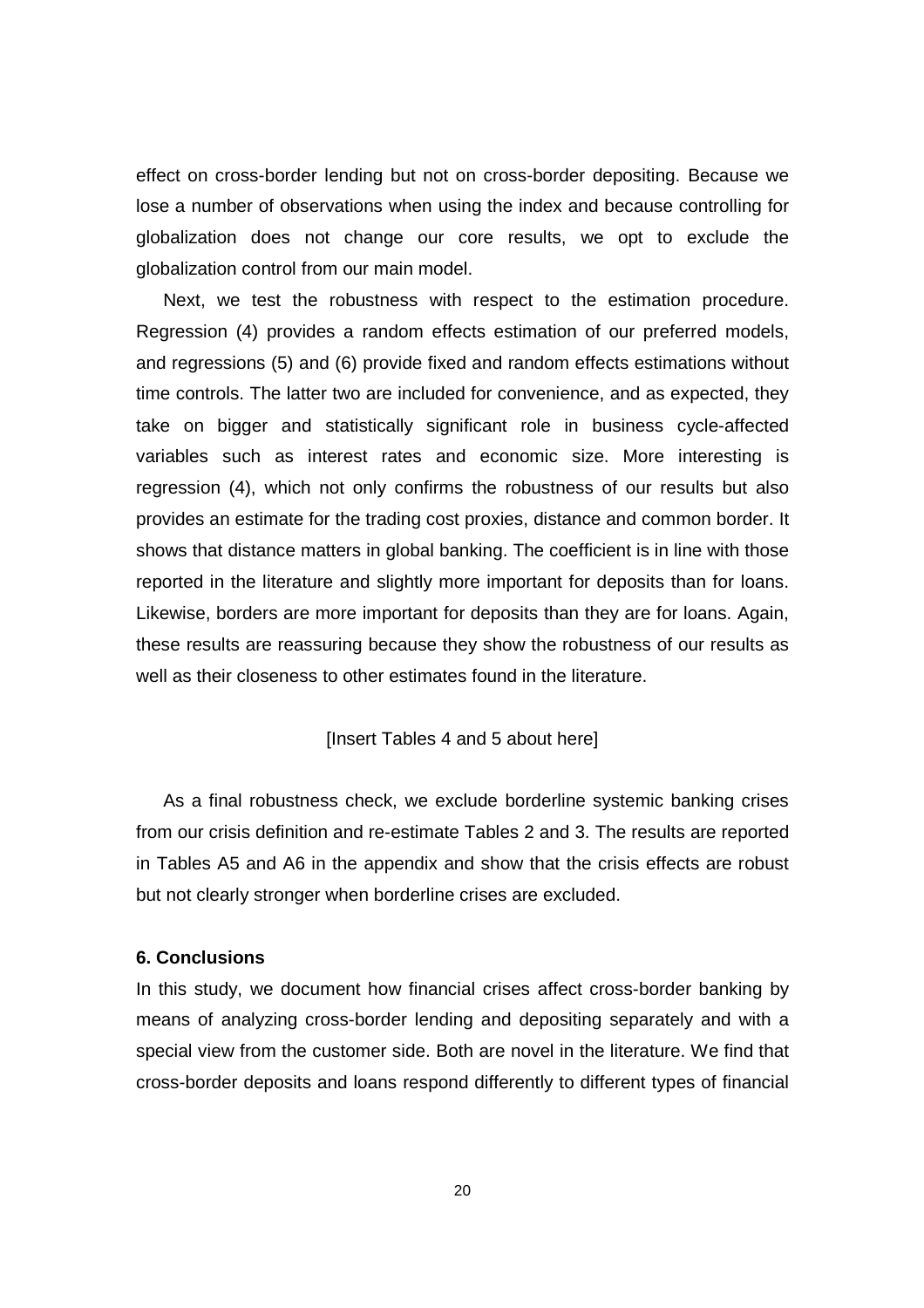crises. This calls for explicit and separate analyses of both banking markets in future studies.

 We show that financial crises prior to the 2007/08 crisis have had significantly positive and often long-lasting effects on cross-border banking as crisis-affected customers shift their business to foreign banking markets. In this sense, previous crises have contributed to more financial globalization – at least as long as safe havens are still available.<sup>15</sup> In the absence of a truly global crisis, this globalization-enhancing effect driven by customers and non-affected banks counteracts the globalization-reducing effects driven by crisis-affected banks and thus should be taken into account when assessing the overall impact of crises on international banking.

 It is to some extent the irony of the crisis events that they led to more financial globalization because a sufficient number of seemingly healthy banking markets were available to those whose own markets were in financial crisis. However, with major banking crises in the bank countries, this time the aftermath of the global financial crisis seems indeed to be different. With the Eurozone countries and their banks in a deep crisis, it is an open issue whether a sufficiently large and safe haven will be available to global bank customers and to what extent global cross-border banking will continue to operate in the way it did in the past. Only time will tell.

## **Appendix**

-

[Insert Tables A1 to A6 here]

<sup>&</sup>lt;sup>15</sup> Regarding the 2007/08-crisis, Milesi-Ferretti and Tille (2010:5) hint at this possibility: "On the other hand, cross-border activities by financial institutions domiciled in emerging markets … may well increase. These banks have weathered the global crisis well".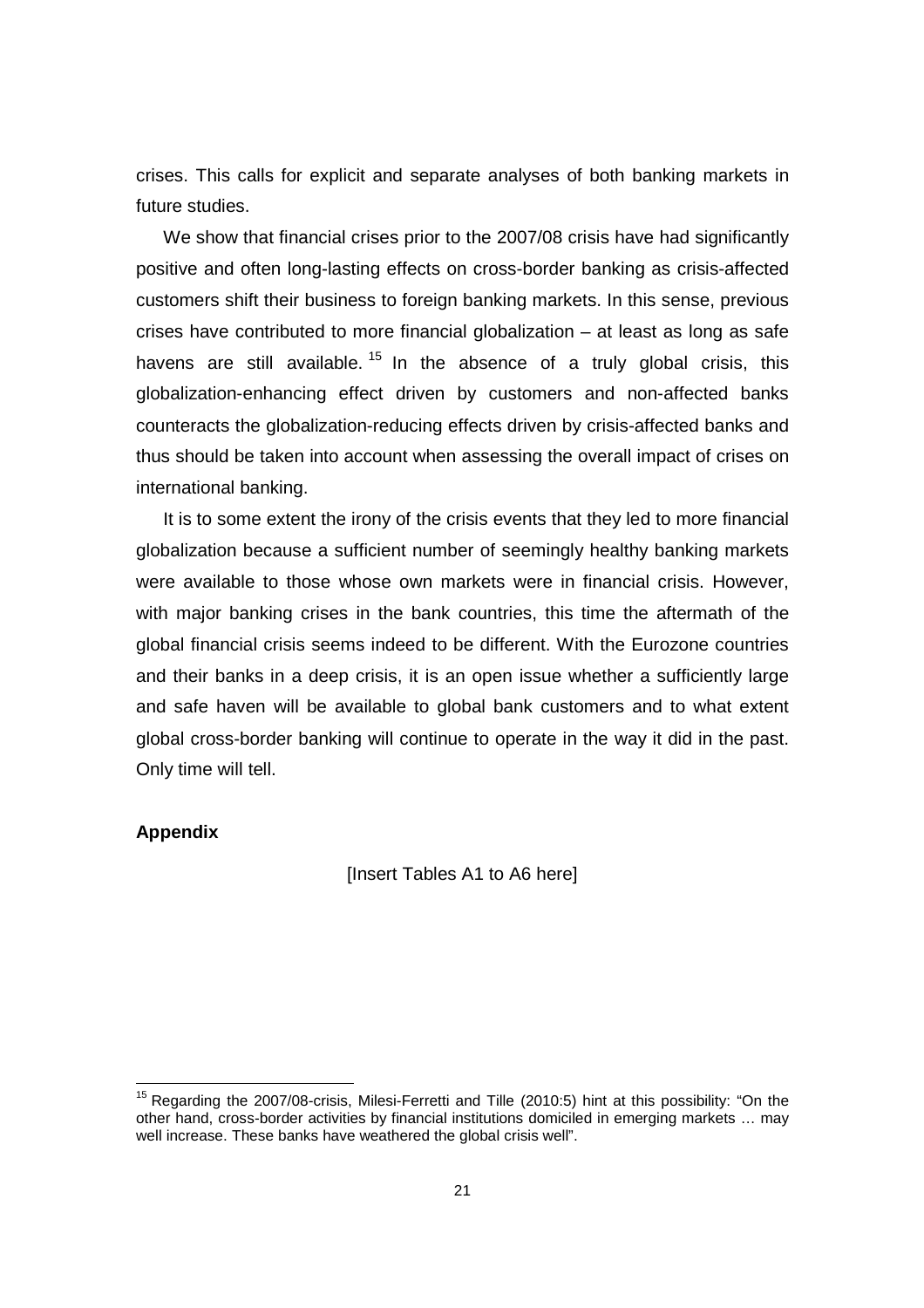### **Bibliography**

- Alworth, J.S., Andresen, S., 1992. The determinants of cross border non-bank deposits and the competitiveness of financial market centres. Money Affairs 5, 105-133.
- Anderson, J., van Wincoop, E., 2003. Gravity with gravitas: A solution to the border puzzle. American Economic Review 93(1), 170-192.
- Arena, M., Reinhart, C., Vazquez, F., 2006. The lending channel in emerging economies: Are foreign banks different? NBER Working Paper No. 12340.
- Aviat, A., Coeurdacier, N., 2007. The geography of trade in goods and asset holdings. Journal of International Economics 71(1), 22-51.
- Baldwin, R and Taglioni, D. 2006: Gravity for dummies and dummies for gravity equations. NBER Working Paper 12516.
- Berger, A., 1991. Market discipline in banking, Proceedings of a Conference on Bank Structure and Competition, Federal Reserve Bank of Chicago, 419– 437.
- BIS, 2003. Guide to the international financial statistics. BIS Papers No 14, Monetary and Economic Department, February 2003.
- BIS, 2011. Annual Report 2010/2011, Basle, 26 June.
- Blank, S., Buch, C.M., 2007. The euro and cross-border banking: Evidence from bilateral data. Comparative Economic Studies 49(3), 389-410.
- Blank, S., Buch, C.M., 2010. International bank portfolios: Short- and long-run responses to macroeconomic conditions. Review of International Economics 18(2), 289-306.
- Borio, C., Disyatat, P., 2011. Global imbalances and the financial crisis: Link or no link?, BIS Working Papers 346, May.
- Brown, M., de Haas, R., 2012. Foreign banks and foreign currency lending in emerging Europe. MPRA Paper No. 36323, http://mpra.ub.unimuenchen.de/36323/.
- Buch, C.M., 2005. Distance and international banking. Review of International Economics 13, 787–804.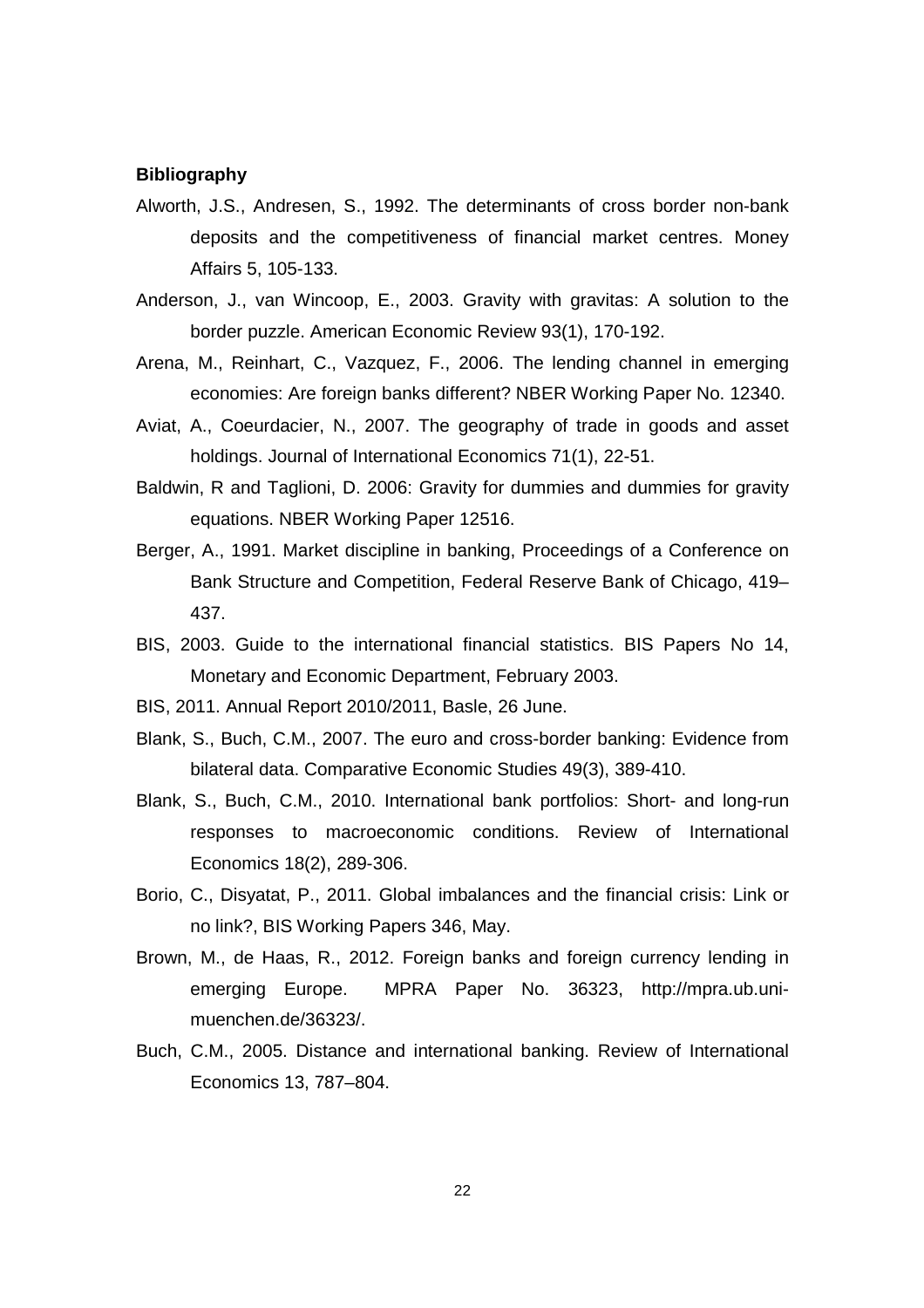- Buch, C.M., Lipponer, A., 2006. Clustering or competition? The foreign investment behavior of German banks. International Journal of Central Banking, June, 135-168.
- Buch, C.M., Lipponer, A., 2007. FDI versus exports: Evidence from German banks. Journal of Banking and Finance 31(3), 805-826.
- Cetorelli, N., Goldberg, L., 2012. Banking globalization and monetary transmission. Journal of Finance, forthcoming.
- Cetorelli, N., Goldberg, L., 2010. Global banks and international shock transmission: Evidence from the crisis. NBER Working Paper No. 15974.
- Dages, B.G., Goldberg, L., Kinney, D., 2000. Foreign and domestic bank participation in emerging markets: Lessons from Mexico and Argentina. Federal Reserve Bank of New York Economic Policy Review 6(3), 17-36.
- De Haas, R., Van Horen, N., Zettelmeyer, J., 2011. Running for the exit: International banks and crisis transmission. Working Paper No. 271, De Nederlandse Bank.
- Demirgüç-Kunt, A., Huizinga, H., 2004. Market discipline and deposit insurance. Journal of Monetary Economics 51, 375-399.
- Ding, W., Domaç, I., Ferri, G., 1998. Is there a credit crunch in East Asia? World Bank Policy Research Working Paper 1959.
- Ekinci, M.F., Kalemli-Ozcan, S., Sorensen, B., 2007. Financial integration within EU countries: The role of institutions, confidence and trust. NBER Working Paper No. 13440.
- Flörkemeier, H., 2002. Limits to globalization? The regional pattern of world trade. INFER Discussion Paper No. 6.
- Fornari, F., Levy, A., 2000. Global liquidity in the 1990s: geographical allocation and long-run determinants. Bank of Italy (mimeo).
- Giannetti, M., Laeven, L., 2011. The flight home effect: evidence from the syndicated loan market during financial crises. CEPR Discussion Paper, No. DP8337.
- Grilli, V., 1989. Europe 1992: Issues and prospects for the financial markets. Economic Policy 4(2), 387-421.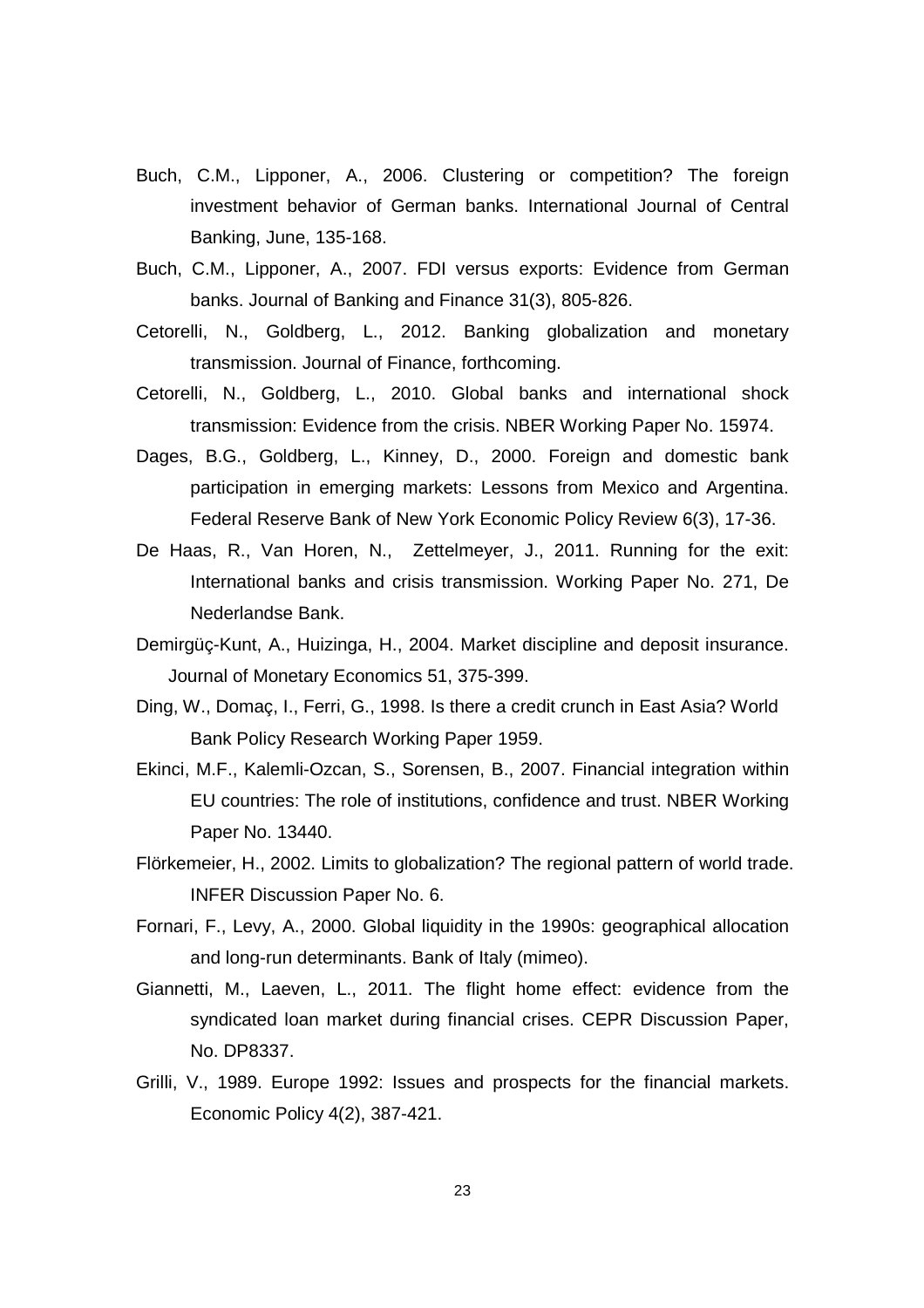- Guiso, L., Sapienza, P., Zingales, L., 2005. Cultural biases in economic exchange. NBER Working Paper No. 11005.
- Herrmann S., Mihaljek D., 2010. The determinants of cross-border bank flows to emerging markets: new empirical evidence on the spread of financial crises. BIS Working Papers No 315.
- Heuchemer, S., Kleimeier, S., Sander, H., 2009. The Determinants of Cross-Border Lending in the Euro Zone. Comparative Economic Studies 51(4), 467-499.
- Heuchemer, S., Sander, H., 2007. Do cultural affinities influence international trade? In: Balimoune-Lutz, M, Nowak, A and Steagall, J (eds). Global Economy. Exploring new Capabilities. Elipsa: Warsaw, pp. 203-217.
- Huizinga, H., Nicodème, G. 2004: Are international deposits tax-driven? Journal of Public Economics 88: 1093-1118.
- Huizinga, H., Nicodème, G., 2006. Deposit insurance and international bank liabilities. Journal of Banking & Finance 30(3), 965-987.
- Ilzetzki, E., Reinhart, C.M., Rogoff, K.S., 2008. The country chronologies and background material to exchange rate arrangements in the  $21<sup>st</sup>$  century: Which anchor will hold? Mimeo.
- Ivashina, V., Scharfstein, D., 2010. Bank lending during the financial crisis of 2008. Journal of Financial Economics 97(3), 319-338.
- Laeven, L., Valencia, F., 2008. Systemic banking crises: A new database. IMF Working Paper WP/08/224.
- Laeven, L., Valencia, F., 2010. Resolution of banking crises: The good, the bad, and the ugly. IMF Working Paper WP/10/146.
- Lane, P.R., Milesi-Ferretti, G.M., 2004. International investment patterns. IMF Working Paper WP/04/134.
- Martin, P., Rey, H., 2004. Financial super-markets: size matters for asset trade. Journal of International Economics 64, 335– 361.
- Milesi-Ferretti, G.M., Tille, C., 2010. The great retrenchment: International capital flows during the global financial crisis. Graduate Institute of International and Development Studies Working Paper No: 18/2010.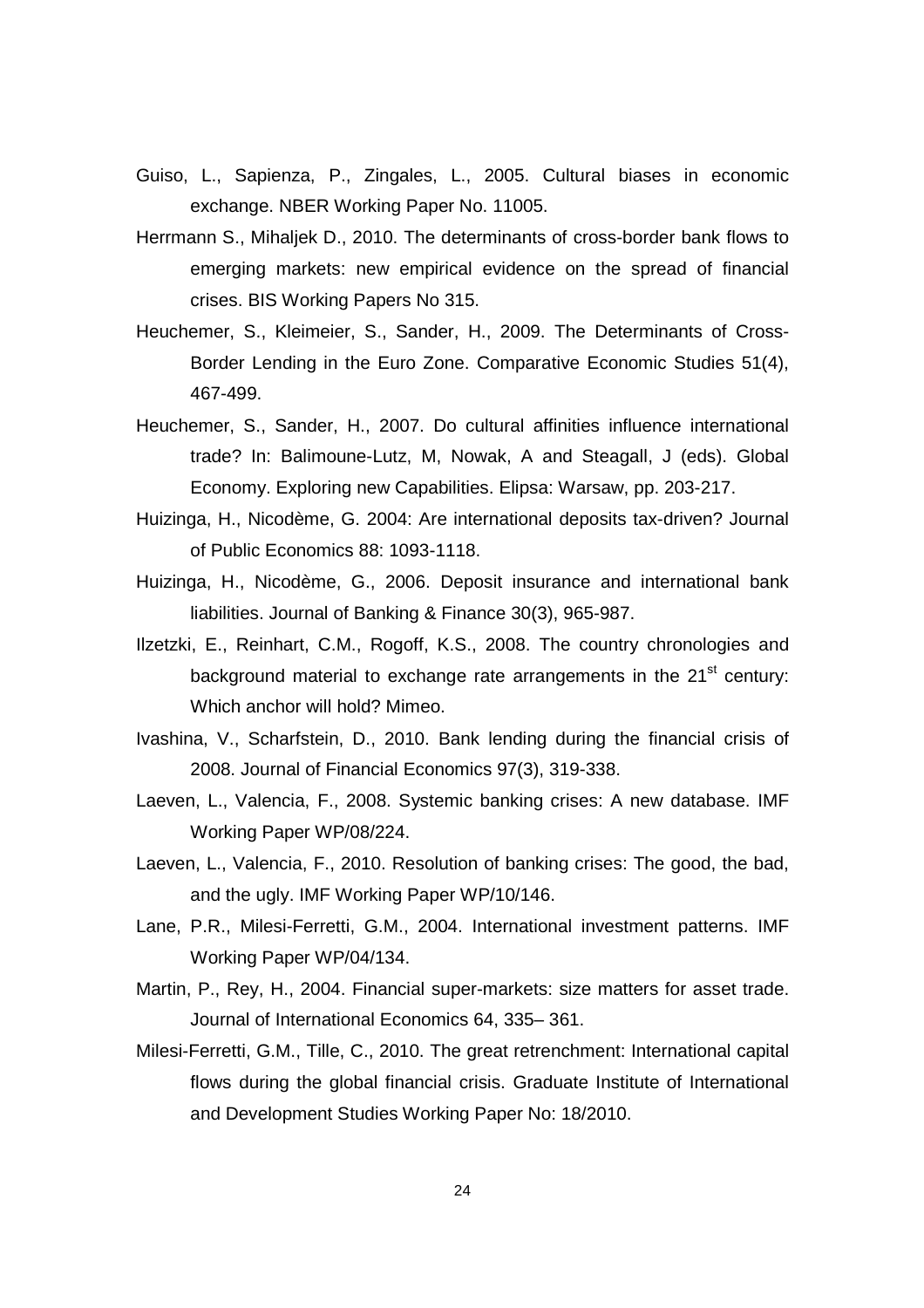- Obstfeld, M., Rogoff, K.S., 2001. The six major puzzles in international macroeconomics: Is there a common cause? NBER Macroeconomics Annual 15, 339-390.
- Papaioannou, E., 2009. What drives international financial flows? Politics, institutions and other determinants. Journal of Development Economics 88(2), 269-281.
- Park, S., Peristiani, S., 1998. Market discipline by thrift depositors. Journal of Money, Credit and Banking 30(3), 347-346.
- Peek, J., Rosengren, E., 2000. Collateral damage: effects of the Japanese bank crisis on real activity in the United States. American Economic Review 90, 30-45.
- Popov, A., Udell, G., 2010. Cross-border banking and the international transmission of financial distress during the crisis of 2007-2008. ECB Working Paper, No. 1203.
- Portes, R., Rey, H., 2005. The determinants of cross-border equity flows. Journal of International Economics 65(2), 269-296.
- Puri, M., Rocholl, J., Steffen, S., 2011. Global retail lending in the aftermath of the US financial crisis: Distinguishing between supply and demand effect. Journal of Financial Economics 100(3), 556-578.
- Reinhart, C.M., Rogoff, K.S., 2004. The modern history of exchange rate arrangements: A reinterpretation. Quarterly Journal of Economics 69, 1-48.
- Reinhart, C.M., Rogoff, K.S., 2009. This time is different: Eight centuries of financial folly. Princeton University Press, Princeton.
- Rochet, J.-C., 2004. Market discipline in banking: Where do we stand?, in: C. Borio, W.C. Hunter, G. Kaufman, K. Tsatsaronis, Market discipline across countries and industries, MIT Press, Cambridge, 55-67.
- Rose, A.K., 2000. One money, one market: the effect of common currencies on trade. Economic Policy 15(30), 9-45.
- Schnabl, P., 2012. The international transmission of bank liquidity shocks: evidence from an emerging market. Journal of Finance, forthcoming.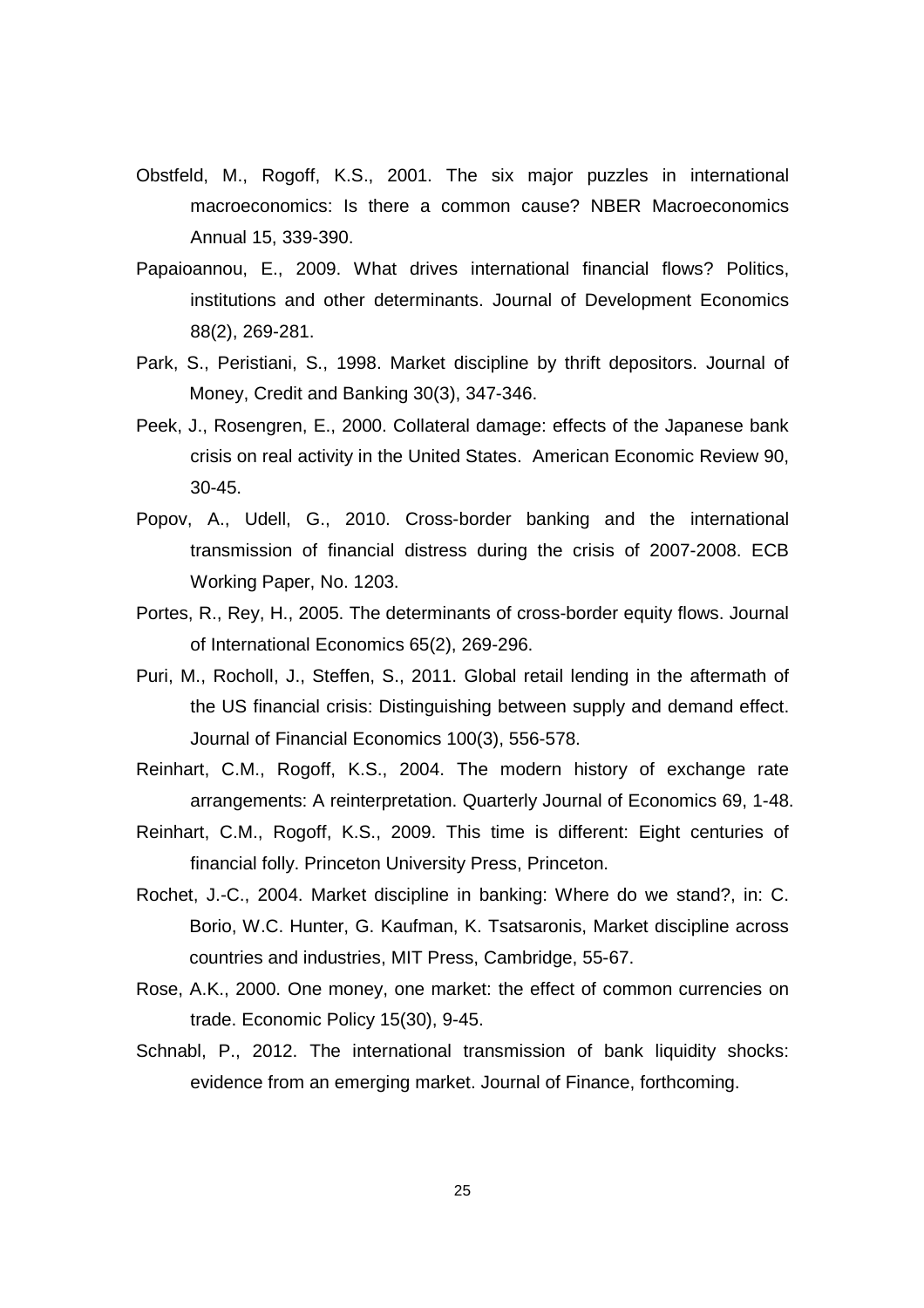- Shin, H.S., 2011. Global Banking Glut and Loan Risk Premium. 2011 Mundell-Fleming Lecture, IMF Annual Research Conference, November 10-11, 2011.
- Takats, E., 2010. Was it credit supply? Cross-border bank lending to emerging market economies during the financial crisis. BIS Quarterly Review (June), 49-56.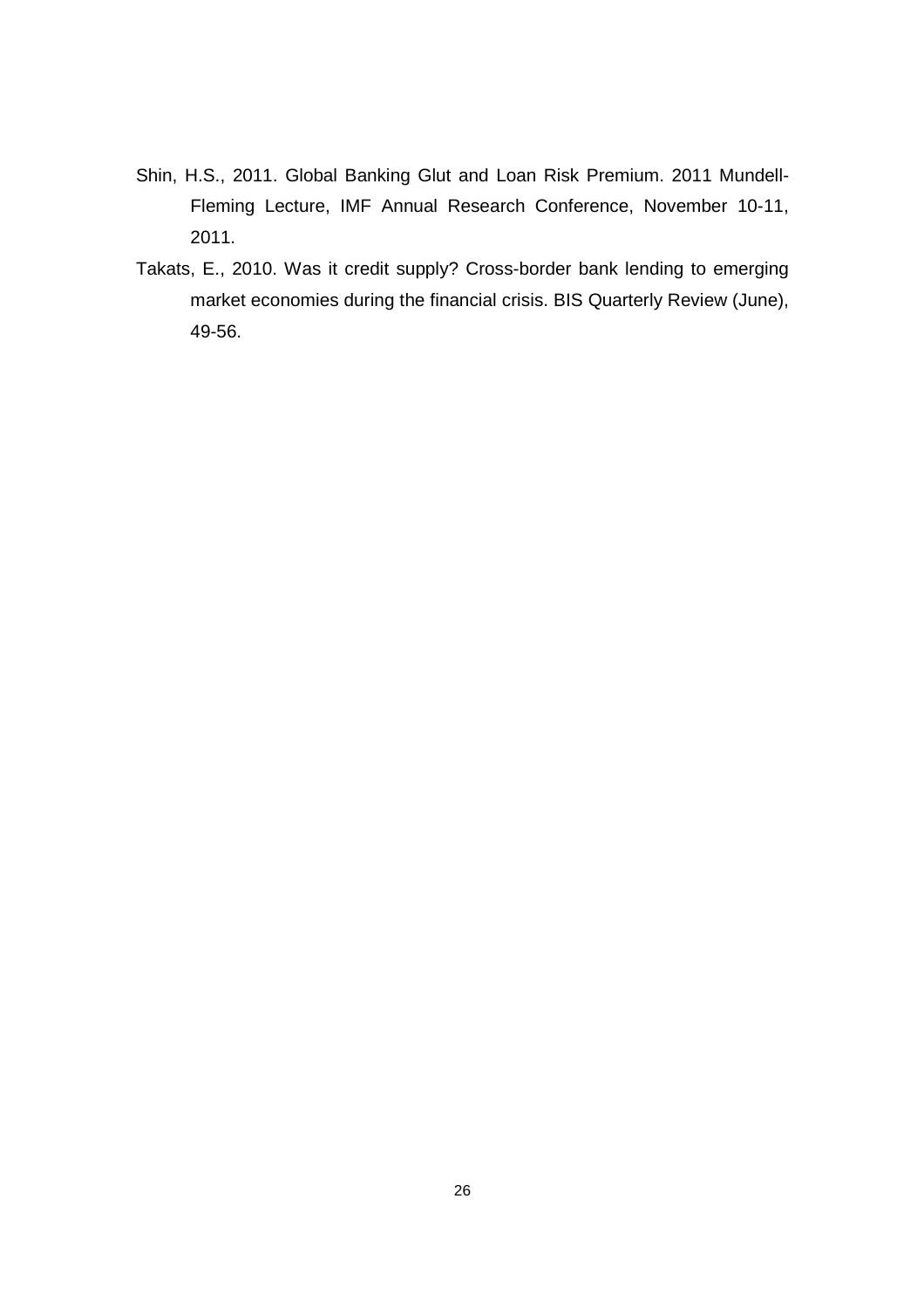

Figure 1: The development of cross-border banking over time

Panel B: Outstanding volumes of exchange rate adjusted cross-border loans and deposits



Notes: This figure shows aggregate, global cross-border banking volumes in millions of US dollar for all countries as reported by the BIS.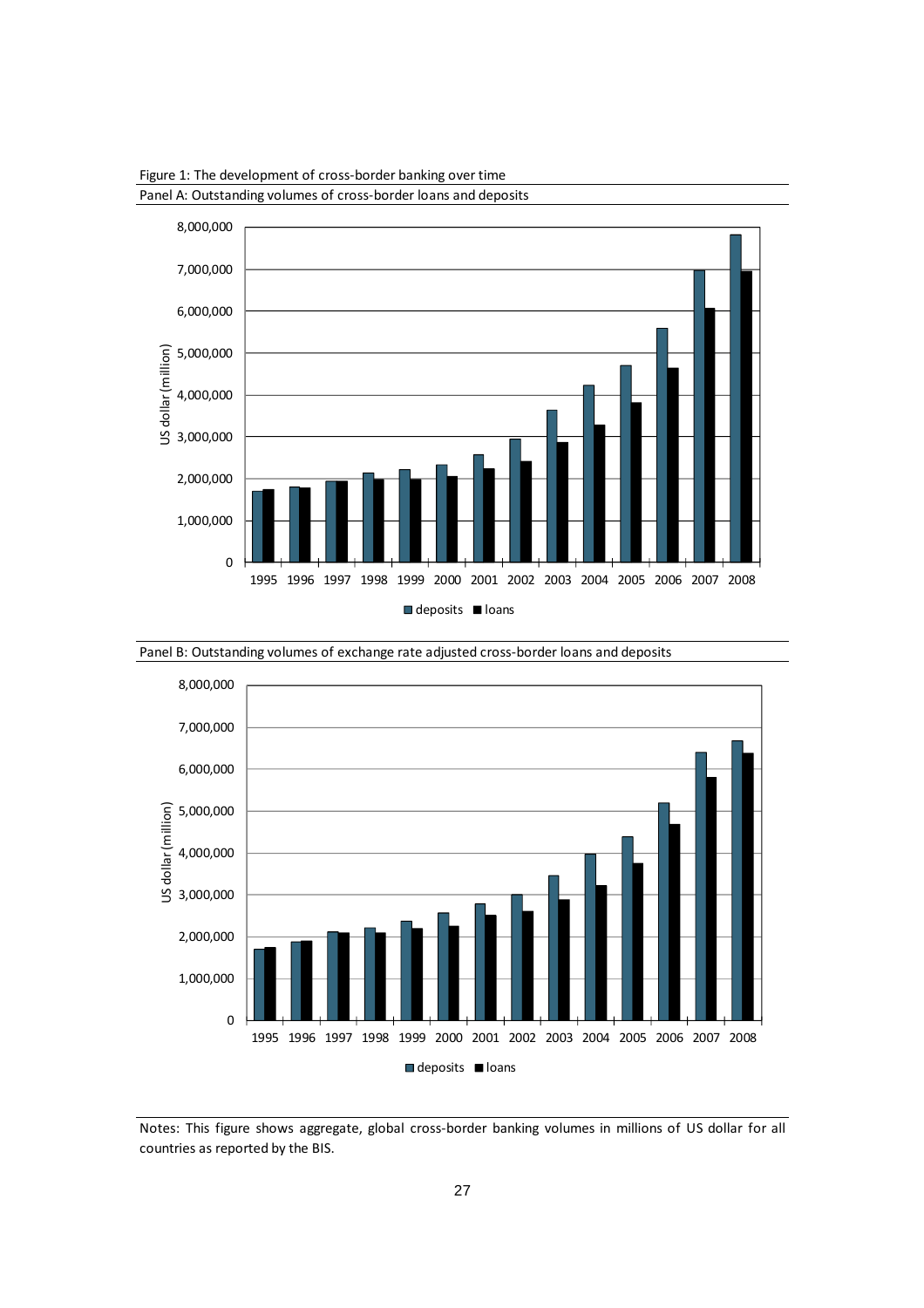#### Table 1: The determinants of cross-border banking

| Table T. The determinants of cross-border banking |            |                                |           |           |                             |           |
|---------------------------------------------------|------------|--------------------------------|-----------|-----------|-----------------------------|-----------|
|                                                   |            | Panel A: Cross-border deposits |           |           | Panel B: Cross-border loans |           |
|                                                   | (1)        | (2)                            | (3)       | (1)       | (2)                         | (3)       |
| size                                              | $0.07**$   | $***$<br>0.11                  | $0.06*$   | $0.38***$ | $0.39***$                   | $0.36***$ |
|                                                   | 2.06       | 3.36                           | 1.90      | 6.83      | 8.01                        | 6.57      |
| fixed exchange rate $_D$                          | 0.05       | 0.03                           | 0.02      | 0.16      | 0.09                        | 0.08      |
|                                                   | 0.55       | 0.33                           | 0.26      | 1.30      | 0.81                        | 0.67      |
| currency union $_{\text{D}}$                      | $0.28$ *** | $0.31***$                      | $0.25$ ** | $0.30**$  | $0.31***$                   | 0.24      |
|                                                   | 2.55       | 2.84                           | 2.35      | 1.98      | 2.23                        | 1.56      |
| deposit interest rate difference <sub>B-C</sub>   | 0.00       | 0.00                           | 0.00      |           |                             |           |
|                                                   | 0.65       | 0.57                           | 0.64      |           |                             |           |
| loan interest rate difference $_{B-C}$            |            |                                |           | 0.00      | 0.00                        | 0.00      |
|                                                   |            |                                |           | 0.55      | 0.66                        | 0.59      |
| trade                                             | $0.08***$  |                                | $0.08***$ | $0.12***$ |                             | $0.11***$ |
|                                                   | 4.31       |                                | 4.18      | 4.64      |                             | 4.36      |
| FTA <sub>D</sub>                                  |            | $0.16*$                        | 0.13      |           | $0.41***$                   | $0.39***$ |
|                                                   |            | 1.75                           | 1.39      |           | 3.19                        | 2.96      |
| intercept                                         | yes        | yes                            | yes       | yes       | yes                         | yes       |
| year dummies                                      | yes        | yes                            | yes       | yes       | yes                         | yes       |
| $R^2$                                             | 0.283      | 0.203                          | 0.286     | 0.372     | 0.332                       | 0.384     |
| <b>RMSE</b>                                       | 0.841      | 0.850                          | 0.841     | 1.158     | 1.152                       | 1.157     |
| Observations                                      | 28,348     | 31,129                         | 28,348    | 26,078    | 28,621                      | 26,078    |

Notes: This table shows fixed-effects regressions with heteroskedasticity robust standard errors. In Panel A (B), the dependent variable is the log of the annual, exchange-rate adjusted volume of outstanding cross-border deposits (loans) in millions of US dollar between the bank- and customer-country. For each independent variable, the first row shows the coefficient and the second row the t-statistic. \*\*\*, \*\*, and \* indicate significance at the 1%, 5% and 10% level, respectively. Subscripts are defined as follows: B and C indicate the bank and customer country, respectively; D indicates a dummy variable.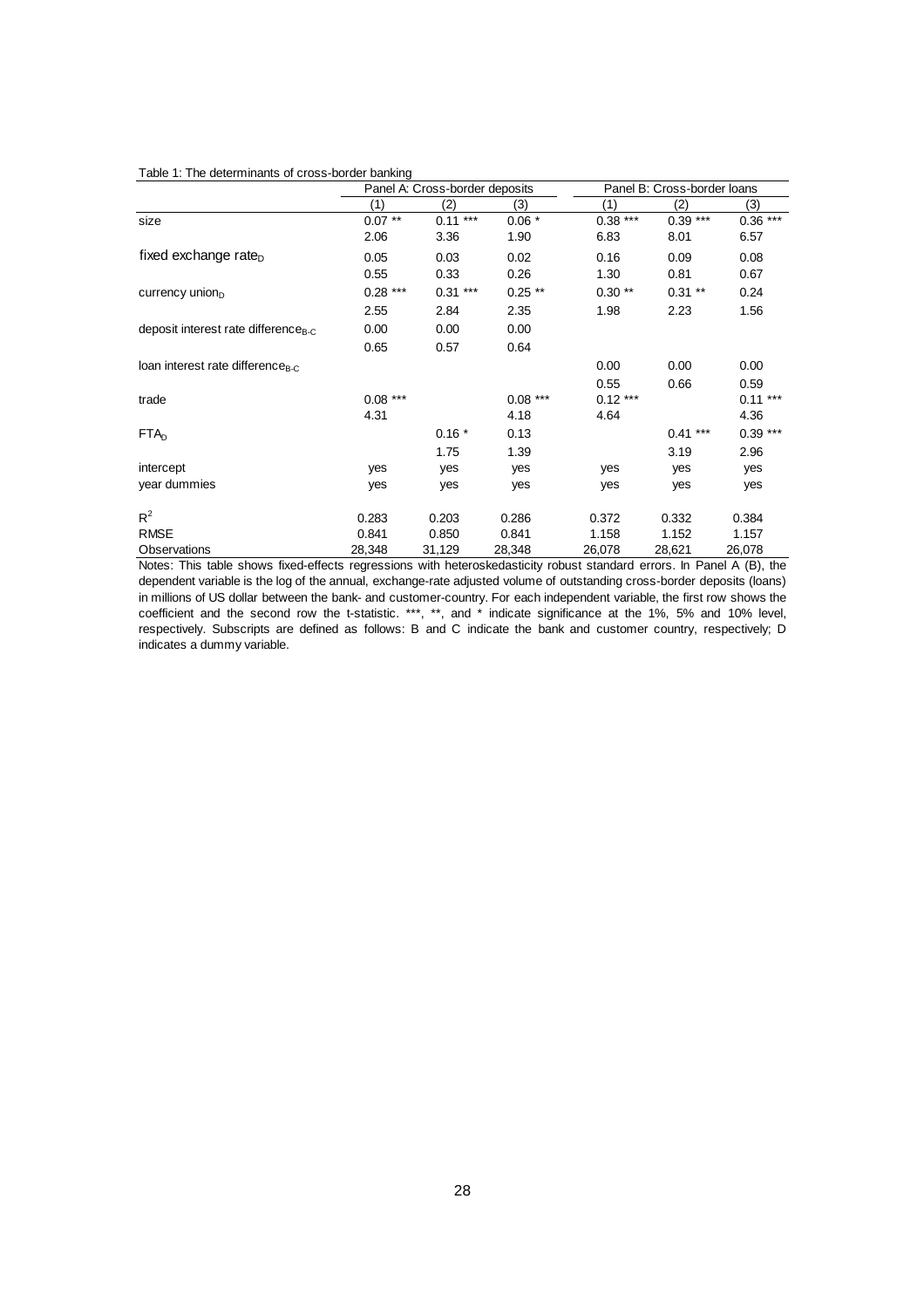|                                        |                      |           | Panel A: Cross-border deposits |           |            |           | Panel B: Cross-border loans |                   |                   |                   |                   |                   |  |  |
|----------------------------------------|----------------------|-----------|--------------------------------|-----------|------------|-----------|-----------------------------|-------------------|-------------------|-------------------|-------------------|-------------------|--|--|
|                                        | (1)                  | (2)       | $\overline{3}$                 | (4)       | (5)        | (6)       | (1)                         | (2)               | (3)               | (4)               | (5)               | (6)               |  |  |
| size                                   | 0.06<br>$\star\star$ | $0.05*$   | $0.07$ **                      | $0.07$ ** | $0.08$ **  | $0.07$ ** | $0.37***$                   | $0.25***$         | $0.38***$         | $0.37***$         | $0.39***$         | $0.28***$         |  |  |
|                                        | 1.95                 | 1.65      | 2.06                           | 2.09      | 2.34       | 2.07      | 6.65                        | 5.31              | 6.84              | 6.58              | 6.96              | 5.64              |  |  |
| fixed exchange rate <sub>D</sub>       | 0.01                 | 0.05      | 0.02                           | 0.03      | 0.03       | 0.06      | 0.06                        | 0.09              | 0.08              | 0.09              | 0.07              | 0.11              |  |  |
|                                        | 0.15                 | 0.72      | 0.27                           | 0.40      | 0.31       | 0.91      | 0.49                        | 0.92              | 0.68              | 0.81              | 0.64              | 1.16              |  |  |
| currency union $D$                     | $0.22$ **            | $0.31***$ | $0.25$ **                      | $0.26$ ** | $0.22$ **  | $0.31***$ | 0.14                        | 0.14              | 0.23              | 0.24              | 0.13              | 0.14              |  |  |
|                                        | 2.01                 | 3.15      | 2.33                           | 2.42      | 2.06       | 3.22      | 0.92                        | 0.92              | 1.54              | 1.57              | 0.87              | 0.91              |  |  |
| deposit interest rate difference $_B$  | 0.00                 | 0.00      | 0.00                           | 0.00      | $0.00*$    | 0.00      |                             |                   |                   |                   |                   |                   |  |  |
|                                        | 0.78                 | 0.79      | 0.89                           | 1.15      | 1.68       | 1.60      |                             |                   |                   |                   |                   |                   |  |  |
| loan interest rate difference $_{B-C}$ |                      |           |                                |           |            |           | 0.00                        | 0.00              | 0.00              | 0.00              | $0.00*$           | $0.00**$          |  |  |
| trade                                  | $0.08***$            | $0.07***$ | $0.08***$                      | $0.08***$ | $0.08$ *** | $0.07***$ | 0.57<br>$0.11***$           | 1.26<br>$0.09***$ | 0.80<br>$0.11***$ | 1.44<br>$0.11***$ | 1.72<br>$0.11***$ | 2.30<br>$0.10***$ |  |  |
|                                        | 4.17                 | 3.68      | 4.20                           | 4.20      | 4.22       | 3.75      | 4.36                        | 4.10              | 4.40              | 4.40              | 4.44              | 4.22              |  |  |
| FTA <sub>D</sub>                       | 0.13                 | 0.11      | 0.12                           | 0.12      | 0.12       | 0.10      | $0.40***$                   | $-0.01$           | $0.38***$         | $0.37***$         | $0.37***$         | $-0.04$           |  |  |
|                                        | 1.46                 | 1.23      | 1.33                           | 1.29      | 1.29       | 1.08      | 3.06                        | $-0.08$           | 2.89              | 2.81              | 2.83              | $-0.30$           |  |  |
| banking crisis $_{D,C,t=-1}$           | $0.15***$            | $-0.07$   |                                |           | $0.15***$  | $-0.06$   | $0.42$ ***                  | 0.05              |                   |                   | $0.42***$         | 0.07              |  |  |
|                                        | 2.51                 | $-0.80$   |                                |           | 2.54       | $-0.72$   | 5.68                        | 0.36              |                   |                   | 5.72              | 0.54              |  |  |
| banking crisis $_{D,C,t=0}$            | $0.12 *$             | $-0.03$   |                                |           | $0.13$ **  | $-0.02$   | $0.31***$                   | 0.03              |                   |                   | $0.32***$         | 0.06              |  |  |
|                                        | 1.92                 | $-0.51$   |                                |           | 2.02       | $-0.28$   | 3.92                        | 0.29              |                   |                   | 4.05              | 0.58              |  |  |
| banking crisis $_{D,C,t=+1}$           | $0.17***$            | $0.10**$  |                                |           | $0.18***$  | $0.11$ ** | $0.18***$                   | 0.07              |                   |                   | $0.20***$         | 0.10              |  |  |
|                                        | 3.24                 | 1.98      |                                |           | 3.49       | 2.24      | 2.51                        | 0.94              |                   |                   | 2.86              | 1.27              |  |  |
| currency crisis $_{D,C,t=-1}$          |                      |           | 0.03                           |           | 0.05       | 0.03      |                             |                   | $-0.04$           |                   | $-0.02$           | $-0.08$           |  |  |
|                                        |                      |           | 0.70                           |           | 0.96       | 0.58      |                             |                   | $-0.53$           |                   | $-0.29$           | $-1.04$           |  |  |
| currency crisis $_{D,C,t=0}$           |                      |           | $0.10**$                       |           | $0.12***$  | $0.10***$ |                             |                   | 0.09              |                   | $0.12$ *          | 0.08              |  |  |
|                                        |                      |           | 2.38                           |           | 2.96       | 2.51      |                             |                   | 1.30              |                   | 1.77              | 1.16              |  |  |
| currency crisis $_{D,C,t=+1}$          |                      |           | $0.11***$                      |           | $0.13***$  | $0.09***$ |                             |                   | $0.34***$         |                   | $0.36***$         | $0.28$ ***        |  |  |
|                                        |                      |           | 3.14                           |           | 3.72       | 2.79      |                             |                   | 5.25              |                   | 5.72              | 4.51              |  |  |
| twin crisis $_{D,C,t=-1}$              |                      |           |                                | $-0.03$   | $-0.02$    | $-0.02$   |                             |                   |                   | $0.42$ ***        | $0.44***$         | $0.46$ ***        |  |  |
|                                        |                      |           |                                | $-0.50$   | $-0.27$    | $-0.47$   |                             |                   |                   | 4.32              | 4.52              | 5.08              |  |  |
| twin crisis $_{D,C,t=0}$               |                      |           |                                | $0.17***$ | $0.19***$  | $0.17***$ |                             |                   |                   | $0.36***$         | $0.40***$         | $0.39***$         |  |  |
|                                        |                      |           |                                | 2.70      | 3.12       | 2.87      |                             |                   |                   | 3.92              | 4.28              | 4.49              |  |  |
| twin crisis $_{D,C,t=+1}$              |                      |           |                                | $0.16***$ | $0.17***$  | $0.14***$ |                             |                   |                   | $0.28$ ***        | $0.30***$         | $0.27***$         |  |  |
|                                        |                      |           |                                | 3.00      | 3.31       | 2.93      |                             |                   |                   | 3.57              | 3.90              | 3.62              |  |  |
| intercept                              | yes                  | yes       | yes                            | yes       | yes        | yes       | yes                         | yes               | yes               | yes               | yes               | yes               |  |  |
| year dummies                           | yes                  | yes       | yes                            | yes       | yes        | yes       | yes                         | yes               | yes               | yes               | yes               | yes               |  |  |
| $\mathsf{R}^2$                         | 0.287                | 0.319     | 0.288                          | 0.289     | 0.292      | 0.324     | 0.384                       | 0.383             | 0.383             | 0.383             | 0.381             | 0.380             |  |  |
| <b>RMSE</b>                            | 0.840                | 0.717     | 0.840                          | 0.840     | 0.840      | 0.717     | 1.155                       | 0.998             | 1.156             | 1.156             | 1.154             | 0.996             |  |  |
| Observations                           | 28,348               | 21,955    | 28,348                         | 28,348    | 28,348     | 21,955    | 26,078                      | 20,137            | 26,078            | 26,078            | 26,078            | 20,137            |  |  |

Table 2: The impact of financial crises on cross-border banking

 Notes: This table shows fixed-effects regressions with heteroskedasticity robust standard errors. In Panel A (B), the dependent variable is the log of the annual, exchange rate adjusted volume of outstanding cross-border deposits (loans) in millions of US dollar between the bank- and customer-country. The sample period ranges from 1995 to 2008 except for regressions 2 and 6 which use a reduced sample period from 1995 to 2005 only and thereby effectively exclude the 2007/08 banking crisis. For each independent variable, the<br>Fortune these of the the description in the la first row shows the coefficient and the second row the t-statistic. \*\*\*, \*\*, and \* indicate significance at the 1%, 5% and 10% level, respectively. Subscripts are defined as follows: B and C indicate the bank and customer country, respectively; D indicates a dummy variable.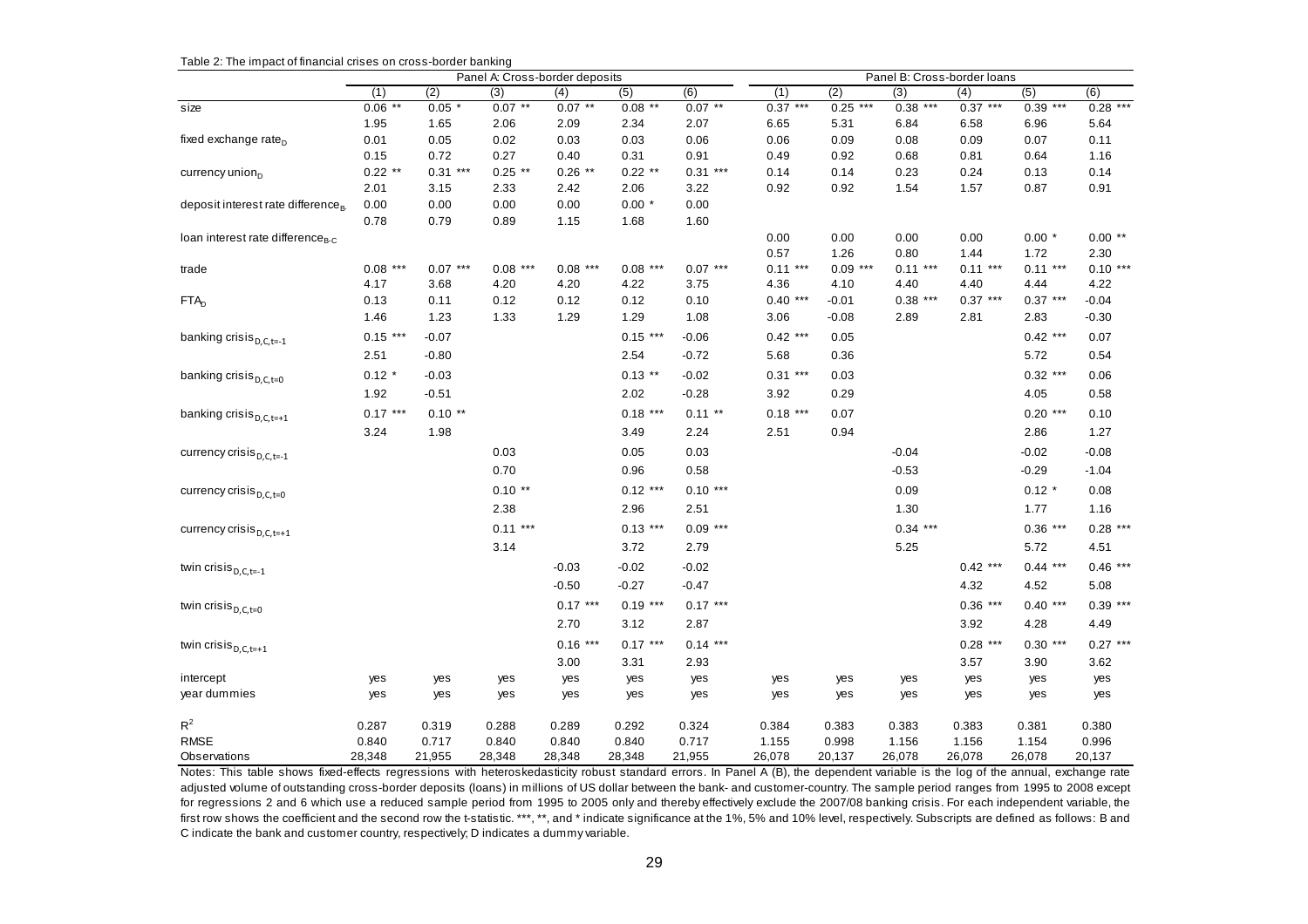|                                                 | Cross-border    | Cross-            |
|-------------------------------------------------|-----------------|-------------------|
|                                                 | deposits        | border loans      |
|                                                 | (1)             | (2)               |
| size                                            | $0.09***$       | $0.41***$         |
| fixed exchange rate <sub>D</sub>                | 2.71<br>0.04    | 7.02<br>0.08      |
|                                                 | 0.43            | 0.74              |
| currency union <sub>n</sub>                     | $0.21$ **       | 0.12              |
|                                                 | 1.98            | 0.83              |
| deposit interest rate difference <sub>B-C</sub> | $0.00*$         |                   |
|                                                 | 1.73            |                   |
| loan interest rate difference <sub>B-C</sub>    |                 | $0.00*$           |
| trade                                           | $0.08***$       | 1.81<br>$0.11***$ |
|                                                 | 4.26            | 4.49              |
| FTA <sub>D</sub>                                | 0.12            | $0.38***$         |
|                                                 | 1.28            | 2.91              |
| banking crisis $_{D,C,t=-1}$                    | $0.15***$       | $0.43$ ***        |
|                                                 | 2.55            | 5.79              |
| bankingcrisis <sub>D,C,t=0</sub>                | $0.13$ **       | $0.34***$         |
|                                                 | 2.08            | 4.14              |
| banking crisis <sub>D,C,t=+1</sub>              | $0.20***$       | $0.24$ ***        |
|                                                 | 3.54            | 3.20              |
| banking crisis <sub>D,C,t=+2</sub>              | $0.15***$       | $0.22***$         |
|                                                 | 2.84            | 3.14              |
|                                                 |                 | $0.13$ **         |
| banking crisis <sub>D,C,t=+3</sub>              | 0.07<br>1.54    | 1.93              |
|                                                 |                 |                   |
| banking crisis <sub>D,C,t=+4</sub>              | 0.03            | $0.14$ **         |
|                                                 | 0.73            | 2.42              |
| currency crisis <sub>D, C, t=-1</sub>           | 0.08            | 0.05              |
|                                                 | 1.61            | 0.57              |
| currency crisis <sub>D, C, t=0</sub>            | $0.18***$       | $0.22$ ***        |
|                                                 | 3.77            | 2.59              |
| currency crisis $_{D,C,t=+1}$                   | $0.19***$       | $0.45$ ***        |
|                                                 | 4.39            | 5.39              |
| currency crisis <sub>D, C, t=+2</sub>           | $0.14***$       | $0.31***$         |
|                                                 | 3.20            | 3.94              |
| currency crisis $_{D,C,t=+3}$                   | $0.10**$        | $0.15$ *          |
|                                                 | 2.33            | 1.89              |
| currency crisis <sub>D, C, t=+4</sub>           | $0.12***$       | $0.11 *$          |
|                                                 | 3.58            | 1.72              |
| twin crisis $_{D,C,t=-1}$                       | 0.03            | $0.47***$         |
|                                                 | 0.43            | 4.48              |
| twin crisis <sub>D, C, t=0</sub>                | $0.25***$       | $0.43$ ***        |
|                                                 | 3.82            | 4.25              |
| twin crisis $_{D,C,t=+1}$                       | $0.22***$       | $0.34***$         |
|                                                 | 3.86            | 3.67              |
| twin crisis $_{D,C,t=+2}$                       | $0.16***$       | 0.09              |
|                                                 | 3.24            | 1.07              |
| twin crisis $_{D,C,t=+3}$                       | $0.11***$       | 0.00              |
|                                                 | 2.22            | $-0.06$           |
| twin crisis $_{D,C,t=+4}$                       | 0.07            | $-0.02$           |
|                                                 | 1.55            | $-0.30$           |
| intercept                                       | yes             | yes               |
| year dummies                                    | yes             | yes               |
|                                                 |                 |                   |
| $R^2$                                           | 0.293           | 0.379             |
| <b>RMSE</b><br>Observations                     | 0.839<br>28,348 | 1.153<br>26,078   |

Table 3: The impact of crises over time

Notes: This table shows fixed-effects regressions with heteroskedasticity robust standard errors. In Panel A (B), the dependent variable is the log of the annual, exchange rate adjusted volume of outstanding cross-border deposits (loans) in millions of US dollar between the bank- and customer-country. For each independent variable, the first row shows the coefficient and the second row the t-statistic. \*\*\*, \*\*, and \* indicate significance at the 1%, 5% and 10% level, respectively. Subscripts are defined as follows: B and C indicate the bank and customer country, respectively; D indicates a dummy variable.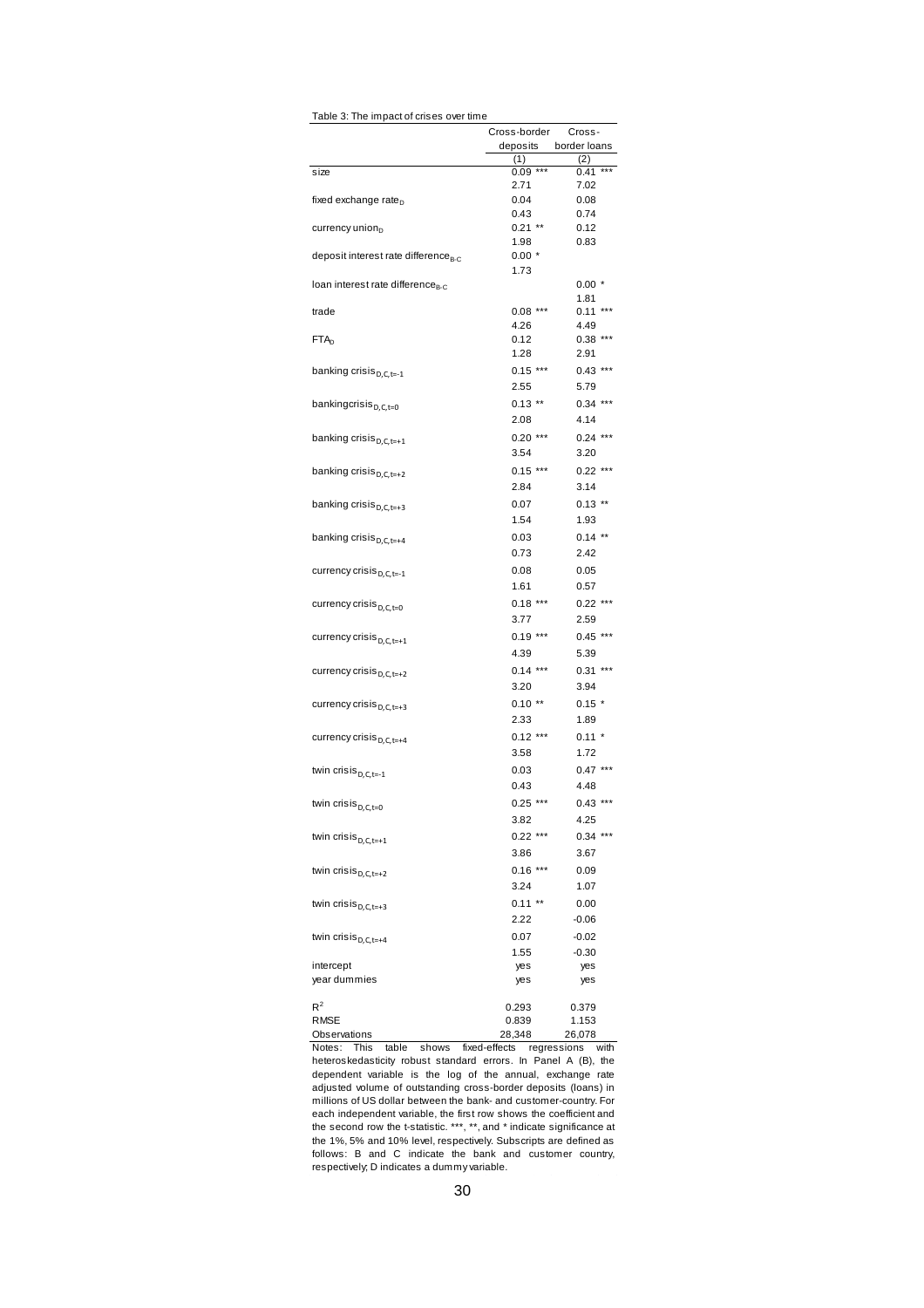Table 4: Robustness checks for the impact of financial crises on cross-border banking

|                                                               |                 |                           |                      | Panel A: Cross-border deposits   |                   |                                  | Panel B: Cross-border loans |                                 |                           |                                  |                   |                                  |
|---------------------------------------------------------------|-----------------|---------------------------|----------------------|----------------------------------|-------------------|----------------------------------|-----------------------------|---------------------------------|---------------------------|----------------------------------|-------------------|----------------------------------|
|                                                               | (1)             | (2)                       | (3)                  | (4)                              | (5)               | (6)                              | (1)                         | (2)                             | (3)                       | (4)                              | (5)               | (6)                              |
|                                                               | <b>FE</b>       | FE                        | FE                   | RE                               | FE                | RE                               | FE.                         | FE                              | FE                        | <b>RE</b>                        | FE                | RE                               |
| size                                                          | 0.08            | $0.14***$                 | ***<br>0.12          | 0.25<br>***                      | 0.34              | $0.32***$                        | $0.39***$                   | 0.53<br>***                     | 0.57<br>***               | 0.41<br>***                      | ***<br>0.42       | $0.39***$                        |
| distance                                                      | 2.34            | 2.92                      | 2.47                 | 10.34<br>$-0.76$ ***<br>$-12.00$ | 15.99             | 16.76<br>$-0.72$ ***<br>$-11.54$ | 6.96                        | 8.19                            | 7.97                      | 15.08<br>$-0.68$ ***<br>$-10.30$ | 14.08             | 15.92<br>$-0.68$ ***<br>$-10.22$ |
| common border <sub>p</sub>                                    |                 |                           |                      | $0.87$ **<br>2.29                |                   | $0.76$ ***<br>2.08               |                             |                                 |                           | $0.59*$<br>1.77                  |                   | $0.60*$<br>1.81                  |
| fixed exchange rate <sub>D</sub>                              | 0.03            | 0.01                      | 0.02                 | $-0.02$                          | 0.06              | 0.02                             | 0.07                        | 0.07                            | 0.04                      | 0.06                             | 0.17              | 0.14                             |
|                                                               | 0.31            | 0.05                      | 0.23                 | $-0.21$                          | 0.68              | 0.22                             | 0.64                        | 0.68                            | 0.32                      | 0.57                             | 1.46              | 1.31                             |
| currency union <sub>D</sub>                                   | $0.22**$        | $0.22$ **                 | $0.21$ **            | $0.20$ **                        | $0.32***$         | $0.28$ ***                       | 0.13                        | 0.13                            | 0.10                      | 0.12                             | $0.34$ **         | $0.29$ **                        |
|                                                               | 2.06            | 1.96                      | 1.94                 | 1.94                             | 3.09              | 2.89                             | 0.87                        | 0.87                            | 0.62                      | 0.87                             | 2.31              | 2.13                             |
| deposit interest rate difference <sub>B-C</sub>               | $0.00*$<br>1.68 |                           | 0.00<br>1.62         | 0.00<br>1.41                     | $0.00***$<br>2.89 | $0.00***$<br>2.82                |                             |                                 |                           |                                  |                   |                                  |
| loan interest rate difference $_{B.C.}$                       |                 |                           |                      |                                  |                   |                                  | $0.00*$<br>1.72             |                                 | $0.00*$<br>1.63           | 0.00<br>1.17                     | $0.00***$<br>3.02 | $0.00***$<br>2.45                |
| money market interest rate difference <sub>B-C</sub><br>trade | $0.08***$       | 0.00<br>0.55<br>$0.10***$ | 0.07<br>$***$        | $0.15***$                        | $0.10***$         | $0.14***$                        | $0.11***$                   | 0.00<br>0.22<br>$* * *$<br>0.14 | $0.09***$                 | $0.19***$                        | $0.12***$         | $0.19***$                        |
| FTA <sub>D</sub>                                              | 4.22            | 4.90                      | 3.55                 | 7.89                             | 5.05              | 7.71                             | 4.44                        | 5.11                            | 3.40                      | 8.12                             | 4.76              | 8.34                             |
|                                                               | 0.12            | 0.06                      | 0.09                 | 0.08                             | 0.10              | 0.10                             | $0.37***$                   | $0.34***$                       | $0.22$ *                  | $0.37***$                        | $0.33***$         | $0.32***$                        |
| globalisation                                                 | 1.29            | 0.60                      | 0.99<br>0.00<br>0.57 | 0.94                             | 1.13              | 1.11                             | 2.83                        | 2.58                            | 1.64<br>$0.00***$<br>3.83 | 3.05                             | 2.53              | 2.67                             |
| banking crisis $_{D,C,t=-1}$                                  | $0.15***$       | $0.16***$                 | $0.15***$            | $0.15***$                        | $0.22$ ***        | $0.21***$                        | $0.42***$                   | $0.46***$                       | $0.45$ ***                | $0.41***$                        | $0.41***$         | $0.40***$                        |
|                                                               | 2.54            | 2.71                      | 2.58                 | 2.58                             | 3.78              | 3.60                             | 5.72                        | 6.22                            | 6.12                      | 5.68                             | 5.88              | 5.73                             |
| banking crisis $_{D,C,t=0}$                                   | $0.13**$        | $0.10*$                   | $0.13$ **            | $0.13$ **                        | 0.10              | 0.09                             | $0.32***$                   | $0.36***$                       | $0.35$ ***                | $0.32***$                        | $0.27***$         | $0.26$ ***                       |
|                                                               | 2.02            | 1.64                      | 2.02                 | 2.10                             | 1.51              | 1.36                             | 4.05                        | 4.51                            | 4.41                      | 4.01                             | 3.45              | 3.32                             |
| banking crisis $_{D,C,t=+1}$                                  | $0.18***$       | $0.16$ ***                | $0.18***$            | $0.19***$                        | $0.14***$         | $0.14***$                        | $0.20***$                   | $0.20***$                       | $0.23$ ***                | $0.20***$                        | 0.10              | 0.10                             |
|                                                               | 3.49            | 2.93                      | 3.59                 | 3.69                             | 2.75              | 2.81                             | 2.86                        | 2.80                            | 3.28                      | 2.89                             | 1.38              | 1.48                             |
| currency crisis <sub>D,C,t=-1</sub>                           | 0.05            | 0.03                      | 0.04                 | 0.02                             | 0.00              | $-0.01$                          | -0.02                       | $-0.04$                         | $-0.11$                   | $-0.05$                          | $-0.05$           | $-0.06$                          |
|                                                               | 0.96            | 0.62                      | 0.74                 | 0.51                             | $-0.06$           | $-0.11$                          | -0.29                       | $-0.52$                         | $-1.23$                   | $-0.62$                          | $-0.64$           | $-0.73$                          |
| currency crisis $_{D,C,t=0}$                                  | $0.12***$       | $0.12***$                 | $0.14***$            | $0.14***$                        | $0.14***$         | $0.13***$                        | $0.12 *$                    | $0.13*$                         | 0.10                      | 0.11                             | $0.12*$           | 0.11                             |
|                                                               | 2.96            | 2.81                      | 2.88                 | 3.39                             | 3.34              | 3.27                             | 1.77                        | 1.89                            | 1.13                      | 1.53                             | 1.64              | 1.52                             |
| currency crisis $_{D,C,t=+1}$                                 | $0.13***$       | $0.13***$                 | $0.18***$            | $0.16***$                        | $0.15***$         | $0.15***$                        | $0.36***$                   | $0.32***$                       | $0.44$ ***                | $0.35***$                        | $0.34***$         | $0.32***$                        |
|                                                               | 3.72            | 3.84                      | 4.38                 | 4.64                             | 4.46              | 4.34                             | 5.72                        | 5.52                            | 5.81                      | 5.52                             | 5.36              | 5.18                             |
| twin crisis $_{D,C,t=-1}$                                     | -0.02           | $-0.03$                   | $-0.01$              | $-0.05$                          | $-0.10*$          | $-0.09$                          | $0.44***$                   | $0.40***$                       | $0.46$ ***                | $0.44***$                        | $0.41***$         | $0.42***$                        |
|                                                               | $-0.27$         | $-0.45$                   | $-0.19$              | $-0.79$                          | $-1.66$           | $-1.59$                          | 4.52                        | 4.39                            | 4.67                      | 4.51                             | 4.23              | 4.43                             |
| twin crisis $_{D,C,t=0}$                                      | $0.19***$       | $0.16***$                 | $0.20***$            | $0.22$ ***                       | $0.23***$         | $0.23$ ***                       | $0.40***$                   | $0.39***$                       | $0.42***$                 | $0.40***$                        | $0.42***$         | $0.43***$                        |
|                                                               | 3.12            | 2.46                      | 3.17                 | 3.59                             | 3.79              | 3.82                             | 4.28                        | 4.65                            | 4.51                      | 4.39                             | 4.61              | 4.69                             |
| twin crisis $_{D,C,t=+1}$                                     | $0.17***$       | $0.15***$                 | $0.16***$            | $0.21***$                        | $0.19***$         | $0.20***$                        | $0.30***$                   | $0.28$ ***                      | $0.29***$                 | $0.31***$                        | $0.29***$         | $0.30***$                        |
|                                                               | 3.31            | 2.78                      | 3.09                 | 4.08                             | 3.75              | 3.85                             | 3.90                        | 3.95                            | 3.70                      | 4.10                             | 3.78              | 3.90                             |
| intercept                                                     | yes             | yes                       | yes                  | yes                              | yes               | yes                              | yes                         | yes                             | yes                       | yes                              | yes               | yes                              |
| year dummies                                                  | yes             | yes                       | yes                  | yes                              | no                | no                               | yes                         | yes                             | yes                       | yes                              | no                | no                               |
| $R^2$                                                         | 0.292           | 0.314                     | 0.306                | 0.350                            | 0.309             | 0.355                            | 0.381                       | 0.392                           | 0.393                     | 0.425                            | 0.383             | 0.424                            |
| RMSE                                                          | 0.840           | 0.844                     | 0.845                | 0.885                            | 0.844             | 0.885                            | 1.154                       | 1.150                           | 1.164                     | 1.212                            | 1.159             | 1.215                            |
| Observations                                                  | 28,348          | 28,126                    | 25,245               | 28,348                           | 28,348            | 28,348                           | 26,078                      | 27,219                          | 23,471                    | 26,078                           | 26,078            | 26,078                           |

Observations 28,348 28,126 25,245 28,348 28,348 28,348 26,078 27,219 23,471 26,078 26,078 26,078 26,078<br>Notes: This table shows fixed-effects (FE) and random effects (RE) regressions with heteros exchange rate adjusted volume of outstanding cross-border deposits (loans) in millions of US dollar between the bank- and customer-country. For each independent variable, the first row showsthe coefficient and the second row the t-statistic. \*\*\*, \*\*, and \* indicate significance at the 1%, 5% and 10% level, respectively. Subscripts are defined as follows: B and C indicate the bank and customer country, respectively; D indicates a dummy variable.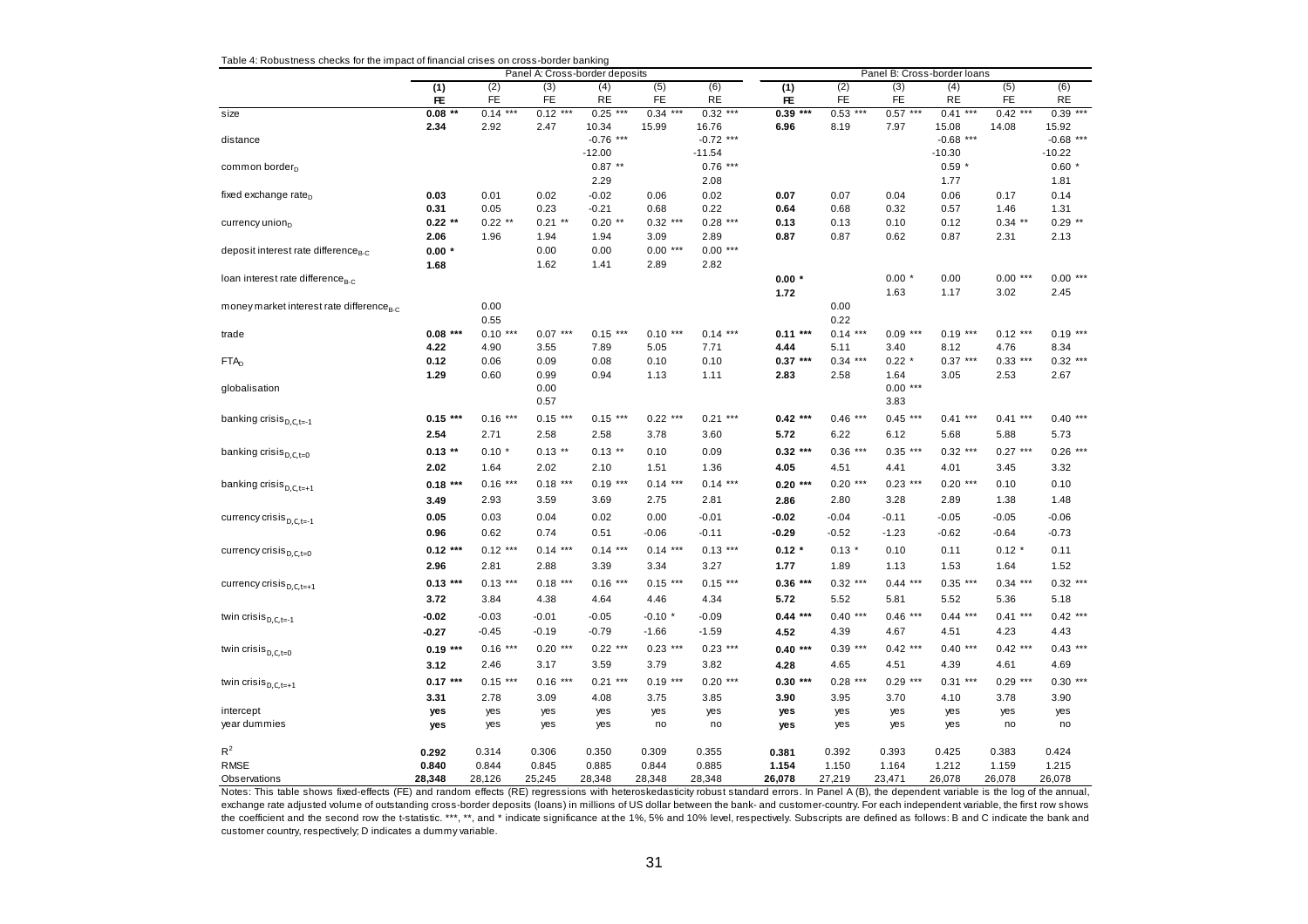Table 4: Robustness checks for the impact of financial crises on cross-border banking excluding the 2007/08 crisis

|                                                                                                                                                                                                 |                   |              |                   | Panel A: Cross-border deposits |              |                       |              |               |              | Panel B: Cross-border loans |                   |                       |
|-------------------------------------------------------------------------------------------------------------------------------------------------------------------------------------------------|-------------------|--------------|-------------------|--------------------------------|--------------|-----------------------|--------------|---------------|--------------|-----------------------------|-------------------|-----------------------|
|                                                                                                                                                                                                 | (1)               | (2)          | (3)               | (4)                            | (5)          | (6)                   | (1)          | (2)           | (3)          | (4)                         | (5)               | (6)                   |
|                                                                                                                                                                                                 | FE.               | FE           | <b>FE</b>         | <b>RE</b>                      | FE           | <b>RE</b>             | FE.          | FE            | FE           | <b>RE</b>                   | FE                | <b>RE</b>             |
| size                                                                                                                                                                                            | 0.07              | 0.14         | 0.13<br>***       | 0.25                           | 0.28         | $0.30***$             | $0.28***$    | 0.40          | 0.51<br>***  | 0.40                        | 0.35              | $0.37***$             |
|                                                                                                                                                                                                 | 2.07              | 2.93         | 2.59              | 9.85                           | 11.02        | 13.54                 | 5.64         | 6.42          | 7.27         | 14.21                       | 10.70             | 14.72                 |
| distance                                                                                                                                                                                        |                   |              |                   | $-0.76$ ***                    |              | $-0.73$ ***           |              |               |              | $-0.72$ ***                 |                   | $-0.72$ ***           |
|                                                                                                                                                                                                 |                   |              |                   | $-11.96$<br>$0.88***$          |              | $-11.64$<br>$0.81***$ |              |               |              | $-10.66$<br>$0.67$ **       |                   | $-10.64$<br>$0.69$ ** |
| common border <sub>n</sub>                                                                                                                                                                      |                   |              |                   |                                |              | 2.21                  |              |               |              |                             |                   | 2.06                  |
|                                                                                                                                                                                                 |                   |              |                   | 2.35                           |              |                       |              |               |              | 1.99                        |                   |                       |
| fixed exchange rate <sub>D</sub>                                                                                                                                                                | 0.06<br>0.91      | 0.04<br>0.54 | 0.07              | 0.03<br>0.43                   | 0.10<br>1.35 | 0.06                  | 0.11         | 0.11          | 0.09         | 0.11                        | $0.22$ **         | $0.19**$              |
|                                                                                                                                                                                                 |                   | $0.29***$    | 0.97<br>$0.32***$ | $0.27***$                      | $0.41***$    | 0.86<br>$0.35***$     | 1.16         | 1.23          | 0.95         | 1.19                        | 2.28<br>$0.39***$ | 2.14<br>$0.31***$     |
| currency union <sub>p</sub>                                                                                                                                                                     | $0.31***$<br>3.22 | 2.91         | 3.24              | 2.93                           | 4.41         | 3.95                  | 0.14<br>0.91 | 0.13<br>0.88  | 0.11<br>0.74 | 0.12<br>0.87                | 2.62              | 2.23                  |
|                                                                                                                                                                                                 | 0.00              |              | 0.00              | 0.00                           | $0.00***$    | $0.00***$             |              |               |              |                             |                   |                       |
| deposit interest rate difference <sub>B-C</sub>                                                                                                                                                 |                   |              |                   |                                | 2.96         |                       |              |               |              |                             |                   |                       |
| loan interest rate difference <sub>B-C</sub>                                                                                                                                                    | 1.60              |              | 1.58              | 1.48                           |              | 2.72                  | $0.00**$     |               | $0.00**$     | $0.00*$                     | $0.00***$         | $0.00***$             |
|                                                                                                                                                                                                 |                   |              |                   |                                |              |                       | 2.30         |               | 2.03         | 1.81                        | 3.64              | 3.13                  |
| money market interest rate difference <sub>B-C</sub>                                                                                                                                            |                   | 0.00         |                   |                                |              |                       |              | 0.00          |              |                             |                   |                       |
|                                                                                                                                                                                                 |                   | 0.48         |                   |                                |              |                       |              | 1.09          |              |                             |                   |                       |
| trade                                                                                                                                                                                           | $0.07***$         | $0.09***$    | $0.07***$         | $0.14***$                      | $0.09***$    | $0.14***$             | $0.10***$    | 0.11<br>$***$ | $0.08***$    | $0.19***$                   | $0.10***$         | $0.19***$             |
|                                                                                                                                                                                                 | 3.75              | 4.44         | 3.48              | 7.61                           | 4.57         | 7.43                  | 4.22         | 4.57          | 3.20         | 8.20                        | 4.57              | 8.33                  |
| ${\sf FTA}_{\sf D}$                                                                                                                                                                             | 0.10              | $-0.02$      | 0.10              | 0.12                           | 0.14         | $0.15*$               | -0.04        | $-0.05$       | $-0.14$      | 0.06                        | $-0.07$           | $-0.02$               |
|                                                                                                                                                                                                 | 1.08              | $-0.24$      | 1.12              | 1.39                           | 1.56         | 1.74                  | $-0.30$      | $-0.38$       | $-1.03$      | 0.50                        | $-0.58$           | $-0.18$               |
| globalisation                                                                                                                                                                                   |                   |              | 0.00              |                                |              |                       |              |               | $0.00*$      |                             |                   |                       |
|                                                                                                                                                                                                 |                   |              | $-1.13$           |                                |              |                       |              |               | 1.93         |                             |                   |                       |
| banking crisis $_{D,C,t=-1}$                                                                                                                                                                    | $-0.06$           | $-0.05$      | $-0.06$           | $-0.06$                        | $-0.12$      | $-0.11$               | 0.07         | 0.04          | 0.09         | 0.07                        | $-0.11$           | $-0.08$               |
|                                                                                                                                                                                                 | -0.72             | $-0.56$      | $-0.66$           | $-0.73$                        | $-1.46$      | $-1.38$               | 0.54         | 0.29          | 0.67         | 0.54                        | $-0.82$           | $-0.62$               |
|                                                                                                                                                                                                 |                   | $-0.04$      | $-0.01$           | $-0.02$                        | $-0.07$      | $-0.07$               |              | 0.01          | 0.07         | 0.06                        | $-0.09$           | $-0.06$               |
| banking crisis $_{D,C,t=0}$                                                                                                                                                                     | $-0.02$           |              |                   |                                |              |                       | 0.06         |               |              |                             |                   |                       |
|                                                                                                                                                                                                 | $-0.28$           | $-0.65$      | $-0.20$           | $-0.37$                        | $-1.23$      | $-1.13$               | 0.58         | 0.13          | 0.65         | 0.54                        | $-0.84$           | $-0.59$               |
| banking crisis $_{D,C,t=+1}$                                                                                                                                                                    | $0.11**$          | $0.10*$      | $0.11**$          | $0.10**$                       | 0.06         | 0.06                  | 0.10         | 0.09          | 0.11         | 0.09                        | $-0.05$           | $-0.03$               |
|                                                                                                                                                                                                 | 2.24              | 1.86         | 2.26              | 2.14                           | 1.15         | 1.27                  | 1.27         | 1.10          | 1.43         | 1.19                        | $-0.63$           | $-0.35$               |
| currency crisis $_{D,C,t=-1}$                                                                                                                                                                   | 0.03              | 0.01         | 0.00              | 0.00                           | $-0.04$      | $-0.03$               | $-0.08$      | $-0.08$       | $-0.17$ *    | $-0.12$                     | $-0.14$ *         | $-0.13$ *             |
|                                                                                                                                                                                                 | 0.58              | 0.20         | 0.06              | $-0.10$                        | $-0.75$      | $-0.71$               | $-1.04$      | $-1.08$       | $-2.01$      | $-1.58$                     | $-1.85$           | $-1.82$               |
| currency crisis $_{D,C,t=0}$                                                                                                                                                                    | $0.10***$         | $0.10***$    | $0.11**$          | $0.11***$                      | $0.10***$    | $0.11***$             | 0.08         | 0.09          | 0.03         | 0.07                        | 0.05              | 0.06                  |
|                                                                                                                                                                                                 | 2.51              | 2.55         | 2.24              | 2.86                           | 2.58         | 2.66                  | 1.16         | 1.43          | 0.38         | 0.98                        | 0.80              | 0.85                  |
|                                                                                                                                                                                                 | $0.09***$         | $0.11***$    | $0.14***$         | $0.12***$                      | $0.11***$    | $0.12***$             | $0.28$ ***   | $0.24***$     | $0.34***$    | $0.29***$                   | $0.25***$         | $0.25***$             |
| currency crisis $_{D,C,t=+1}$                                                                                                                                                                   |                   |              |                   |                                |              |                       |              |               |              |                             |                   |                       |
|                                                                                                                                                                                                 | 2.79              | 3.25         | 3.51              | 3.73                           | 3.37         | 3.51                  | 4.51         | 4.45          | 4.63         | 4.67                        | 4.15              | 4.23                  |
| twin crisis $_{D,C,t=-1}$                                                                                                                                                                       | -0.02             | $-0.03$      | $-0.03$           | $-0.06$                        | $-0.09*$     | $-0.09*$              | $0.46***$    | $0.42$ ***    | $0.44***$    | $0.44***$                   | $0.41***$         | $0.43***$             |
|                                                                                                                                                                                                 | -0.47             | $-0.61$      | $-0.67$           | $-1.14$                        | $-1.83$      | $-1.73$               | 5.08         | 4.96          | 4.85         | 4.90                        | 4.56              | 4.85                  |
| twin crisis $_{D,C,t=0}$                                                                                                                                                                        | $0.17***$         | $0.14***$    | $0.18***$         | $0.20***$                      | $0.20***$    | $0.21***$             | $0.39***$    | $0.37***$     | $0.42$ ***   | $0.42***$                   | $0.42$ ***        | $0.44***$             |
|                                                                                                                                                                                                 | 2.87              | 2.38         | 3.11              | 3.42                           | 3.49         | 3.66                  | 4.49         | 4.68          | 4.81         | 4.88                        | 4.77              | 5.16                  |
| twin crisis $_{D,C,t=+1}$                                                                                                                                                                       | $0.14***$         | $0.14***$    | $0.15***$         | $0.18***$                      | $0.16***$    | $0.17***$             | $0.27***$    | $0.24***$     | $0.28$ ***   | $0.30***$                   | $0.26$ ***        | $0.29***$             |
|                                                                                                                                                                                                 | 2.93              | 2.80         | 3.10              | 3.84                           | 3.40         | 3.69                  | 3.62         | 3.55          | 3.74         | 4.14                        | 3.54              | 3.93                  |
| intercept                                                                                                                                                                                       | yes               | yes          | yes               | yes                            | yes          | yes                   | yes          | yes           | yes          | yes                         | yes               | yes                   |
| year dummies                                                                                                                                                                                    | yes               | yes          | yes               | yes                            | no           | no                    | yes          | yes           | yes          | yes                         | no                | no                    |
|                                                                                                                                                                                                 |                   |              |                   |                                |              |                       |              |               |              |                             |                   |                       |
| $R^2$                                                                                                                                                                                           | 0.324             | 0.331        | 0.320             | 0.360                          | 0.327        | 0.364                 | 0.380        | 0.391         | 0.383        | 0.431                       | 0.384             | 0.429                 |
| <b>RMSE</b>                                                                                                                                                                                     | 0.717             | 0.730        | 0.718             | 0.767                          | 0.720        | 0.767                 | 0.996        | 0.996         | 1.001        | 1.064                       | 1.003             | 1.067                 |
| Observations                                                                                                                                                                                    | 21,955            | 21,894       | 19,516            | 21,955                         | 21,955       | 21,955                | 20,137       | 21,174        | 18,105       | 20,137                      | 20,137            | 20,137                |
| Notes: This table shows fixed-effects (FE) and random effects (RE) regressions with heteroskedasticity robust standard errors. In Panel A (B), the dependent variable is the log of the annual, |                   |              |                   |                                |              |                       |              |               |              |                             |                   |                       |

exchange rate adjusted volume of outstanding cross-border deposits (loans) in millions of US dollar between the bank- and customer-country. All regressions are based on <sup>a</sup> reduced sample period from 1995 to 2005 only and thereby effectively exclude the 2007/08 banking crisis. For each independent variable, the first row shows the coefficient and the second row the t-statistic. \*\*\*, \*\*, and \* indicate significance at the 1%, 5% and 10% level, respectively. Subscripts are defined as follows: B and C indicate the bank and customer country, respectively; D indicates a dummy variable.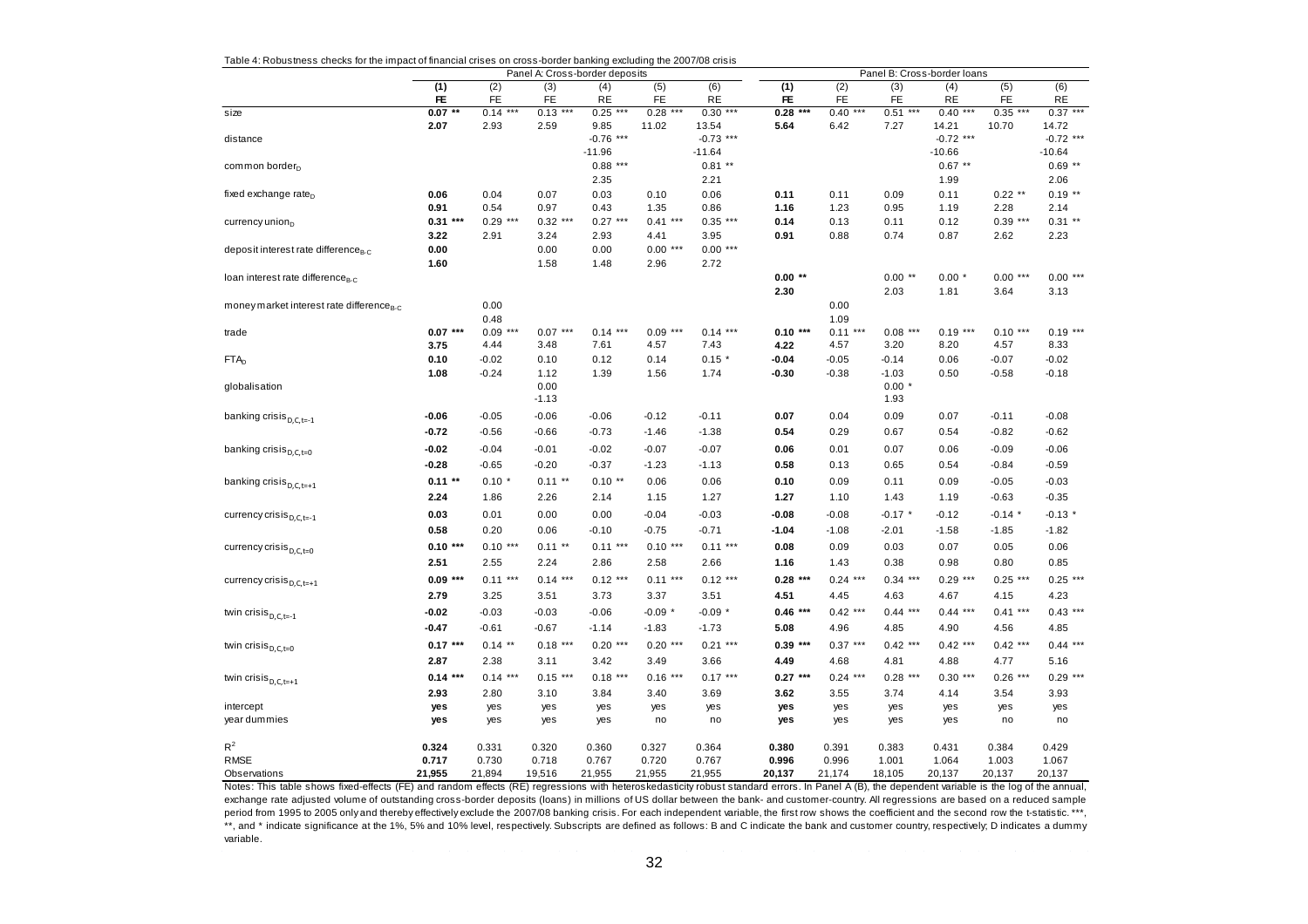| Table A1: Country coverage  |                                  |                 |                                      |                  |                                  |
|-----------------------------|----------------------------------|-----------------|--------------------------------------|------------------|----------------------------------|
| Panel A: Bank countries     |                                  |                 |                                      |                  |                                  |
| Australia                   | Chile                            | Germany         | Italy                                | Panama           | Taiwan                           |
| Austria                     | Denmark                          | Greece          | Luxembourg                           | Spain            | United Kingdom                   |
| Belgium                     | Finland                          | India           | Macao SAR                            | Sweden           | <b>United States</b>             |
| <b>Brazil</b>               | France                           | Ireland         | Netherlands                          | Switzerland      |                                  |
| Panel B: Customer countries |                                  |                 |                                      |                  |                                  |
| Albania                     | Cape Verde                       | Georgia         | Lebanon                              | Oman             | St. Vincent & the Grenadines     |
| Algeria                     | Central African Republic Germany |                 | Lesotho                              | Panama           | Suriname                         |
| Angola                      | Chad                             | Ghana*          | Libya                                | Papua New Guinea | Swaziland                        |
| Argentina                   | Chile                            | Greece          | Lithuania                            | Paraguay         | Sweden                           |
| Armenia                     | China                            | Grenada         | Luxembourg                           | Peru             | Switzerland                      |
| Aruba                       | Colombia                         | Guatemala       | Macao SAR                            | Philippines      | Syria                            |
| Australia                   | Congo                            | Guinea-Bissau   | Macedonia                            | Poland           | Taiwan                           |
| Austria                     | DR Congo                         | Guyana          | Madagascar                           | Portugal         | Tajikistan                       |
| Azerbaijan                  | Costa Rica                       | Haiti           | Malawi                               | Qatar            | Tanzania                         |
| <b>Bahamas</b>              | Cote d'Ivoire*                   | Honduras        | Malaysia                             | Romania          | Thailand                         |
| <b>Bahrain</b>              | Croatia                          | Hong Kong       | Mali*                                | Russia           | Togo*                            |
| Bangladesh                  | Cyprus                           | Hungary         | <b>Mauritius</b>                     | Rwanda           | Tonga                            |
| <b>Barbados</b>             | Czech Republic                   | Iceland         | Mexico                               | Samoa            | Trinidad and Tobago              |
| <b>Belarus</b>              | Denmark                          | India           | Moldova                              | San Marino       | Turkey*                          |
| Belgium                     | Djibouti                         | Indonesia       | Mongolia                             | Saudi Arabia*    | Uganda                           |
| Belize                      | Dominica                         | Iran            | Montenegro                           | Senegal*         | Ukraine                          |
| Benin*                      | Dominican Republic               | Iraq            | Morocco                              | Serbia           | United Kingdom                   |
| <b>Bhutan</b>               | Ecuador                          | Ireland         | Mozambique                           | Seychelles       | <b>United States</b>             |
| Bolivia                     | Egypt                            | <b>Israel</b>   | Myanmar                              | Sierra Leone     | Uruguay                          |
| Bosnia & Herzegovina        | El Salvador                      | Italy           | Namibia                              | Singapore        | Venezuela                        |
| <b>Botswana</b>             | <b>Equatorial Guinea</b>         | Jamaica         | Nepal                                | Slovakia         | Vietnam                          |
| <b>Brazil</b>               | Estonia                          | Japan           | Netherlands                          | Slovenia         | Yemen                            |
| <b>Brunei</b>               | Ethiopia                         | Jordan          | Netherlands Antilles Solomon Islands |                  | Yugoslavia (Serbia & Montenegro) |
| <b>Bulgaria</b>             | Fiji                             | Kenya           | New Zealand                          | South Africa     | Zambia                           |
| Burkina Faso*               | Finland                          | Kuwait          | Nicaragua                            | South Korea      | Zimbabwe                         |
| Cambodia                    | France                           | Kyrgyz Republic | Niger*                               | Spain            |                                  |
| Cameroon                    | Gabon                            | Laos            | Nigeria                              | Sri Lanka        |                                  |
| Canada                      | Gambia                           | Latvia          | Norway                               | St. Lucia        |                                  |

Canada Gambia Latvia Norway St. Lucia Notes: This table lists the countries included in the sample used in regressions (2) of Table 1. \* indicates that the country is only included in the sample for cross-border deposits.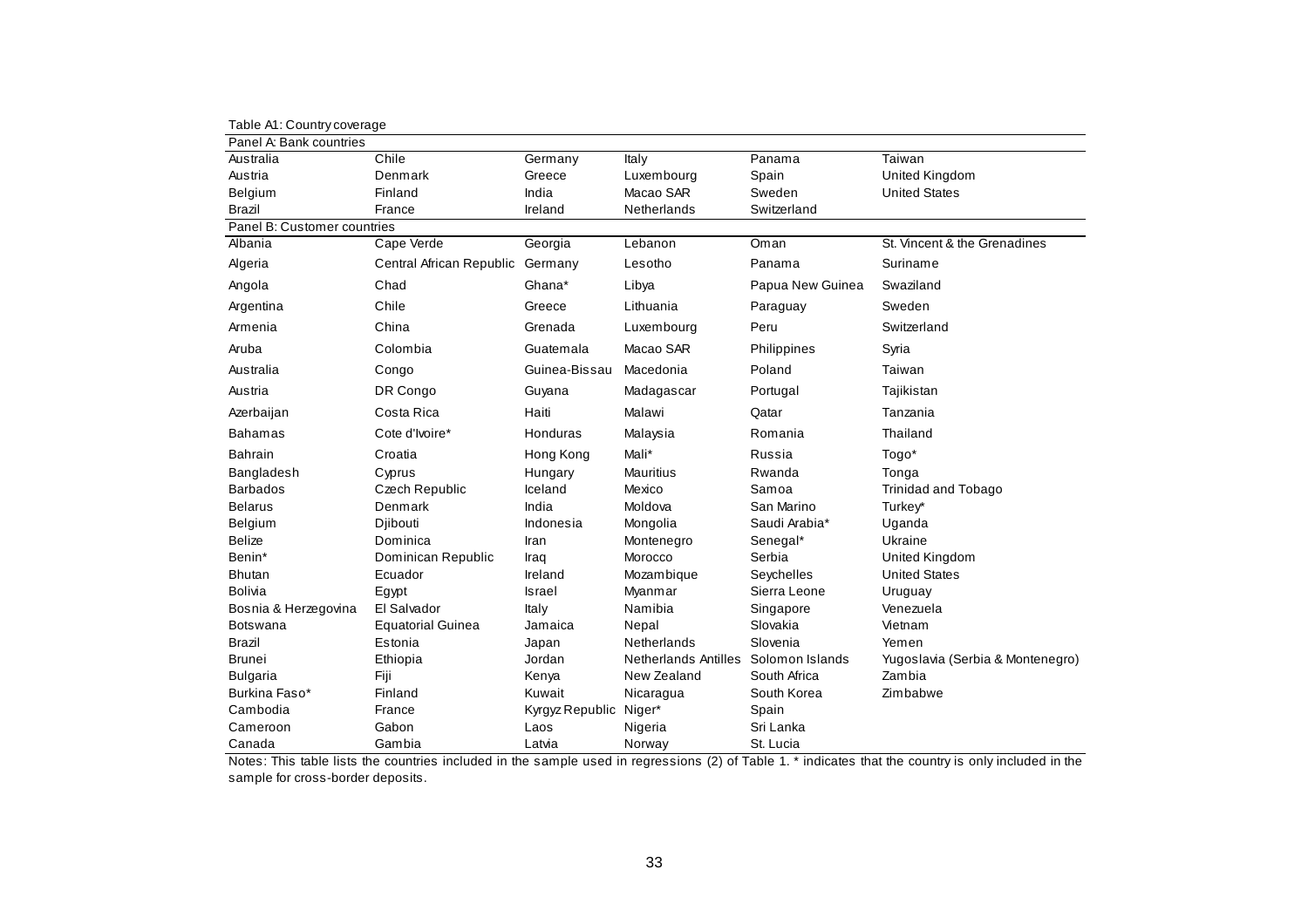| Table A2: Descriptive statistics |
|----------------------------------|
|----------------------------------|

| Panel A: Financial crises         |                        |                         |                                        |                     |                        |
|-----------------------------------|------------------------|-------------------------|----------------------------------------|---------------------|------------------------|
|                                   | banking crisis<br>1994 | currency crisis<br>1997 |                                        | banking crisis      | currency crisis        |
| Albania<br>Algeria                | 1990                   | 1994                    | Kyrgyz Republic<br>Latvia              | 1995<br>2008        | 1997                   |
| Angola                            |                        | 1991, 1996              | Luxembourg                             | 2008                |                        |
| Argentina                         | 1995*, 2001            | 2002                    | Laos                                   |                     | 1997                   |
| Armenia                           | 1994                   | 1994                    | Latvia                                 | 1995                | 1992                   |
| Austria                           | 2008                   |                         | Lebanon                                | 1990                | 1990                   |
| Azerbaijan                        | 1995                   | 1994                    | Libya                                  |                     | 2002                   |
| <b>Belarus</b>                    | 1995                   | 1994, 1999              | Lithuania                              | 1995                | 1992                   |
| Belgium                           | 2008                   |                         | Macedonia                              | 1993                |                        |
| Benin                             |                        | 1994                    | Madagascar                             |                     | 1994, 2004             |
| <b>Bolivia</b>                    | 1994                   |                         | Malawi                                 |                     | 1994                   |
| Bosnia & Herzegovina              | 1992                   |                         | Malawi                                 |                     | 1994                   |
| Brazil                            | 1990*, 1994            | 1992, 1999              | Malaysia                               | 1997                | 1998                   |
| Bulgaria                          | 1996                   | 1996                    | Mali                                   |                     | 1994                   |
| <b>Burkino Faso</b>               | 1990                   | 1994                    | Mexico                                 | 1994                | 1995                   |
| Cambodia                          |                        | 1992                    | Moldova                                |                     | 1999                   |
| Cameroon                          | 1995                   | 1994                    | Mongolia                               | 2008                | 1990, 1997             |
| Cape Verde                        | 1993                   |                         | Myanmar                                |                     | 1990, 1996, 2001, 2007 |
| Central African Republic          | 1995                   | 1994                    | Nepal                                  |                     | 1992                   |
| Chad                              | 1992                   | 1994                    | Netherlands                            | 2008                |                        |
| China                             | 1998                   |                         | Nicaragua                              | 1990, 2000          | 1990                   |
| Colombia                          | 1998                   |                         | Niger                                  |                     | 1994                   |
| Congo                             | 1992                   | 1994                    | Nigeria                                | 1991                | 1997                   |
| Congo, Dem. Rep.                  | 1991, 1994             | 1994, 1999              | Norway                                 | 1991                |                        |
| Costa Rica                        | 1994                   | 1991                    | Papua New Guinea                       |                     | 1995                   |
| Cote d'Ivoire                     |                        | 1994                    | Paraguay                               | 1995                | 2002                   |
| Croatia                           | 1998                   |                         | Philippines                            | 1997*               | 1998                   |
| Czech Republic                    | 1996*                  |                         | Poland                                 | 1992                |                        |
| Denmark                           | 2008                   |                         | Portugal                               | 2008*               |                        |
| Djibouti                          | 1991                   |                         | Romania                                | 1990                | 1996                   |
| Dominican Republic                | 2003                   | 1990, 2003              | Russia                                 | 1998, 2008*         | 1998                   |
| Ecuador                           | 1998                   | 1999                    | Rwanda                                 |                     | 1991                   |
| Egypt<br><b>Equatorial Guinea</b> |                        | 1990<br>1994            | Senegal<br>Sierra Leone                | 1990                | 1994<br>1998           |
| Estonia                           | 1992                   | 1992                    | Slovakia                               | 1998                |                        |
| Ethiopia                          |                        | 1993                    | Slovenia                               | 1992, 2008*         |                        |
| Fiji                              |                        | 1998                    | South Korea                            | 1997                | 1998                   |
| Finland                           | 1991                   | 1993                    | Spain                                  | 2008*               |                        |
| France                            | 2008*                  |                         | Suriname                               |                     | 1990, 1995, 2001       |
| Gabon                             |                        | 1994                    | Swaziland                              | 1995                |                        |
| Gambia                            |                        | 2003                    | Sweden                                 | 1991, 2008*         | 1993                   |
| Georgia                           | 1991                   | 1992, 1999              | Switzerland                            | 2008*               |                        |
| Germany                           | 2008                   |                         | Tajikistan                             |                     | 1999                   |
| Ghana                             |                        | 1993, 2000              | Tanzania                               |                     | 1990                   |
| Greece                            | 2008*                  |                         | Thailand                               | 1997                | 1998                   |
| Guinea-Bissau                     | 1995                   | 1994                    | Togo                                   | 1993                | 1994                   |
| Guyana                            | 1993                   |                         | Turkey                                 | 2000                | 1991, 1996, 2001       |
| Haiti                             | 1994                   | 1992, 2003              | Uganda                                 | 1994                |                        |
| Honduras                          |                        | 1990                    | Ukraine                                | 1998                | 1998                   |
| Hungary<br>Iceland                | 1991, 2008*<br>2008    |                         | United Kingdom<br><b>United States</b> | 2007<br>1988*, 2007 |                        |
| India                             | 1993                   |                         | Uruguay                                | 2002                | 1990, 2002             |
| Indonesia                         | 1997                   | 1998                    | Venezuela                              | 1994                | 1994, 2002             |
| Iran                              |                        | 1993, 2000              | Vietnam                                | 1997                |                        |
| Ireland                           | 2008                   |                         | Yemen                                  | 1996                | 1995                   |
| Jamaica                           | 1996                   | 1991                    | Yugoslavia (Serbia & Montenegro)       |                     | 2000                   |
| Japan                             | 1997                   |                         | Zambia                                 | 1995                | 1996                   |
| Kazakhstan                        | 2008*                  |                         | Zimbabwe                               | 1995                | 1991, 1998, 2003       |
| Kenya                             | 1992                   | 1993                    |                                        |                     |                        |

Notes: This panel lists the crises in existence between 1990 and 2008 for the countries listed in Table A1. Based on Laeven and Valencia (2008, 2010), the starting year of a systemic banking crisis and the year of a currency crisis are reported. \* indicates a borderline systemic banking crisis.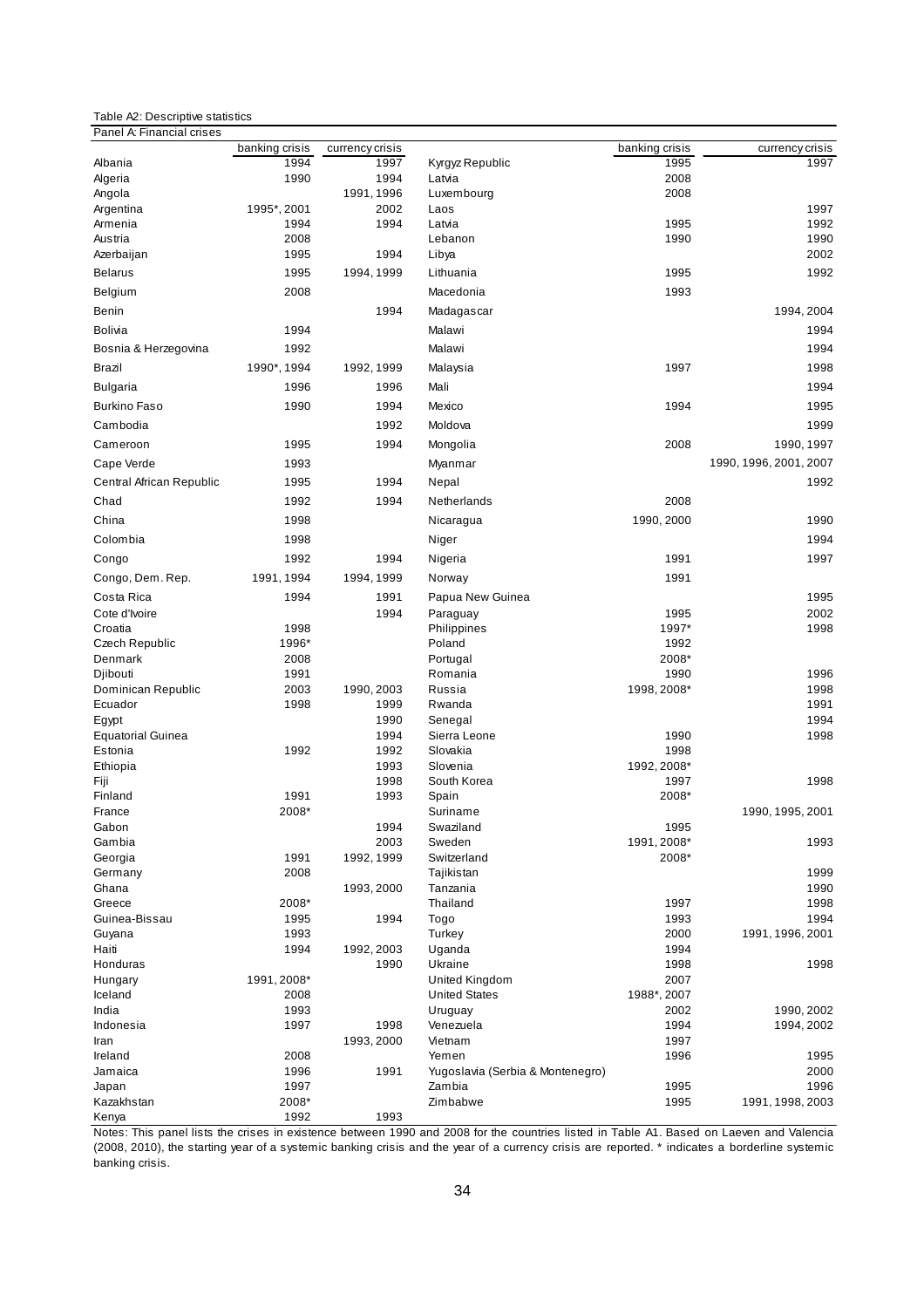Table A2 continued: Descriptive statistics

| Panel B: Currency unions                         |                                             |           |
|--------------------------------------------------|---------------------------------------------|-----------|
| bank country                                     | customer country                            | years     |
|                                                  |                                             |           |
| EMU                                              |                                             |           |
| Austria, Belgium, Finland, France, Germany,      | Austria, Belgium, Finland, France, Germany, | 1999-2008 |
| Ireland, Italy, Luxembourg, Netherlands, Spain   | Ireland, Italy, Luxembourg, Netherlands,    |           |
|                                                  | Portugal, Spain.                            |           |
| Austria, Belgium, Finland, France, Germany,      | Greece                                      | 2001-2008 |
| Ireland, Italy, Luxembourg, Netherlands, Spain   |                                             |           |
| Greece                                           | Austria, Belgium, Finland, France, Germany, | 2001-2008 |
|                                                  | Ireland, Italy, Luxembourg, Netherlands,    |           |
|                                                  | Portugal, Spain.                            |           |
| Austria, Belgium, Finland, France, Germany,      | Slovenia                                    | 2007-2008 |
| Greece, Ireland, Italy, Luxembourg, Netherlands, |                                             |           |
| Spain                                            |                                             |           |
| Austria, Belgium, Finland, France, Germany,      | Cyprus                                      | 2008      |
| Greece, Ireland, Italy, Luxembourg, Netherlands, |                                             |           |
| Spain                                            |                                             |           |
| German mark                                      |                                             |           |
| Germany                                          | Yugoslavia (Serbia & Montenegro)            | 1995-1998 |
|                                                  |                                             |           |
| Italian lira                                     |                                             |           |
| Italy                                            | San Marino                                  | 1995-1998 |
|                                                  |                                             |           |
| euro                                             |                                             |           |
| Austria, Belgium, Finland, France, Germany,      | San Marino                                  | 1999-2008 |
| Ireland, Italy, Luxembourg, Netherlands, Spain   |                                             |           |
| Austria, Belgium, Finland, France, Germany,      | Yugoslavia (Serbia & Montenegro)            | 1999-2006 |
| Greece, Ireland, Italy, Luxembourg, Netherlands, |                                             |           |
| Spain                                            |                                             |           |
| Austria, Belgium, Finland, France, Germany,      | Montenegro                                  | 2006-2008 |
| Greece, Ireland, Italy, Luxembourg, Netherlands, |                                             |           |
| Spain                                            |                                             |           |
| US dollar                                        |                                             |           |
| Panama                                           | Ecuador                                     | 2001-2008 |
| <b>United States</b>                             | Ecuador                                     | 2001-2008 |
| <b>United States</b>                             | Panama                                      | 1995-2008 |
|                                                  |                                             |           |
| Australian dollar                                |                                             |           |
| Australia                                        | Tonga                                       | 1995-2001 |

Notes: This panel lists the currency unions in existence between 1995 and 2008 for the countries listed in Table A1. Currency unions are defined following Ilzetzki et al. (2008).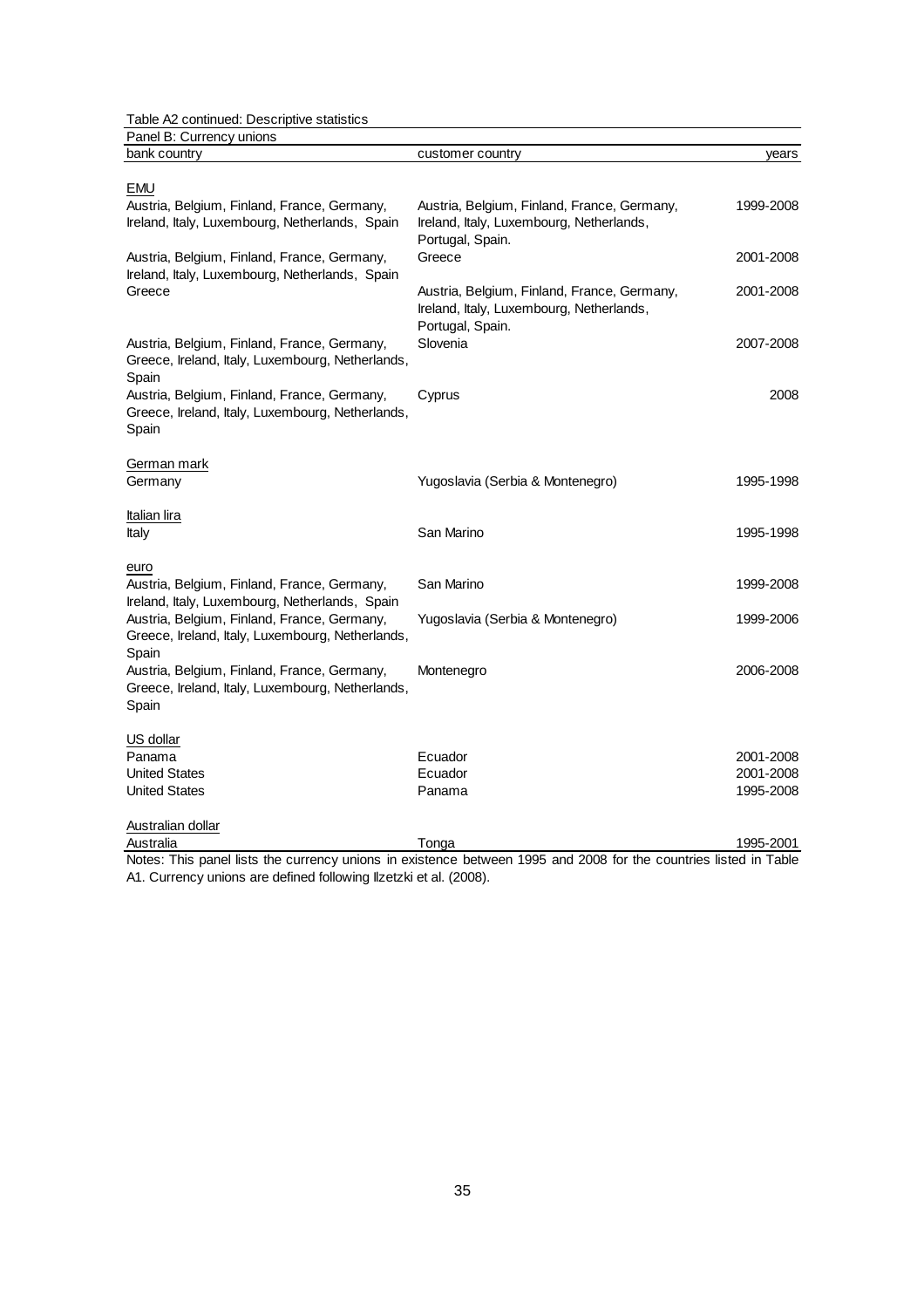| Table A2 continued: Descriptive statistics                                                                     |                                                                                                                                              |                        |
|----------------------------------------------------------------------------------------------------------------|----------------------------------------------------------------------------------------------------------------------------------------------|------------------------|
| Panel C: Fixed exchange rates                                                                                  |                                                                                                                                              |                        |
| bank country                                                                                                   | customer country                                                                                                                             | years                  |
| fixed exchange rates involving customer countries that join EMU between 1999 and 2008                          |                                                                                                                                              |                        |
| Netherlands, Spain                                                                                             | Austria, Belgium, Finland, France, Germany, Luxembourg, Austria, Belgium, Finland, France, Germany, Luxembourg, Netherlands, Portugal, Spain | 1995-1998              |
| Ireland, Italy                                                                                                 | Austria, Belgium, Finland, France, Germany, Luxembourg, Netherlands, Portugal, Spain                                                         | 1997-1998              |
| Denmark                                                                                                        | Austria, Belgium, Finland, France, Germany, Luxembourg, Netherlands, Portugal, Spain                                                         | 1999-2008              |
| Greece                                                                                                         | Austria, Belgium, Finland, France, Germany, Luxembourg, Netherlands, Portugal, Spain                                                         | 1995-2000              |
| Austria, Belgium, Finland, France, Germany, Greece,<br>Luxembourg, Netherlands, Spain                          | Cyprus                                                                                                                                       | 1995-2001, 2005-2007   |
| Ireland, Italy                                                                                                 | Cyprus                                                                                                                                       | 1997-2001, 2005-2007   |
| Denmark                                                                                                        | Cyprus                                                                                                                                       | 1999-2001, 2005-2007   |
| Austria, Belgium, Finland, France, Germany, Luxembourg, Greece<br>Netherlands, Spain                           |                                                                                                                                              | 1995-2000              |
| Ireland, Italy                                                                                                 | Greece                                                                                                                                       | 1997-2000              |
| Denmark                                                                                                        | Greece                                                                                                                                       | 1999-2008              |
| Austria, Belgium, Finland, France, Germany, Italy,<br>Luxembourg, Netherlands, Spain                           | Ireland, Italy                                                                                                                               | 1997-1998              |
| Denmark                                                                                                        | Ireland, Italy                                                                                                                               | 1999-2008              |
| Austria, Belgium, Finland, France, Germany, Greece,<br>Luxembourg, Netherlands, Spain                          | San Marino                                                                                                                                   | 1995-1998              |
| Ireland                                                                                                        | San Marino                                                                                                                                   | 1997-1998              |
| Denmark                                                                                                        | San Marino                                                                                                                                   | 1999-2008              |
| Austria, Belgium, Finland, France, Germany, Greece,                                                            | Slovenia                                                                                                                                     | 2004-2006              |
| Luxembourg, Netherlands, Spain                                                                                 |                                                                                                                                              |                        |
| Denmark                                                                                                        | Slovenia                                                                                                                                     | 2004-2008              |
| fixed exchange rates involving other customer countries in Europe                                              |                                                                                                                                              |                        |
| Austria, Belgium, Finland, France, Germany, Greece,                                                            | Bosnia and Herzogovina, Croatia, Estonia                                                                                                     | 1995-2008              |
| Luxembourg, Netherlands, Spain                                                                                 |                                                                                                                                              |                        |
| Ireland, Italy<br>Denmark                                                                                      | Bosnia and Herzogovina, Croatia, Estonia<br>Bosnia and Herzogovina, Croatia, Estonia                                                         | 1997-2008<br>1999-2008 |
| Austria, Belgium, Finland, France, Germany, Greece,                                                            | Bulgaria                                                                                                                                     | 1998-2008              |
| Ireland, Italy, Luxembourg, Netherlands, Spain                                                                 |                                                                                                                                              |                        |
| Denmark                                                                                                        | Bulgaria                                                                                                                                     | 1999-2008              |
| Austria, Belgium, Denmark, Finland, France, Germany,                                                           | Czech Republic                                                                                                                               | 1999-2001              |
| Greece, Ireland, Italy, Luxembourg, Netherlands, Spain<br>Austria, Belgium, Finland, France, Germany, Greece,  | Denmark                                                                                                                                      | 1999-2008              |
| Ireland, Italy, Luxembourg, Netherlands, Spain                                                                 |                                                                                                                                              |                        |
| Austria, Belgium, Denmark, Finland, France, Germany,                                                           | Latvia                                                                                                                                       | 2005-2008              |
| Greece, Ireland, Italy, Luxembourg, Netherlands, Spain                                                         |                                                                                                                                              |                        |
| Austria, Belgium, Denmark, Finland, France, Germany,                                                           | Lithuania                                                                                                                                    | 2002-2008              |
| Greece, Ireland, Italy, Luxembourg, Netherlands, Spain<br>Austria, Belgium, Denmark, Finland, France, Germany, | Macedonia                                                                                                                                    | 2001-2008              |
| Greece, Ireland, Italy, Luxembourg, Netherlands, Spain                                                         |                                                                                                                                              |                        |
| Austria, Belgium, Finland, France, Greece, Ireland, Italy,                                                     | Yugoslavia (Serbia & Montenegro)                                                                                                             | 1995-1998              |
| Luxembourg, Netherlands, Spain                                                                                 |                                                                                                                                              |                        |
| Ireland, Italy                                                                                                 | Yugoslavia (Serbia & Montenegro)                                                                                                             | 1997-1998              |
| Denmark<br>Denmark                                                                                             | Yugoslavia (Serbia & Montenegro)<br>Montenegro                                                                                               | 1999-2006<br>2006-2008 |
|                                                                                                                |                                                                                                                                              |                        |
| fixed exchange rate relative to French franc prior to 1999 and euro since 1999                                 |                                                                                                                                              |                        |
| Austria, Belgium, Finland, France, Germany, Greece,                                                            | Benin, Burkina Faso, Cameroon, Central African Republic, Chad, Congo, Cote d'Ivoire,                                                         | 1995-2008              |
| Luxembourg, Netherlands, Spain                                                                                 | Equatorial Guinea, Gabon, Mali, Niger, Senegal, Togo                                                                                         |                        |
| Austria, Belgium, Finland, France, Germany, Greece,<br>Luxembourg, Netherlands, Spain                          | Guinea-Bissau                                                                                                                                | 1997-2008              |
| Ireland, Italy                                                                                                 | Benin, Burkina Faso, Cameroon, Central African Republic, Chad, Congo, Cote d' Ivoire,                                                        | 1997-2008              |
|                                                                                                                | Equatorial Guinea, Gabon, Guinea-Bissau, Mali, Niger, Senegal, Togo                                                                          |                        |
| Denmark                                                                                                        | Benin, Burkina Faso, Cameroon, Central African Republic, Chad, Congo, Cote d'Ivoire,                                                         | 1999-2008              |
|                                                                                                                | Equatorial Guinea, Gabon, Guinea-Bissau, Mali, Niger, Senegal, Togo                                                                          |                        |
| fixed exchange rate relative to US dollar                                                                      |                                                                                                                                              |                        |
| India                                                                                                          | Argentina, Aruba, Bahamas, Barbados, Belize, China, Djibouti, Dominica, Dominican Republic,                                                  | 1995                   |
|                                                                                                                | El Salvador, Grenada, Hong Kong, Lebanon, Macao, Mozambique, Nepal, Netherlands Antilles,                                                    |                        |
|                                                                                                                | Oman, Panama, Qatar, Saudi Arabia, St. Lucia, St. Vincent & the Grenadines, Thailand                                                         |                        |
|                                                                                                                |                                                                                                                                              |                        |
| Macao, Panama, United States                                                                                   | India, Nepal                                                                                                                                 | 1995                   |
| Macao, Panama, United States<br>Macao, Panama, United States                                                   | Thailand<br>Argentina, Domincan Republic                                                                                                     | 1995-1997<br>1995-2001 |
| Macao, Panama, United States                                                                                   | Mozambique                                                                                                                                   | 1995-2003              |
| Macao, Panama, United States                                                                                   | Aruba, Bahamas, Barbados, Belize, China, Djibouti, Dominica, El Salvador, Grenada, Hong                                                      | 1995-2008              |
|                                                                                                                | Kong, Lebanon, Macao, Netherlands Antilles, Oman, Qatar, Saudi Arabia, St. Lucia, St. Vincent &<br>the Grenadines                            |                        |
| Macao                                                                                                          | Panama                                                                                                                                       | 1995-2008              |
| Macao, Panama, United States                                                                                   | Philippines                                                                                                                                  | 1996-1997              |
| Macao, Panama, United States                                                                                   | Jordan                                                                                                                                       | 1996-2008              |
| Macao, Panama, United States                                                                                   | Malaysia                                                                                                                                     | 1999-2008              |
| Macao, Panama, United States                                                                                   | Ukraine                                                                                                                                      | 2000-2008              |
| Macao, Panama, United States<br>Macao                                                                          | Suriname<br>Ecuador                                                                                                                          | 2001-2008<br>2001-2008 |
| Macao, Panama, United States                                                                                   | Bahrain                                                                                                                                      | 2002-2008              |
| Macao, Panama, United States                                                                                   | Kuwait, Venezuela                                                                                                                            | 2003-2008              |
|                                                                                                                |                                                                                                                                              |                        |
| fixed exchange rate relative to Indian rupee                                                                   |                                                                                                                                              |                        |

fixed exchange rate relative to Indian rupee India Bhutan 2002-2007 Notes: This panel lists the fixed exchange rates in existence between 1995 and 2008 for the countries listed in Table A1. Based on Ilzetzki et al. (2008), fixed exchange rates are defined as de facto currency pegs or bands. Only bands up to 2.25% are considered.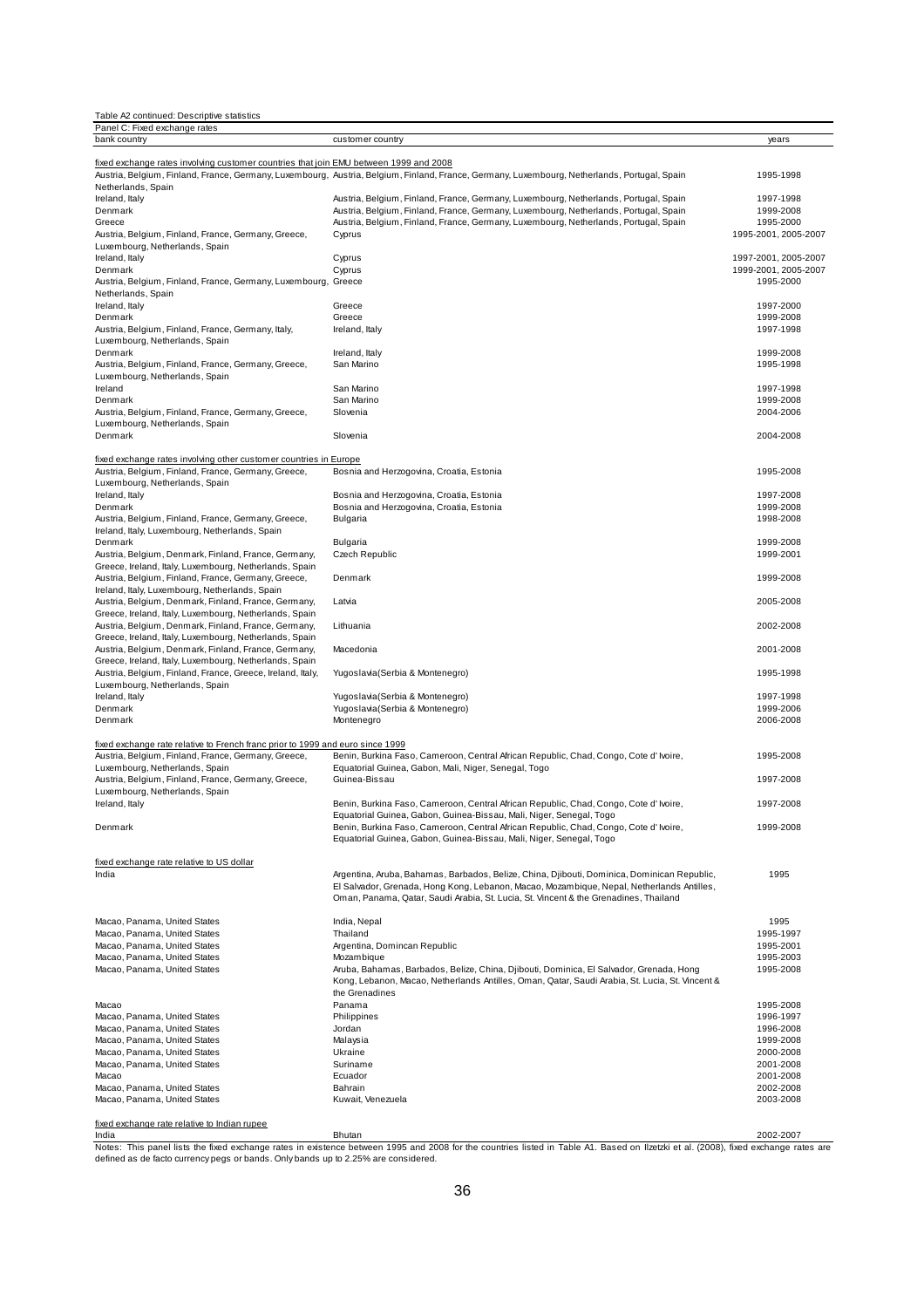Table A2 continued: Descriptive statistics

| Danel D: Free trade agreements |  |
|--------------------------------|--|

| Panel D: Free trade agreements                                                                                  |                                                                                                   |           |
|-----------------------------------------------------------------------------------------------------------------|---------------------------------------------------------------------------------------------------|-----------|
| bank country                                                                                                    | customer country                                                                                  | vears     |
|                                                                                                                 |                                                                                                   |           |
| EU                                                                                                              |                                                                                                   |           |
| Austria, Belgium, Denmark, Finland, France, Germany,                                                            | Austria, Belgium, Denmark, Finland, France, Germany,                                              | 1995-2008 |
| Greece, Ireland, Italy, Luxembourg, Netherlands, Spain,                                                         | Greece, Ireland, Italy, Luxembourg, Netherlands,                                                  |           |
| Sweden, United Kingdom                                                                                          | Portugal, Spain, Sweden, United Kingdom                                                           |           |
| Austria, Belgium, Denmark, Finland, France, Germany,<br>Greece, Ireland, Italy, Luxembourg, Netherlands, Spain, | Cyprus, Czech Republic, Estonia, Hungary, Latvia,<br>Lithuania, Malta, Poland, Slovakia, Slovenia | 2004-2008 |
| Sweden, United Kingdom                                                                                          |                                                                                                   |           |
| Austria, Belgium, Denmark, Finland, France, Germany,                                                            | Bulgaria, Romania                                                                                 | 2007-2008 |
| Greece, Ireland, Italy, Luxembourg, Netherlands, Spain,                                                         |                                                                                                   |           |
| Sweden, United Kingdom                                                                                          |                                                                                                   |           |
|                                                                                                                 |                                                                                                   |           |
| other                                                                                                           |                                                                                                   |           |
| Australia                                                                                                       | Fiji, New Zealand, Papua New Guinea, Samoa, Solomon                                               | 1995-2005 |
|                                                                                                                 | Islands, Tonga                                                                                    |           |
| Australia                                                                                                       | Singapore                                                                                         | 2003-2008 |
| Australia                                                                                                       | Thailand, United States                                                                           | 2005-2008 |
| Brazil                                                                                                          | Argentina, Paraguay, Uruguay,                                                                     | 1995-2008 |
| <b>Brazil</b>                                                                                                   | Chile                                                                                             | 1996-2008 |
| <b>Brazil</b>                                                                                                   | Bolivia                                                                                           | 1997-2008 |
| <b>Brazil</b>                                                                                                   | Peru                                                                                              | 2003-2008 |
| <b>Brazil</b>                                                                                                   | Colombia, Ecuador                                                                                 | 2004-2008 |
| Chile                                                                                                           | Argentina, Brazil, Paraguay, Uruguay                                                              | 1996-2008 |
| Chile                                                                                                           | Bolivia                                                                                           | 1997-2008 |
| Chile                                                                                                           | Peru                                                                                              | 2003-2008 |
| Chile                                                                                                           | Colombia, Ecuador                                                                                 | 2004-2008 |
| Chile                                                                                                           | Venezuela                                                                                         | 2006-2008 |
| <b>United States</b>                                                                                            | Australia                                                                                         | 2005-2008 |
| <b>United States</b>                                                                                            | Canada, Israel, Mexico                                                                            | 1995-2008 |

Notes: This panel lists the free trade agreements in existence between 1995 and 2008 for the countries listed in Table A1. Free trade agreements are defined following Rose (2005).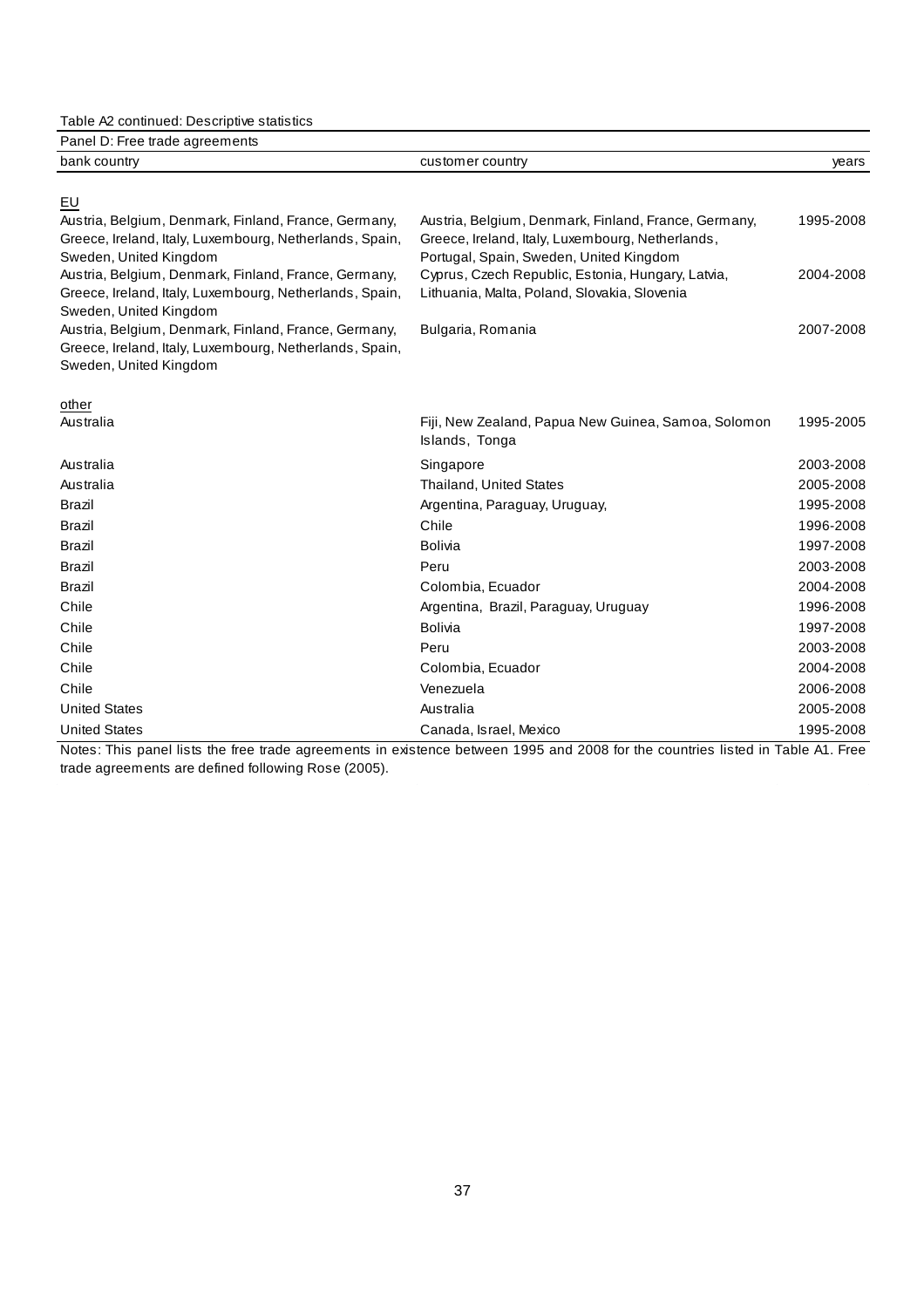| Table A3: Variable definitions and sources         |                                                                                                                                                                                                                                                                                                                                                                                   |                           |                                                                                                                                                                                                                                               |  |  |  |  |  |  |
|----------------------------------------------------|-----------------------------------------------------------------------------------------------------------------------------------------------------------------------------------------------------------------------------------------------------------------------------------------------------------------------------------------------------------------------------------|---------------------------|-----------------------------------------------------------------------------------------------------------------------------------------------------------------------------------------------------------------------------------------------|--|--|--|--|--|--|
| variable                                           | definition                                                                                                                                                                                                                                                                                                                                                                        | unit                      | main source                                                                                                                                                                                                                                   |  |  |  |  |  |  |
| deposit volume                                     | bank liabilities vis-a-vis non-bank sector (deposits) from customer-<br>country to bank-country, log of amounts outstanding in millions of<br>US dollar adjusted for exchange rate changes.                                                                                                                                                                                       | country-pair,<br>annual   | <b>Bank of International Settlements</b>                                                                                                                                                                                                      |  |  |  |  |  |  |
| loan volume                                        | bank assets vis-a-vis non-bank sector (loans) from bank-country to<br>customer-country, log of amounts outstanding in millions of US<br>dollar adjusted for exchange rate changes.                                                                                                                                                                                                | country-pair,<br>annual   | <b>Bank of International Settlements</b>                                                                                                                                                                                                      |  |  |  |  |  |  |
| size                                               | size of the two countries based on GDP in millions of US dollar and country-pair,<br>measured as $size = ln(GDP_{bank-country} * GDP_{customer-country})$ .                                                                                                                                                                                                                       | annual                    | International Financial Statistics. GDP is obtained from<br>IFS series I99BA or Y99BA = GDP in local currency<br>(not seasonally adjusted, nominal); IFS series YAH.<br>as exchange rate (US\$ per unit of local currency,<br>annual average) |  |  |  |  |  |  |
| distance                                           | log of great circle distance between capital cities of bank- and<br>customer-country in km.                                                                                                                                                                                                                                                                                       | country-pair,<br>constant | http://www.chemical-ecology.net/java/capitals.htm                                                                                                                                                                                             |  |  |  |  |  |  |
| border <sub>D</sub>                                | dummy equal to one if bank- and customer-country share a<br>common land border, zero otherwise.                                                                                                                                                                                                                                                                                   | country-pair,<br>constant | Andrew Rose's homepage<br>(http://faculty.haas.berkeley.edu/arose). Data for: Rose<br>and Spiegel, 2008, Non-Economic Engagement and<br>International Exchange: The Case of Environmental<br>Treaties.                                        |  |  |  |  |  |  |
| banking crisis $_{D.C.t=0}$                        | dummy equal to one if the customer country experiences a banking country,<br>crisis which started in the current year t but not a twin crisis, zero<br>otherwise. Corresponding lags and leads are defined for years t-1 to<br>t+4.                                                                                                                                               | annual                    | Laeven and Valencia (2008, 2010)                                                                                                                                                                                                              |  |  |  |  |  |  |
| currency crisis $_{D,C,t=0}$                       | dummy equal to one if the customer country experiences a<br>currency crisis in the current year t but not a twin crisis, zero<br>otherwise. Corresponding lags and leads are defined for years t-1 to<br>t+4.                                                                                                                                                                     | country,<br>annual        | Laeven and Valencia (2008)                                                                                                                                                                                                                    |  |  |  |  |  |  |
| twin $crisisD,C,t=0$                               | dummy equal to one when a banking crisis in year t is accompanied country,<br>by a currency crisis in year t-1, t or t+1; zero otherwise. The<br>starting year t of the twin crisis is the year in which the second of<br>the two crises starts. Corresponding lags and leads are defined for<br>years $t-1$ to $t+4$ .                                                           | annual                    | own calculations based on definition suggested by<br>Laeven and Valencia (2008)                                                                                                                                                               |  |  |  |  |  |  |
| fixed exchange rate <sub>D</sub>                   | dummy equal to one if currency of the bank country is pegged to or country-pair,<br>fixed relative to currency of the customer country or vice versa, or if annual<br>both countries' currencies are pegged to or fixed relative to the<br>currency of a common third country. Only de facto pegs and bands<br>are considered. Bands must be limited to 2.25%.                    |                           | Ilzetzki, Reinhart and Rogoff (2008)                                                                                                                                                                                                          |  |  |  |  |  |  |
| currency union <sub>D</sub>                        | dummy equal to one if bank- and customer-country belong to the<br>same currency union or if one country uses the other country's<br>currency as legal tender, zero otherwise.                                                                                                                                                                                                     | country-pair,<br>annual   | Ilzetzki, Reinhart and Rogoff (2008)                                                                                                                                                                                                          |  |  |  |  |  |  |
| deposit interest rate difference <sub>B-C</sub>    | deposit interest rate difference calculated as interest rate in the<br>bank country minus interest rate in the customer country; interest<br>rates are measured in % with 1.0 indicating 1%.                                                                                                                                                                                      | country-pair,<br>annual   | IMF's International Financial Statistics, line 60L                                                                                                                                                                                            |  |  |  |  |  |  |
| loan interest rate difference $_{B-C}$             | loan interest rate difference calculated as interest rate in the bank<br>country minus interest rate in the customer country; interest rates<br>are measured in % with 1.0 indicating 1%.                                                                                                                                                                                         | country-pair,<br>annual   | IMF's International Financial Statistics, line 60P                                                                                                                                                                                            |  |  |  |  |  |  |
| money market interest rate<br>difference $_{B.C.}$ | money market interest rate difference calculated as interest rate in<br>the bank country minus interest rate in the customer country;<br>interest rates are measured in % with 1.0 indicating 1%.                                                                                                                                                                                 | country-pair,<br>annual   | IMF's International Financial Statistics, line 60B<br>(missing values filled in from lines 60 and 60C)                                                                                                                                        |  |  |  |  |  |  |
| trade                                              | the sum of exports plus imports as reported by the bank country<br>regarding its trade with the customer country in millions of US dollar annual<br>at current prices, measured as $ln(exports + imports + 1)$ .                                                                                                                                                                  | country-pair,             | IMF's Direction of Trade Statistics                                                                                                                                                                                                           |  |  |  |  |  |  |
| FTA <sub>D</sub>                                   | dummy equal to one if bank and customer-country have a free trade country-pair,<br>agreement, zero otherwise.                                                                                                                                                                                                                                                                     | annual                    | Andrew Rose's homepage<br>(http://faculty.haas.berkeley.edu/arose). Data for:<br>Rose, 2004, Does the WTO Make Trade More Stable?                                                                                                             |  |  |  |  |  |  |
| globalisation                                      | KOF Index of Globalisation for the economic dimension of<br>globalisation including actual economic flows and economic<br>restrictions. The index ranges from 0 (low globalisation) to 100 (high<br>globalisation). The proxy globalisation is measured as the<br>globalisation index for the bank country multiplied by the<br>globalisation index of the customer country.<br>ᡂ | country-pair,<br>annual   | http://globalization.kof.ethz.ch/                                                                                                                                                                                                             |  |  |  |  |  |  |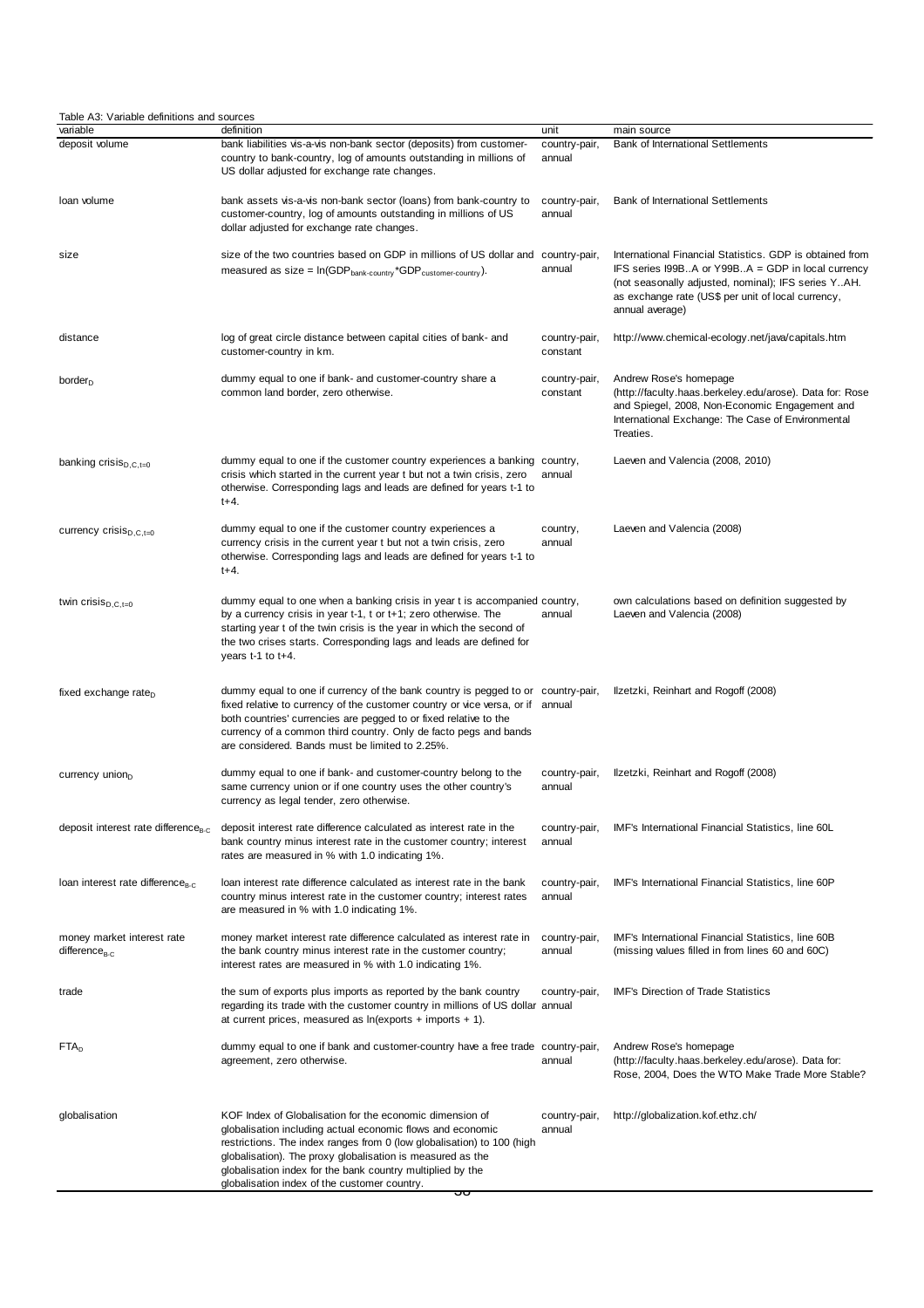### Table A4: Descriptive Statistics

|                                                                         | fraction of |           |            |          |         |              |
|-------------------------------------------------------------------------|-------------|-----------|------------|----------|---------|--------------|
|                                                                         | sample for  |           |            |          |         |              |
|                                                                         | which       | mean      | minimum    | median   | maximum | observations |
| Panel A: Descriptive statistics for the sample of cross-border deposits |             |           |            |          |         |              |
| deposits                                                                |             | 2.584     | $-1.129$   | 2.303    | 13.409  | 31,129       |
| size                                                                    |             | 51.053    | 37.110     | 50.981   | 63.205  | 31,129       |
| distance                                                                |             | 8.477     | 4.037      | 8.788    | 9.899   | 31,129       |
| deposit interest rate difference <sub>B-C</sub>                         |             | $-5.235$  | $-145.790$ | $-2.620$ | 21.928  | 31,129       |
| trade                                                                   |             | 5.203     | 0.000      | 5.214    | 13.306  | 28,348       |
| year                                                                    |             | 2,002     | 1,995      | 2,002    | 2,008   | 31,129       |
| border <sub>D</sub>                                                     | 2.6%        |           |            |          |         | 31,129       |
| fixed exchange rate <sub>D</sub>                                        | 9.7%        |           |            |          |         | 31,129       |
| currency union $D$                                                      | 4.3%        |           |            |          |         | 31,129       |
| FTA <sub>D</sub>                                                        | 10.9%       |           |            |          |         | 31,129       |
| banking crisis $_{D,C,t=0}$                                             | 2.1%        |           |            |          |         | 31,129       |
| currency crisis $_{D,C,t=0}$                                            | 1.2%        |           |            |          |         | 31,129       |
| twin crisis $_{D,C,t=0}$                                                | 0.9%        |           |            |          |         | 31,129       |
| Panel B: Descriptive statistics for the sample of cross-border loans    |             |           |            |          |         |              |
| loans                                                                   |             | 2.629     | $-1.129$   | 2.485    | 13.522  | 28,621       |
| size                                                                    |             | 51.202    | 37.110     | 51.112   | 63.205  | 28,621       |
| distance                                                                |             | 8.450     | 4.037      | 8.811    | 9.899   | 28,621       |
| loan interest rate difference <sub>B-C</sub>                            |             | $-10.649$ | $-314.830$ | $-6.090$ | 65.258  | 28,621       |
| trade                                                                   |             | 5.331     | 0.000      | 5.328    | 13.306  | 26,078       |
| year                                                                    |             | 2,002     | 1,995      | 2,002    | 2,008   | 28,621       |
| border <sub>D</sub>                                                     | 2.9%        |           |            |          |         | 28,621       |
| fixed exchange rate <sub>n</sub>                                        | 7.8%        |           |            |          |         | 28,621       |
| currency union $_{\text{D}}$                                            | 4.6%        |           |            |          |         | 28,621       |
| FTA <sub>D</sub>                                                        | 12.2%       |           |            |          |         | 28,621       |
| banking crisis $_{D,C,t=0}$                                             | 2.2%        |           |            |          |         | 28,621       |
| currency crisis $_{D,C,t=0}$                                            | 1.2%        |           |            |          |         | 28,621       |
| twin $crisis_{D,C,t=0}$                                                 | 1.0%        |           |            |          |         | 28,621       |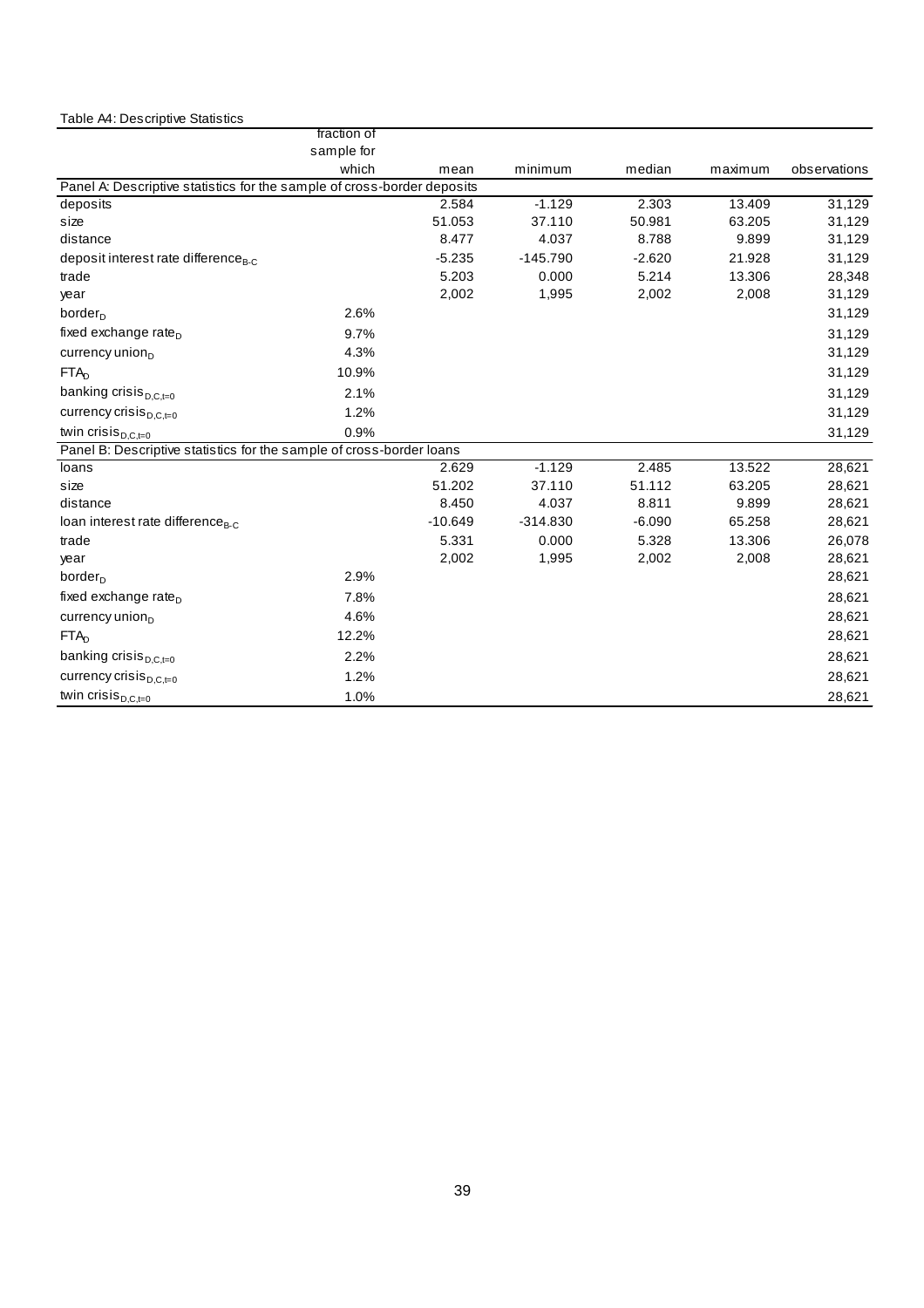|                                               |                   | Panel A: Cross-border deposits |                   |                   |                   |                   | Panel B: Cross-border loans |                   |                   |                   |                   |                   |
|-----------------------------------------------|-------------------|--------------------------------|-------------------|-------------------|-------------------|-------------------|-----------------------------|-------------------|-------------------|-------------------|-------------------|-------------------|
|                                               | (1)               | (2)                            | (3)               | (4)               | (5)               | (6)               | (1)                         | (2)               | (3)               | (4)               | (5)               | (6)               |
| size                                          | $0.07***$         | 0.05                           | $0.07$ **         | $0.07***$         | $0.08$ **         | $0.07$ **         | $0.37***$                   | 0.26<br>$***$     | 0.38<br>$***$     | $0.37***$         | 0.40              | $***$<br>0.29     |
|                                               | 1.98              | 1.66                           | 2.06              | 2.09              | 2.38              | 2.08              | 6.65                        | 5.32              | 6.84              | 6.58              | 6.96              | 5.65              |
| fixed exchange rate $_{D}$                    | 0.01              | 0.05                           | 0.02              | 0.03              | 0.02              | 0.06              | 0.05                        | 0.09              | 0.08              | 0.10              | 0.07              | 0.11              |
|                                               | 0.07              | 0.71                           | 0.27              | 0.38              | 0.22              | 0.86              | 0.47                        | 0.91              | 0.68              | 0.83              | 0.64              | 1.18              |
| currency union <sub>p</sub>                   | $0.22$ **         | $0.30***$                      | $0.25$ **         | $0.26$ **         | $0.22$ **         | $0.31***$         | 0.18                        | 0.13              | 0.23              | 0.24              | 0.17              | 0.14              |
|                                               | 2.05              | 3.11                           | 2.32              | 2.41              | 2.09              | 3.16              | 1.17                        | 0.90              | 1.54              | 1.58              | 1.14              | 0.92              |
| deposit interest rate difference <sub>B</sub> | 0.00              | 0.00                           | 0.00              | 0.00              | $0.00*$           | 0.00              |                             |                   |                   |                   |                   |                   |
|                                               | 0.90              | 0.81                           | 0.94              | 1.06              | 1.77              | 1.56              |                             |                   |                   |                   |                   |                   |
| loan interest rate difference $_{B.C.}$       |                   |                                |                   |                   |                   |                   | 0.00                        | 0.00              | 0.00              | 0.00              | $0.00*$           | $0.00**$          |
|                                               |                   |                                |                   |                   |                   |                   | 0.63                        | 1.26              | 0.80              | 1.47              | 1.81              | 2.35              |
| trade                                         | $0.08***$<br>4.07 | $0.07***$<br>3.68              | $0.08***$<br>4.20 | $0.08***$<br>4.20 | $0.08***$<br>4.12 | $0.07***$<br>3.75 | $0.11***$<br>4.24           | $0.09***$<br>4.10 | $0.11***$<br>4.40 | $0.11***$<br>4.41 | $0.11***$<br>4.33 | $0.10***$<br>4.23 |
| FTA <sub>D</sub>                              | 0.14              | 0.11                           | 0.12              | 0.12              | 0.12              | 0.10              | $0.41***$                   | $-0.01$           | $0.38***$         | $0.37***$         | $0.38***$         | $-0.04$           |
|                                               | 1.54              | 1.26                           | 1.32              | 1.31              | 1.37              | 1.11              | 3.16                        | $-0.08$           | 2.89              | 2.81              | 2.92              | $-0.31$           |
| banking crisis $_{D,C,t=-1}$                  | $0.29$ ***        | 0.04                           |                   |                   | $0.30***$         | 0.04              | $0.46$ ***                  | 0.12              |                   |                   | $0.47***$         | 0.14              |
|                                               | 4.22              | 0.47                           |                   |                   | 4.25              | 0.55              | 5.12                        | 0.97              |                   |                   | 5.17              | 1.13              |
| banking crisis <sub>D,C,t=0</sub>             | $0.21***$         | 0.03                           |                   |                   | $0.22$ ***        | 0.05              | $0.43$ ***                  | 0.08              |                   |                   | $0.44***$         | 0.10              |
|                                               | 2.93              | 0.57                           |                   |                   | 3.04              | 0.81              | 4.75                        | 0.70              |                   |                   | 4.88              | 0.92              |
| banking crisis $_{D,C,t=+1}$                  | $0.19***$         | $0.12**$                       |                   |                   | $0.20***$         | $0.13***$         | $0.18**$                    | 0.07              |                   |                   | $0.20***$         | 0.09              |
|                                               | 3.47              | 2.28                           |                   |                   | 3.73              | 2.55              | 2.34                        | 0.88              |                   |                   | 2.64              | 1.12              |
| currency crisis $_{D,C,t=-1}$                 |                   |                                | 0.04              |                   | 0.06              | 0.04              |                             |                   | $-0.04$           |                   | $-0.01$           | $-0.08$           |
|                                               |                   |                                | 0.94              |                   | 1.23              | 0.93              |                             |                   | $-0.52$           |                   | $-0.19$           | $-1.06$           |
| currency crisis $_{D,C,t=0}$                  |                   |                                | $0.12***$         |                   | $0.15***$         | $0.13***$         |                             |                   | 0.08              |                   | $0.12 *$          | 0.07              |
|                                               |                   |                                | 2.99              |                   | 3.62              | 3.16              |                             |                   | 1.24              |                   | 1.79              | 1.03              |
| currency crisis $_{D,C,t=+1}$                 |                   |                                | $0.11***$         |                   | $0.13***$         | $0.10***$         |                             |                   | $0.34***$         |                   | $0.37***$         | $0.28***$         |
|                                               |                   |                                | 3.22              |                   | 3.84              | 3.00              |                             |                   | 5.41              |                   | 5.95              | 4.65              |
| twin crisis $_{D,C,t=-1}$                     |                   |                                |                   | $-0.05$           | $-0.04$           | $-0.05$           |                             |                   |                   | $0.46$ ***        | $0.47***$         | $0.50***$         |
|                                               |                   |                                |                   | $-0.82$           | $-0.58$           | $-0.87$           |                             |                   |                   | 4.44              | 4.59              | 5.31              |
| twin crisis $_{D,C,t=0}$                      |                   |                                |                   | $0.13$ **         | $0.16***$         | $0.13$ **         |                             |                   |                   | $0.39***$         | $0.42***$         | $0.43$ ***        |
|                                               |                   |                                |                   | 2.12              | 2.61              | 2.32              |                             |                   |                   | 4.04              | 4.39              | 4.73              |
| twin crisis $_{D,C,t=+1}$                     |                   |                                |                   | $0.16***$         | $0.17***$         | $0.14***$         |                             |                   |                   | $0.27***$         | $0.30***$         | $0.27***$         |
|                                               |                   |                                |                   | 2.93              | 3.27              | 2.80              |                             |                   |                   | 3.36              | 3.69              | 3.49              |
| intercept                                     | yes               | yes                            | yes               | yes               | yes               | yes               | yes                         | yes               | yes               | yes               | yes               | yes               |
| year dummies                                  | yes               | yes                            | yes               | yes               | yes               | yes               | yes                         | yes               | yes               | yes               | yes               | yes               |
| $\mathsf{R}^2$                                | 0.286             | 0.319                          | 0.288             | 0.290             | 0.292             | 0.323             | 0.383                       | 0.383             | 0.383             | 0.383             | 0.381             | 0.379             |
| <b>RMSE</b>                                   | 0.840             | 0.717                          | 0.840             | 0.840             | 0.839             | 0.717             | 1.155                       | 0.998             | 1.156             | 1.156             | 1.153             | 0.996             |
| Observations                                  | 28,348            | 21,955                         | 28,348            | 28,348            | 28,348            | 21,955            | 26,078                      | 20,137            | 26,078            | 26,078            | 26,078            | 20,137            |

Table A5: Robustness check for Table 2 - excluding borderline banking crises

 Notes: This table replicates Table <sup>2</sup> but excludes borderline systemic banking crises. This table shows fixed-effects regressions with heteroskedasticity robust standard errors. In Panel A (B), the dependent variable is the log of the annual, exchange rate adjusted volume of outstanding cross-border deposits (loans) in millions of US dollar between the bankand customer-country. The sample period ranges from 1995 to <sup>2008</sup> except for regressions <sup>2</sup> and <sup>6</sup> which use <sup>a</sup> reduced sample period from <sup>1995</sup> to <sup>2005</sup> only and thereby effectively exclude the 2007/08 banking crisis. For each independent variable, the first row shows the coefficient and the second row the t-statistic. \*\*\*, \*\*, and \* indicate significance at the 1%, 5% and 10% level, respectively. Subscripts are defined as follows: B and C indicate the bank and customer country, respectively; D indicates a dummy variable.